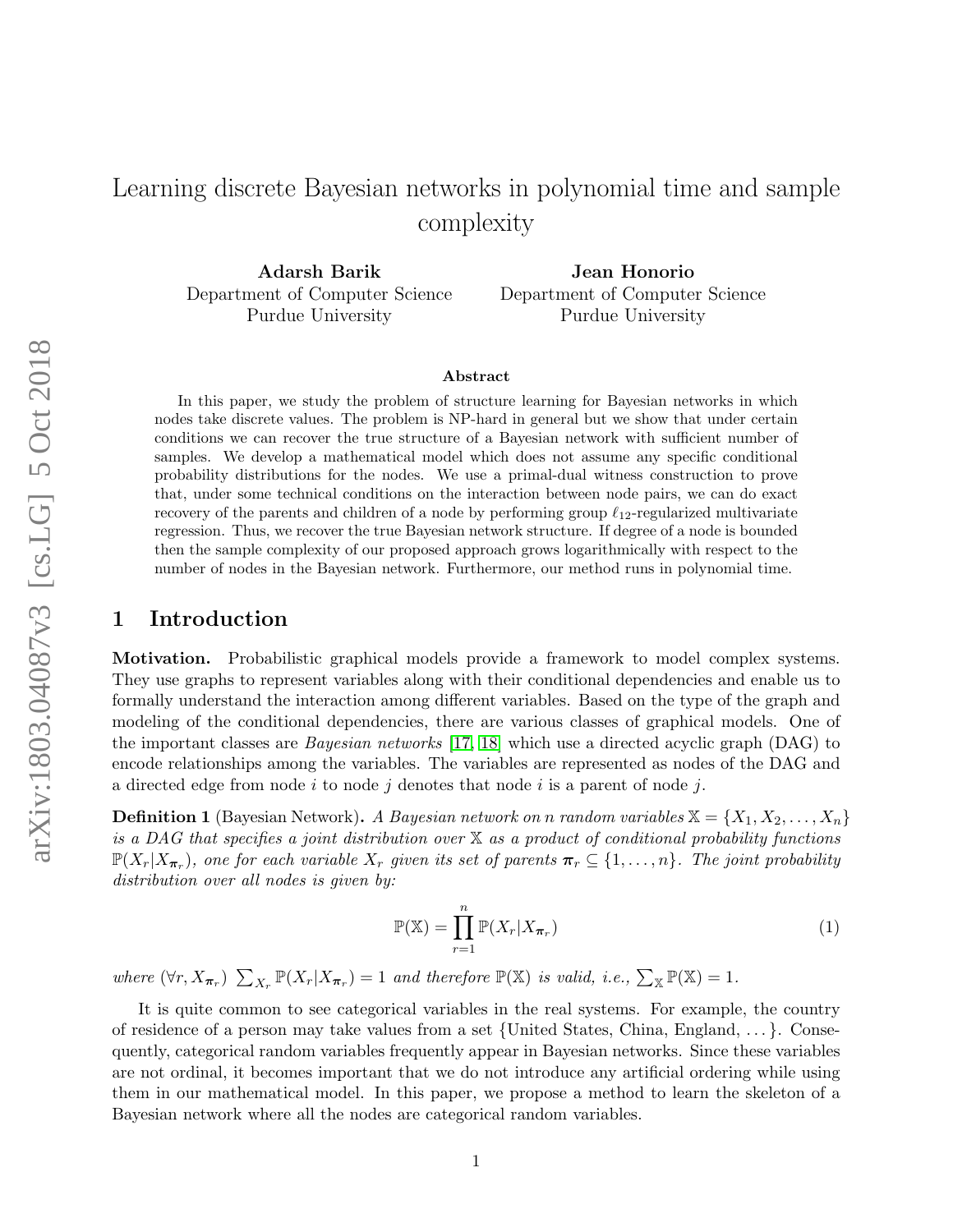Related work. The structure of a Bayesian network provides great insights into the complex interactions amongst variables. Thus, a considerable amount of work has been done in this field and several different methods have been proposed to learn Bayesian networks from data. We can broadly divide these methods in two categories. First, there are methods which learn the DAG from data by maximizing a well defined score. In this category, there are some heuristics based approaches such as [\[11,](#page-12-2) [32,](#page-13-0) [20,](#page-12-3) [21\]](#page-12-4). There are also some exact but exponential-time score maximizing algorithms such as [\[16,](#page-12-5) [29,](#page-13-1) [7,](#page-12-6) [8,](#page-12-7) [15\]](#page-12-8). Second, there are independence test based methods which determine the edge between two nodes by conducting dependence or independence tests. For example, [\[30,](#page-13-2) [4,](#page-11-0) [37,](#page-13-3) [36\]](#page-13-4) use this approach. There are also some results available for special classes of Bayesian networks. Ghoshal et al. [\[12\]](#page-12-9) provide polynomial sample and time complexities guarantees for structure learning in Gaussian Bayesian networks. A more general result is also provided for linear structural equation models in [\[13\]](#page-12-10). For discrete variables, Park et al. [\[24\]](#page-13-5) provide statistical guarantees for recovery of the node ordering in polynomial time and sample complexities for Poisson-distributed variables. More general results are also provided for other ordinal variables with binomial, geometric, exponential and gamma distributions in [\[25\]](#page-13-6). However, as stated by the authors, their method does not work for Bernoulli or multinomial distributions. Brenner et al. [\[3\]](#page-11-1) proposed a method which works with binary variables exclusively. Their proposed method has a sample complexity of the order  $O(n^2)$ , where n is number of nodes in the Bayesian network. Note although that the method of [\[3\]](#page-11-1) is worst-case exponential time.

Learning Bayesian networks is hard. The problem of learning the structure of a Bayesian network from data is amongst the hardest problems to be solved, from the computational viewpoint. Independence test methods require a number of tests that grows exponentially in the number of nodes, in the worst case. It is also known that finding the structure of a Bayesian network by score maximization techniques is NP-hard [\[5\]](#page-12-11). Thus, unless the long standing problem of P vs. NP is resolved, the problem remains intractable in its general form. This implies that we need to work within the limits of some technical assumptions to solve the problem of structure learning of a Bayesian network with provable computational and statistical efficiency guarantees.

Contributions. In summary, we make the following contributions in this paper:

- 1. We formulate the structure recovery problem as a block  $\ell_{12}$ -regularized multivariate regression problem. We do not assume that the categorical variables are ordinal. Our formulation is also independent of any specific conditional probability distribution for the nodes.
- 2. We obtain sufficient conditions for DAG recovery by controlling the interaction between node pairs for arbitrary conditional probability distributions.
- 3. We show that if our DAG recovery conditions are satisfied then the sample complexity of our method is logarithmic with respect to the number of nodes. Since our method uses the interior point algorithm, it also runs in polynomial time.

### <span id="page-1-0"></span>2 Preliminaries

In this section, we introduce formal definitions and notations. We define a Bayesian network on a DAG  $G(V, E)$  where  $V = \{X_1, \ldots, X_n\}$  is the set of n categorical random variables and E is the set of directed edges between them. The set of all the random variables except  $X_r$  is denoted by the shorthand notation  $X_{\bar{r}}$ . To use categorical variables in our mathematical model,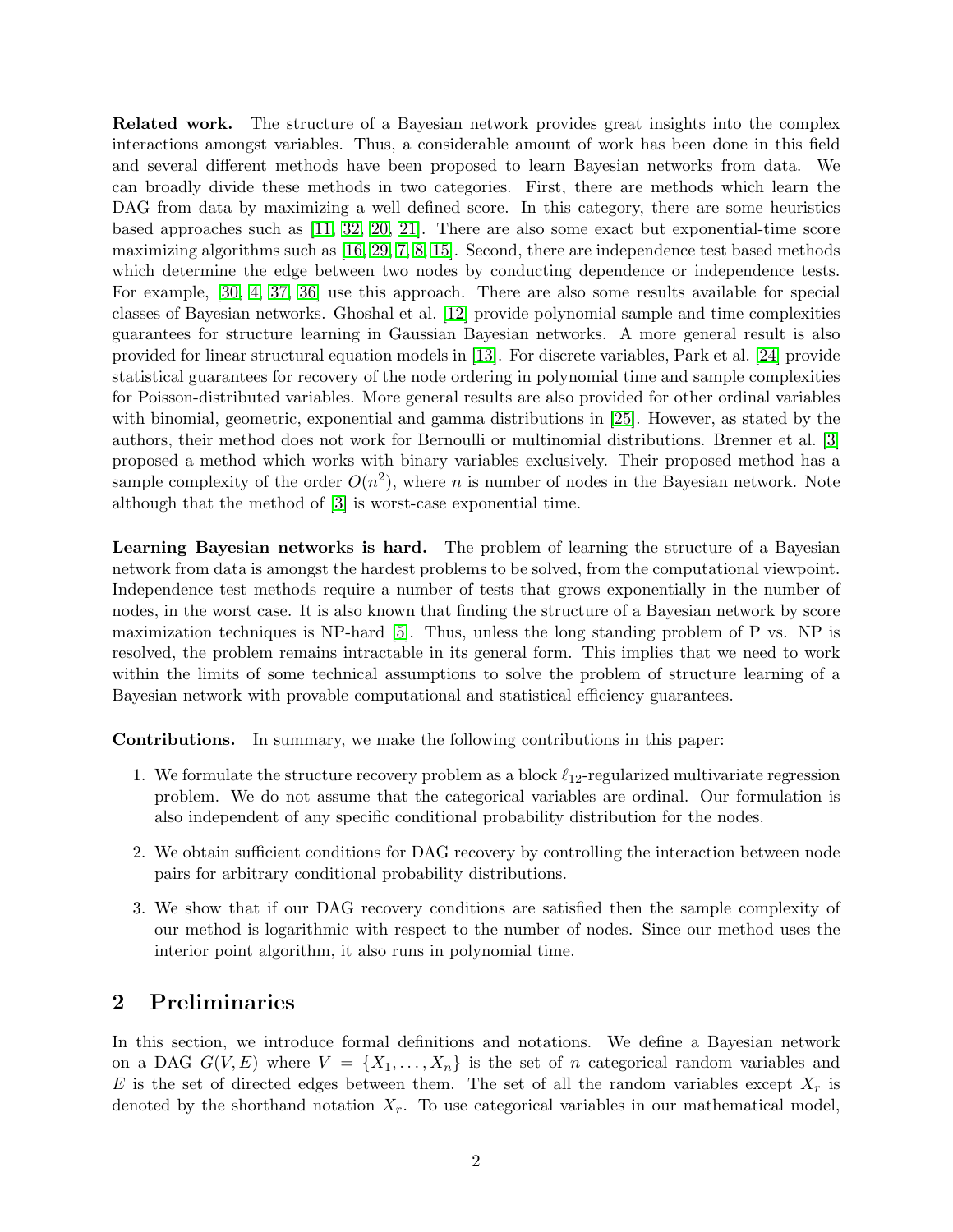we need to represent them quantitatively [\[6\]](#page-12-12). We do this by encoding them as numerical vectors. Each categorical variable  $X_r$  takes values from a set  $\mathcal{C}_r$  with cardinality  $m_r$ . The indexing set  $\{1,\ldots,p\}$  is denoted by [p]. For an indexing set A, we define  $\rho_A \triangleq \sum_{i\in A} (m_i - 1)$ . For brevity, a singleton indexing set  ${q}$  is denoted as q when its use is clear from the context. We define  $\bar{\rho} \triangleq \max_{i \in [n]} (m_i-1)$ . We define our encoder  $\mathcal E$  as a map from  $\mathcal C_r$  to  $\mathcal B^{\rho_r}$  for a bounded and countable set  $\mathcal{B} \subset \mathbb{R}$ . In our proofs, we take  $\mathcal{B} = \{-1, 0, 1\}$  which includes commonly used encoding schemes such as dummy encoding and unweighted effects encoding. We denote the encoding of  $X_r \in \mathcal{C}_r$  as  $\mathcal{E}(X_r) \in \mathcal{B}^{\rho_r}$ . By abuse of notation,  $\mathcal{E}(X_{\bar{r}}) \in \mathcal{B}^{\rho_{[n]\setminus r}}$  denotes a vector which contains encoding for the set of all the random variables except  $X_r$ . In the DAG  $G(V, E)$ , we define the parents set  $\pi_r$  and children set  $\mathbf{c}_r$  for a node r as  $\pi_r = \{i \mid (X_i, X_r) \in E\}$  and  $\mathbf{c}_r = \{i \mid (X_r, X_i) \in E\}$ . All the other nodes excluding  $\pi_r, \mathbf{c}_r$  and the node r itself are denoted as  $(\pi_r \cup \mathbf{c}_r)^c$ . The conditional probability distribution for each node r given its parents set  $\pi_r$  is denoted by  $\mathbb{P}(X_r|X_{\pi_r})$ . Data for each node is generated following this conditional distribution. We observe  $N$  i.i.d. samples of  $n$  nodes of  $G(V, E)$ . We collect these samples in an  $N \times n$  sample matrix **X** where each row represents a sample. The vector  $X^r$  denotes column r of X which collects all the samples of  $X_r$ . Similarly,  $X^{\bar{r}}$  is a matrix containing all the columns except column  $r$  of  $X$ . Since these samples contain categorical values, we encode them before we can use them in our mathematical model. Using our encoding scheme, we get encoded sample matrices  $\mathcal{E}(\mathbf{X}^r) \in \mathcal{B}^{N \times \rho_r}$  and  $\mathcal{E}(\mathbf{X}^{\bar{r}}) \in \mathcal{B}^{N \times \rho_{[n] \setminus r}}$  corresponding to  $\mathbf{X}^r$  and  $\mathbf{X}^{\bar{r}}$  respectively. For a matrix  $\mathbf{A} \in \mathbb{R}^{p \times q}$  and two sets  $S \subseteq [p]$  and  $T \subseteq [q]$ ,  $\mathbf{A}_{ST}$  denotes  $\mathbf{A}$ restricted to rows in S and columns in T. Similarly,  $A<sub>S</sub>$  and  $A<sub>T</sub>$  are row and column restricted matrices respectively. We use an operator "vec" which transforms a matrix  $\mathbf{A} \in \mathbb{R}^{p \times q}$  into a vector  $vec(\mathbf{A}) \in \mathbb{R}^{pq \times 1}$  by stacking the columns of the matrix **A** on top of one another. We use the following vector and matrix norms in our theoretical discussion:

**Vector norm** For a vector  $\mathbf{m} \in \mathbb{R}^q$ , the  $\ell_p$ -norm is defined as  $\|\mathbf{m}\|_p \triangleq (\sum_{i=1}^q |\mathbf{m}_i|^p)^{\frac{1}{p}}$ . The  $\ell_{\infty}$ -norm is defined as  $\|\mathbf{m}\|_{\infty} = \max_{i \in [p]} |\mathbf{m}_i|.$ 

Matrix norms The Frobenius norm for a matrix  $\mathbf{A} \in \mathbb{R}^{p \times q}$  is defined as  $\|\mathbf{A}\|_F = \sqrt{\sum_{i=1}^p\sum_{j=1}^q |\mathbf{A}_{ij}|^2}.$ We define the  $(a, b)$ −operator norm [\[34\]](#page-13-7) for **A** as  $|||A|||_{a,b} \triangleq \sup_{||\mathbf{x}||_{b}=1} ||A\mathbf{x}||_{a}$ . Using the above definition, the  $\ell_{\infty}$ -operator norm for **A** is defined as  $|||A|||_{\infty,\infty} = \max_{i \in [p]} \sum_{j=1}^{q} |A_{ij}|$ . Similarly, the spectral norm of **A** is defined as  $|||\mathbf{A}||_{2,2} = \sup_{\|\mathbf{x}\|_2=1} \|\mathbf{A}\mathbf{x}\|_2$ .

We also define a block matrix norm for row partitioned block matrices. Let  $\mathbf{A} \in \mathbb{R}^{\sum_{i=1}^{k} p_i \times q}, \forall i \in$ [k] be a row partitioned block matrix defined as follows:

$$
\mathbf{A} = \begin{bmatrix} \mathbf{A}_1 \\ \vdots \\ \mathbf{A}_k \end{bmatrix} \quad \text{where each } \mathbf{A}_i \in \mathbb{R}^{p_i \times q}.
$$

Then  $\|\mathbf{A}\|_{\text{B},a,b} \triangleq \left(\sum_{i=1}^k (||\text{vec}(\mathbf{A}_i)||_b)^a\right)^{\frac{1}{a}}$  where  $\text{vec}(\mathbf{A}_i)$  flattens the matrix  $\mathbf{A}_i \in \mathbb{R}^{p_i \times q}$  into a vector of size  $p_i q$  and B indicates that we are dealing with a block norm. For example,  $\|\mathbf{A}\|_{\text{B},\infty,2} =$  $\max_{i\in[k]}\|\operatorname{vec}(\mathbf{A}_i)\|_2,\, \|\mathbf{A}\|_{\mathrm{B},\infty,1} = \max_{i\in[k]}\|\operatorname{vec}(\mathbf{A}_i)\|_1 \,\,\mathrm{and}\,\, \|\mathbf{A}\|_{\mathrm{B},1,2} = \sum_{i\in[k]}\|\operatorname{vec}(\mathbf{A}_i)\|_2.$ 

### 3 Problem Description

We define the skeleton  $G_{\text{skel}}(V, E')$  of a directed graph  $G(V, E)$  as an undirected graph which is constructed by removing directions from the edges in E, i.e.,  $(i, j) \in E'$  if and only if  $(i, j) \in E$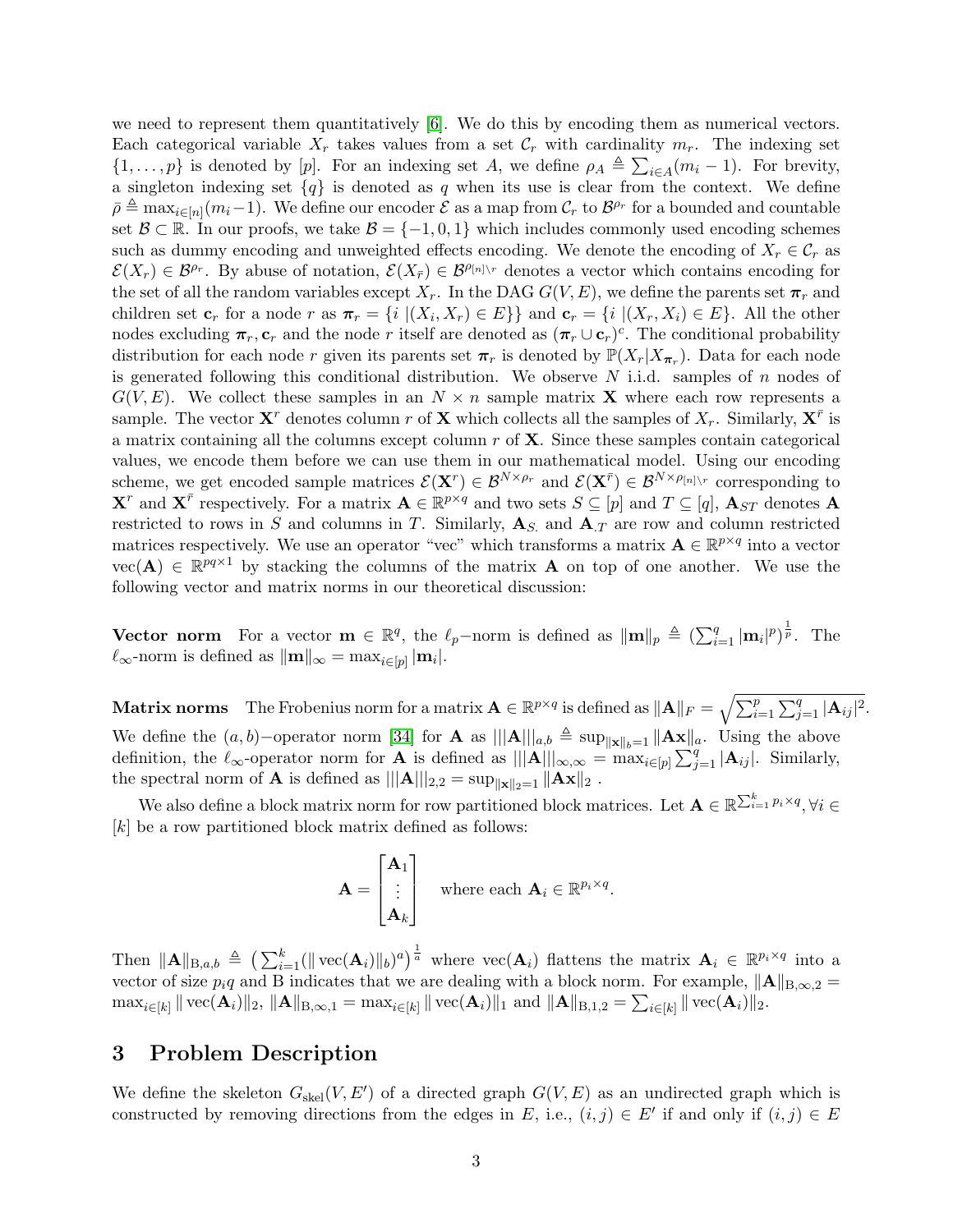or  $(j, i) \in E$ . Our goal is to recover  $G_{\text{skel}}(V, E')$  from N i.i.d. observations. We do not focus on recovering the orientation of the edges in G. However, readers should note that there exist techniques for obtaining a DAG given a skeleton. For example, Ordyniak et al. [\[23\]](#page-13-8) showed that if the skeleton has bounded treewidth, then DAG recovery can be performed in polynomial time. Furthermore, given a skeleton of bounded treewidth and bounded maximum degree, DAG recovery is possible in linear time.

#### 3.1 Our Main Assumption

Our approach is based on the following two intuitions. First, we assume that the parents and children of a node have a high influence on the original node. Second, it becomes easier to differentiate two parents (or two children) of a node when they are not highly correlated. Let  $S_r$  be a set containing indices of parents and children of node  $r$ . We consider the following characterization:

$$
\mathbf{W}_{\mathbf{S}_r}^* = \mathbb{E}_{\mathbb{X}}[\mathcal{E}(X_{\bar{r}})_{\mathbf{S}_r}\mathcal{E}(X_{\bar{r}})_{\mathbf{S}_r}^{\intercal}]^{-1}\mathbb{E}_{\mathbb{X}}[\mathcal{E}(X_{\bar{r}})_{\mathbf{S}_r}\mathcal{E}(X_r)^{\intercal}]
$$

which tries to capture both of our intuitions mathematically. This quantity contains one block  $\mathbf{W}_i^* \in \mathbb{R}^{\rho_i \times \rho_r}$  for each parent and children of node r and we require that  $\mathbf{W}_i^* \neq \mathbf{0}$ . For binary variables, this requirement simply becomes

$$
\mathbb{E}_{\mathbb{X}}[X_{\mathbf{S}_r} X_{\mathbf{S}_r}^\intercal]^{-1} \mathbb{E}_{\mathbb{X}}[X_{\mathbf{S}_r} X_r] \in (\mathbb{R} - \{0\})^{|\mathbf{S}_r|}.
$$

In later sections, we will formally build a mathematical foundation for our intuitions.

### 4 Modeling

In this section, we explain the construction of our mathematical model. We do not assume any specific conditional distribution for the nodes, thus modeling the problem becomes important for us. We also need to be careful while using categorical random variables in our mathematical model. We do not assume that categorical variables are ordinal, thus we do not want to introduce any artificial ordering while using them in our model.

#### 4.1 Substitute Model

Our approach is to recover the true parents and children of each node and then combine the results together to get the true skeleton of a Bayesian network. Before we start constructing a mathematical model, we need to understand certain aspects of our problem. We note that in other problems, such as compressed sensing [\[35\]](#page-13-9), the data generation process matches the estimation method. In contrast, in our setting, we assume that samples are generated according to a true Bayesian network, from unknown arbitrary conditional probability distributions for each node. This unavailability of a true model forces us to use a substitute model. Additionally, we encode the categorical random variables to use them in our model. After encoding, each variable is represented as a vector. In our discussions below, we will only discuss about recovering the parents and children of a single node. We keep in mind that we can combine our results for the nodes to recover the whole skeleton of the Bayesian network by simply taking a union bound over all the nodes. Considering the above, we can think of following general model for each node  $r$ ,

$$
\mathcal{E}(X_r) \triangleq \mathcal{F}(\mathcal{E}(X_{\bar{r}}); \mathbf{W}^*).
$$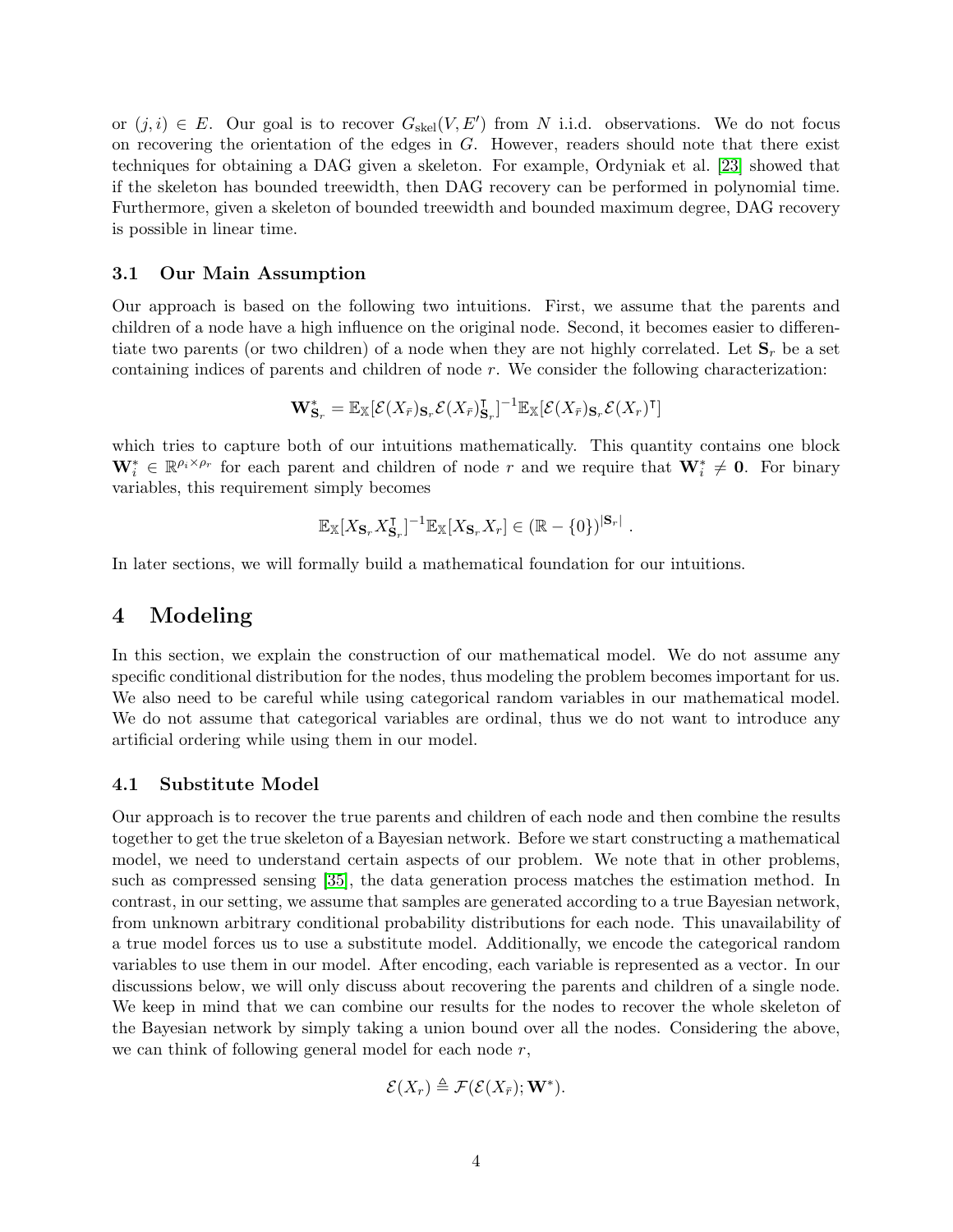where  $\mathcal F$  is possibly a non-deterministic function and  $\mathbf W^*$  is a set of parameters. For our purpose, we choose the following form of  $\mathcal{F}$ :

$$
\mathcal{E}(X_r) = \mathbf{W}^{*T} \mathcal{E}(X_{\bar{r}}) + \mathbf{e}
$$

where  $\mathbf{W}^* \in \mathbb{R}^{\rho_{[n]}\setminus r \times \rho_r}$  is a parameter matrix. Note that  $\mathbf{e} \in \mathbb{R}^{\rho_r}$  is not independent of  $\mathcal{E}(X_r)$ ,  $\mathcal{E}(X_{\bar{r}})$ and  $W^*$ . We take  $W^*$  to be a row partitioned block matrix by decomposing it into following blocks:

<span id="page-4-0"></span>
$$
\mathbf{W}^* = \begin{bmatrix} \mathbf{W}_1^* \\ \vdots \\ \mathbf{W}_{r+1}^* \\ \mathbf{W}_{r+1}^* \\ \vdots \\ \mathbf{W}_{n}^* \end{bmatrix}
$$

where each  $\mathbf{W}_i^* \in \mathbb{R}^{p_i \times p_r}, \forall i \in [n], i \neq r$ . We fix our choice of  $\mathbf{W}^*$  by defining the following optimization problem:

$$
\mathbf{W}^* = \underset{\text{such that}}{\arg \min \mathbf{w}} \quad \frac{1}{2} \mathbb{E}_{\mathbb{X}}[\|\mathcal{E}(X_r) - \mathbf{W}^\intercal \mathcal{E}(X_{\bar{r}})\|_2^2] \tag{2}
$$
\n
$$
\text{(2)}
$$

or equivalently,

$$
\begin{aligned} \mathbf{W}^* &= (\mathbf{W}_{\mathbf{S}_r,\cdot}^*; \mathbf{0}) \\ \mathbf{W}_{\mathbf{S}_r\cdot}^* &= \mathbb{E}_{\mathbb{X}}[\mathcal{E}(X_{\bar{r}})_{\mathbf{S}_r}\mathcal{E}(X_{\bar{r}})_{\mathbf{S}_r}^\intercal]^{-1} \mathbb{E}_{\mathbb{X}}[\mathcal{E}(X_{\bar{r}})_{\mathbf{S}_r}\mathcal{E}(X_r)^\intercal] \end{aligned}
$$

where the expectation is taken with respect to true data distribution  $\mathbb{P}(\mathbb{X})$  defined in equation [\(1\)](#page-0-0). Optimization problem [\(2\)](#page-4-0) is introduced only for analysis purposes and it is not possible to be solved without knowing the true parents and children of node  $r$ . We note that each element of  $e$  is bounded. Let

<span id="page-4-3"></span><span id="page-4-2"></span>
$$
\|\mathbf{e}\|_{\infty} \le 2\sigma \qquad (3) \qquad \qquad \|\mathbb{E}_{\mathbb{X}}[\|\mathbf{e}]\|_{\infty} \le \mu \ . \tag{4}
$$

We emphasize that  $W^*$  is not a true model parameter, i.e., we do not assume that the data follows a multivariate linear regression model. Instead, the substitute model allows us to find technical conditions with respect to the expectations of the products of encoded node pairs.

#### 4.2 Our Model

The substitute model, defined above for the infinite sample setting, acts as a benchmark model to perform qualitative analysis for our model in the finite sample setting. From equation [\(2\)](#page-4-0) which is defined for node r, it is clear that for node i if  $\mathbf{W}_i^* \neq \mathbf{0}$ , or equivalently, if  $\|\text{vec}(\mathbf{W}_i^*)\|_2 > 0$  then node i is either a parent or a child of node r. This gives us the intuition to use  $\ell_{1,2}$  regularization in order to encourage several blocks of the estimated matrix W to be zero. In particular, our method would succeed if  $\| \text{vec}(\mathbf{W}_i) \|_2 = \mathbf{0}$  for all  $i \in (\pi_r \cup \mathbf{c}_r)^c$ . Let  $\hat{L}(\mathbf{W})$  be the loss function defined as,

$$
\hat{\mathbf{L}}(\mathbf{W}) \triangleq \frac{1}{2N} \|\mathcal{E}(\mathbf{X}^r) - \mathcal{E}(\mathbf{X}^{\bar{r}})\mathbf{W}\|_F^2
$$
\n(5)

Then we define the block  $\ell_{1,2}$  regularized loss function as follows:

<span id="page-4-1"></span>
$$
\hat{f}(\mathbf{W}) \triangleq \hat{L}(\mathbf{W}) + \hat{\lambda} \|\mathbf{W}\|_{\text{B},1,2}
$$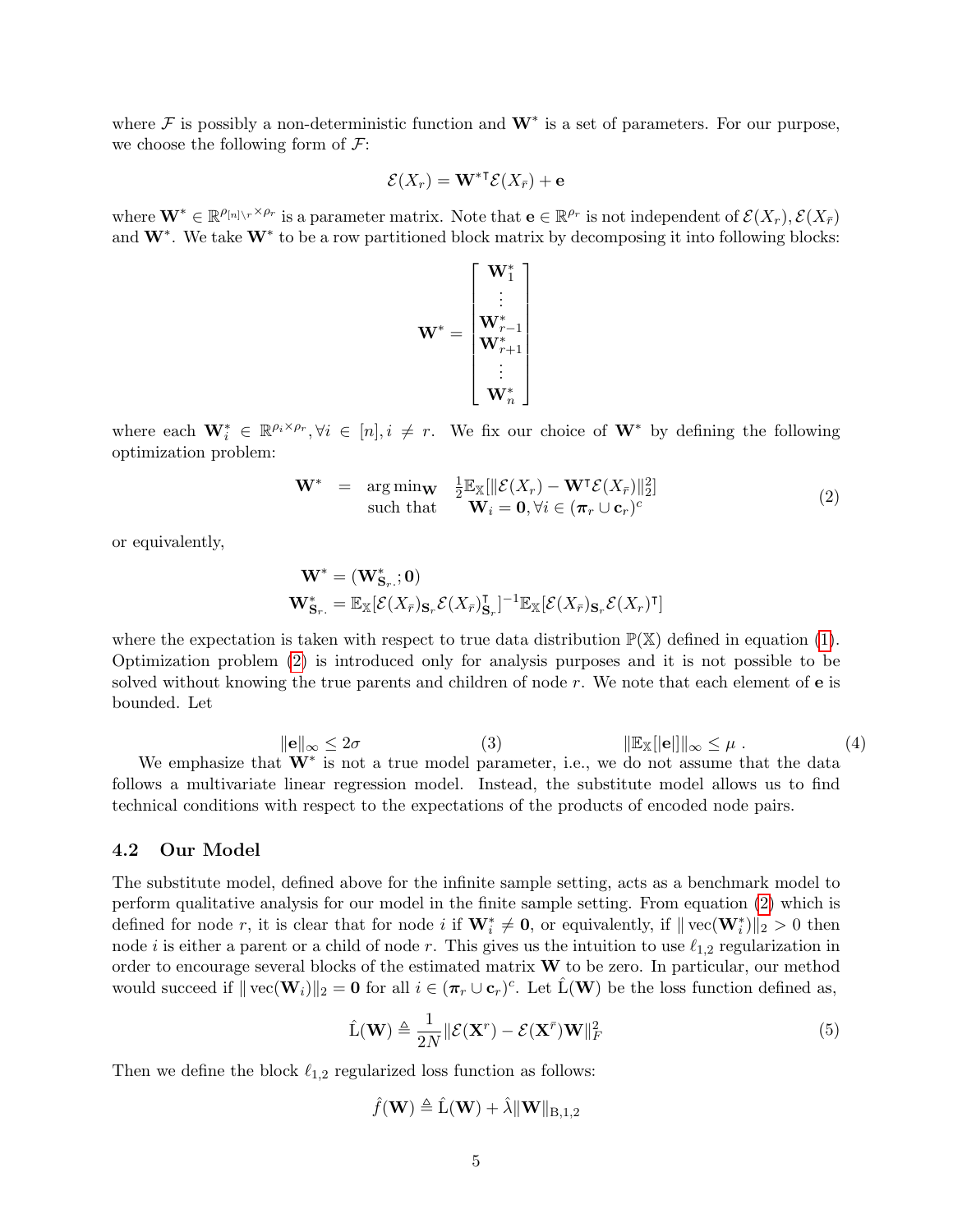where  $\hat{\lambda} > 0$  is the regularization parameter. We recover weights  $\hat{\mathbf{W}}$  for each node by minimizing  $\hat{f}(\mathbf{W})$ . The optimization problem is defined as follows:

<span id="page-5-0"></span>
$$
\hat{\mathbf{W}} = \min_{\mathbf{W}} \hat{f}(\mathbf{W}) .
$$
 (6)

We will show that under certain conditions we can use  $\hat{W}$  to determine the true parents and children of node r. Next, we define some terminology related to our models. We define the gradient and the Hessian for the loss function defined in equation  $(5)$  with respect to the parameters  $W$ . Note that equation [\(5\)](#page-4-1) can be written as a function of  $vec(W)$  and that the gradient and the Hessian can be easily computed with respect to  $\text{vec}(\mathbf{W})$ . For notational clarity, we will use matrix calculus to express the gradient while noting that this can easily be converted to the traditional form of the gradient by using a vec(.) operation.

$$
\nabla \hat{\mathbf{L}}_{\mathbf{W}}(\mathbf{W}) = \frac{1}{N} \mathcal{E}(\mathbf{X}^{\bar{r}})^{\mathsf{T}} \mathcal{E}(\mathbf{X}^{\bar{r}}) \mathbf{W} - \frac{1}{N} \mathcal{E}(\mathbf{X}^{\bar{r}})^{\mathsf{T}} \mathcal{E}(\mathbf{X}^{r})
$$

$$
\nabla^2 \hat{\mathbf{L}}_{\mathbf{W}}(\mathbf{W}) = \begin{bmatrix} \hat{\mathbf{H}} & \mathbf{0} & \dots & \mathbf{0} \\ \mathbf{0} & \hat{\mathbf{H}} & \dots & \mathbf{0} \\ \vdots & \vdots & \dots & \vdots \\ \mathbf{0} & \mathbf{0} & \dots & \hat{\mathbf{H}} \end{bmatrix}
$$

where  $\nabla^2 \hat{\mathbf{L}}_{\mathbf{W}}(\mathbf{W}) \in \mathbb{R}^{\rho_r \rho_{[n] \setminus r} \times \rho_r \rho_{[n] \setminus r}}$  and  $\hat{\mathbf{H}} = \frac{1}{N}$  $\frac{1}{N} \mathcal{E}(\mathbf{X}^{\bar{r}})^{\intercal} \mathcal{E}(\mathbf{X}^{\bar{r}}) \in \mathbb{R}^{\rho_{[n] \setminus r} \times \rho_{[n] \setminus r}}.$ 

Analogously, we define a population version of  $\hat{H}$  as,

$$
\mathbf{H} = \mathbb{E}_{\mathbb{X}} \big[ \mathcal{E}(X_{\bar{r}}) \mathcal{E}(X_{\bar{r}})^{\mathsf{T}} \big] .
$$

Our choice of loss function ensures that  $H$  does not depend on  $W^*$ . Thus, any assumptions on  $H$ only correspond to restrictions on the data distribution  $\mathbb{P}(\mathbb{X})$  defined in equation [\(1\)](#page-0-0).

Usually if we have the knowledge of the true data generation process or the conditional probability distribution of the nodes, then we can learn parameters of the distribution by minimizing a well defined empirical loss. In our case, we do not have this information. We circumvent this issue by defining a substitute model for our problem. For each node, we assign a matrix of non-zero surrogate parameters for its neighbors. For all the other nodes which are not neighbors, this parameter matrix is zero. Then we construct a substitute quadratic loss function with respect to the surrogate parameters. This choice of loss function is crucial as unlike other loss functions (such as the logistic loss) the Hessian of the quadratic loss becomes independent of the surrogate parameters. This ensures that any technical condition on the Hessian translates directly to a condition on the expectations of the products of encoded node pairs.

### 5 Main Result

In this section, we state our main theoretical result. Recall that the general problem of structure learning of the Bayesian network is NP-hard [\[5\]](#page-12-11). Thus rather than learning a general class of Bayesian networks, we focus on the networks which satisfy certain technical assumptions.

### 5.1 Technical Assumptions

In this subsection, we establish the sufficient technical conditions for the perfect recovery of the parents and children for each node. Our first goal is to always recover a unique set of parents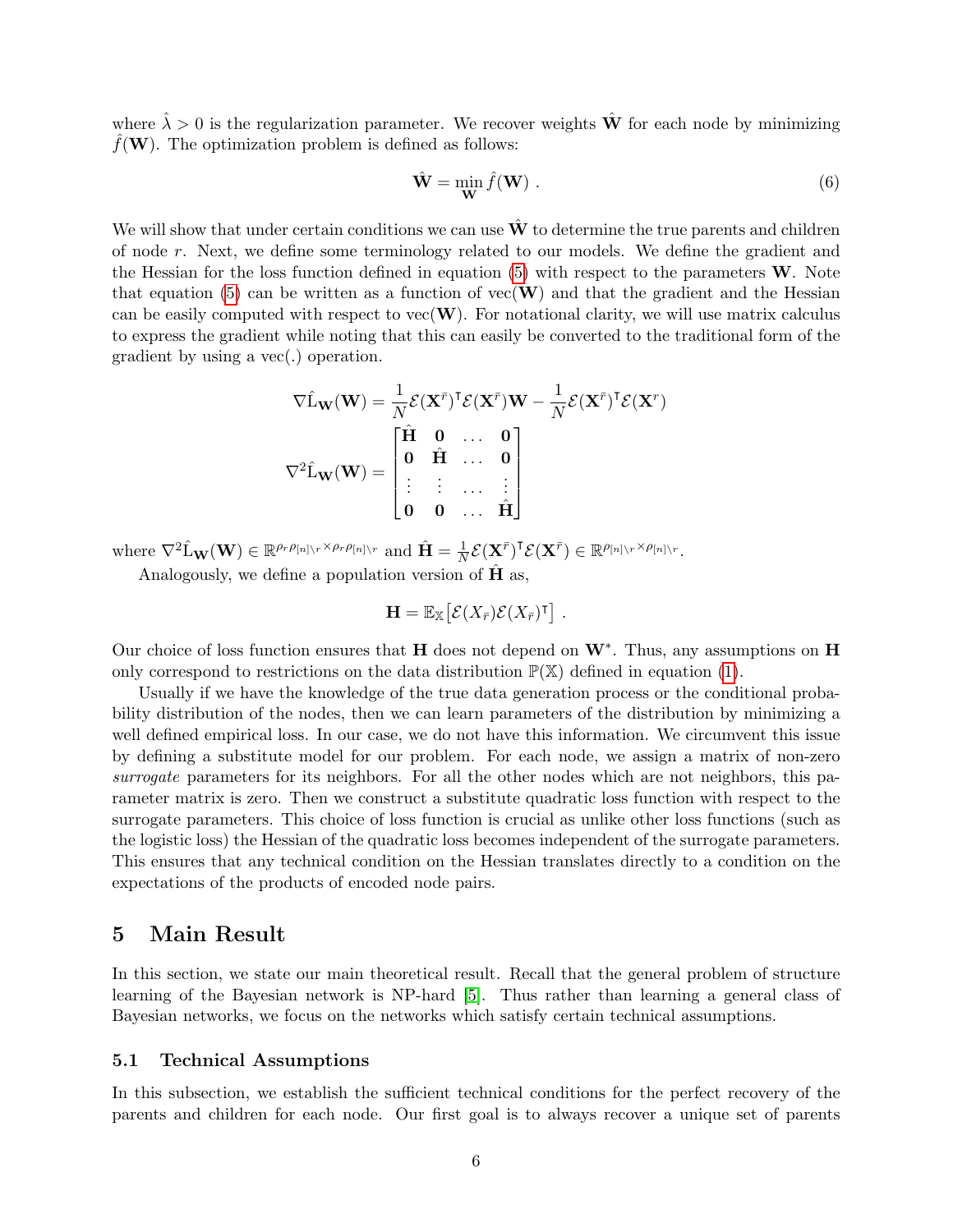and children. In order to achieve this task, we require that our optimization problem defined in equation [\(6\)](#page-5-0) has a unique solution. Our first assumption on the data distribution ensures a unique solution for the optimization problem [\(6\)](#page-5-0). Recall that each block in the row partitioned parameter matrix W and W<sup>\*</sup> corresponds to one node. Each of these block i contains  $\rho_i$  row indices. We collect these row indices corresponding to the parents and children of node r in a set  $S_r$ . Formally,

$$
\mathbf{S}_r = \bigcup_{i \in \pi_r \cup \mathbf{c}_r} \{ \rho_{[i-1]} + 1, \dots, \rho_{[i]} \}
$$

We define  $\mathbf{S}_r^c$  as the row indices corresponding to all nodes except node r as well as its parents and children:

$$
\mathbf{S}_r^c = [\rho_{[n]}] - \mathbf{S}_r - \{ \rho_{[r-1]} + 1, \dots, \rho_{[r]} \}
$$

Using the above definitions, we state our first assumption.

<span id="page-6-0"></span>**Assumption 1** (Positive Definiteness of Hessian). For each node r,  $H_{S_rS_r} > 0$  or equivalently,  $\Lambda_{\text{min}}(\mathbf{\mathit{H}}_{\mathbf{S}_{r} \mathbf{S}_{r}}) \geq C > 0.$ 

where C is some positive constant and  $\Lambda_{\min}$ . denotes the smallest eigenvalue. We solve the optimization problem using a finite number of samples. Thus, we would like our assumptions to hold in the finite sample setting. The next lemma shows that if we have  $N > O(\rho_{\pi_r \cup c_r}^2 \log \rho_{\pi_r \cup c_r})$ samples and Assumption [1](#page-6-0) is satisfied, then  $\hat{\mathbf{H}}_{\mathbf{S}_r\mathbf{S}_r} \succ 0$  with high probability.

<span id="page-6-2"></span>**Lemma 1.** If  $H_{\mathbf{S}_r\mathbf{S}_r} \succ 0$  then  $\hat{H}_{\mathbf{S}_r\mathbf{S}_r} \succ 0$  with probability at least  $1-2\exp(-\frac{\delta^2 N}{8\sigma^2})$  $\frac{\partial^2 N}{\partial \rho_{\boldsymbol{\pi}_r \cup \mathbf{c}_r}^2} + 2 \log \rho_{\boldsymbol{\pi}_r \cup \mathbf{c}_r}).$ 

(See Appendix [C](#page-15-0) for detailed proof.)

As the second requirement, we want to limit the influence of the nodes which are neither the parents nor the children of node r on the parents and children of node r. This is represented as a "mutual incoherence" condition. We will define  $\mathbf{Q} = \mathbf{H}_{\mathbf{S}_r\mathbf{S}_r}\mathbf{H}_{\mathbf{S}_r\mathbf{S}_r}^{-1}$  as a row partitioned block matrix consisted of blocks  $\mathbf{Q}_i \in \mathbb{R}^{\rho_i \times \rho_{\pi_r \cup \mathbf{c}_r}} \forall i \in (\pi_r \cup \mathbf{c}_r)^c$ . We can formally state our second assumption using a block matrix norm on Q as follows.

<span id="page-6-1"></span>Assumption 2 (Mutual Incoherence). For each node r,  $||Q||_{B,\infty,1} = ||H_{S_r^cS_r} H_{S_r^cS_r}^{-1} ||_{B,\infty,1} \leq 1 - \alpha$ for some  $\alpha \in (0,1]$ .

As with the Assumption [1,](#page-6-0) we would again like Assumption [2](#page-6-1) to hold in the finite sample setting. In the next lemma we show that if we have sufficient number of samples, then the mutual incoherence in the population regime ensures that mutual incoherence also holds in the finite-sample regime.

<span id="page-6-3"></span>Lemma 2. If  $\vert\vert\vert \bm{H}_{\mathbf{S}_r^c\mathbf{S}_r}\bm{H}_{\mathbf{S}_r\mathbf{S}_r}^{-1}\vert\vert\vert_{B,\infty,1}\leq 1-\alpha$  for  $\alpha\in(0,1]$  then  $\vert\vert\vert\hat{\bm{H}}_{\mathbf{S}_r^c\mathbf{S}_r}\hat{\bm{H}}_{\mathbf{S}_r}^{-1}$  $\|\mathbf{s}_r\mathbf{s}_r\|\|_{B,\infty,1} \leq 1-\alpha$  with probability at least  $1 - O(\exp(\frac{-KN}{\bar{\rho}^2 \rho_{\pi_r \cup \mathbf{c}_r}^3} + \log \rho_{(\pi_r \cup \mathbf{c}_r)^c} + \log \rho_{\pi_r \cup \mathbf{c}_r}))$  for some  $K > 0$ .

(See Appendix [D](#page-16-0) for detailed proof.)

Discussion on the technical assumptions. These assumptions have been used in the literature before.

• Mutual incoherence has been used for other estimation problems such as compressed sensing [\[35\]](#page-13-9), Markov random fields [\[27\]](#page-13-10), non-parametric regression [\[26\]](#page-13-11), diffusion networks [\[9\]](#page-12-13), among others.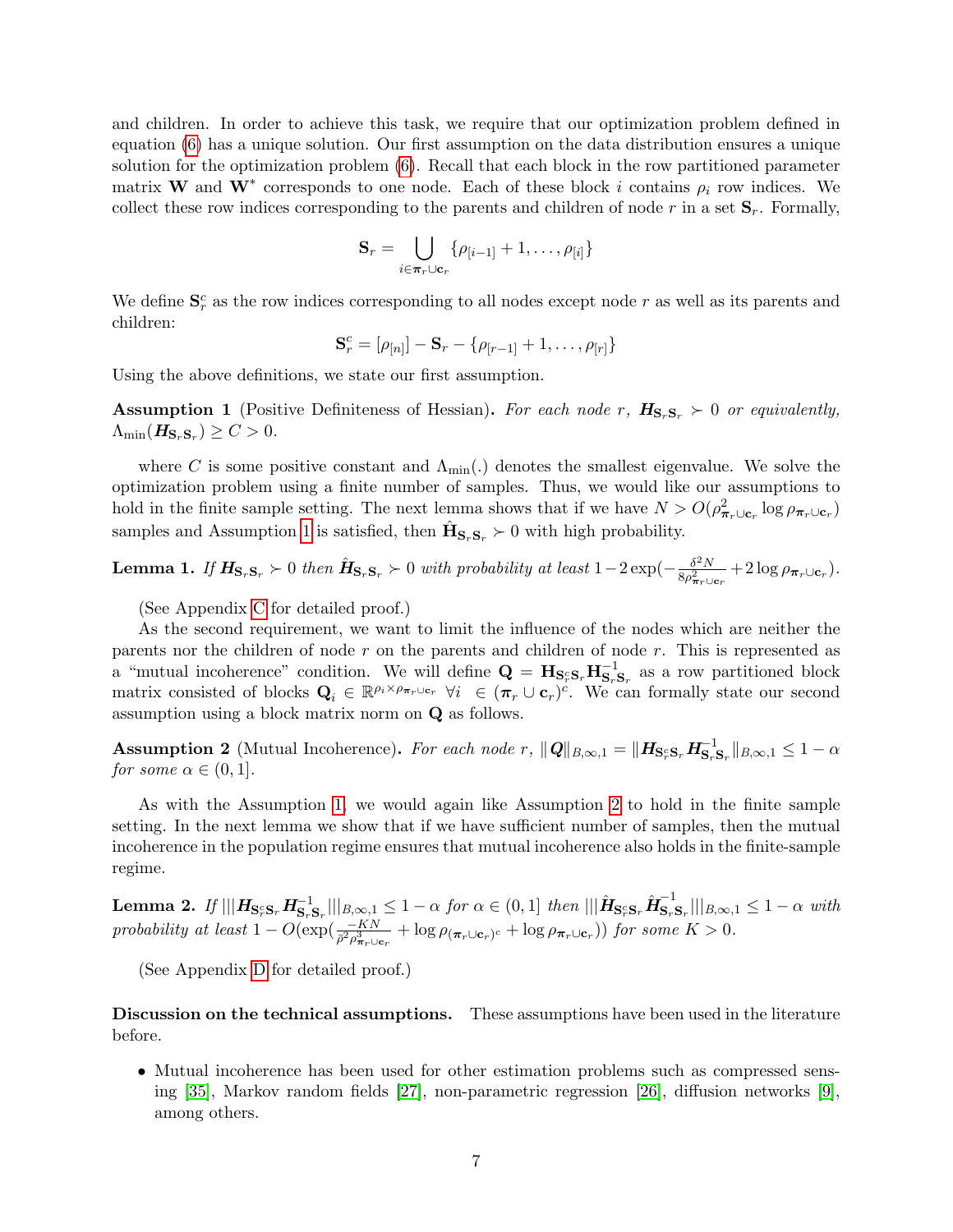- Assumption [1](#page-6-0) is readily satisfied for commonly used encoding schemes such as dummy encoding and unweighted effects encoding under very weak conditions (See Appendix [A\)](#page-14-0).
- Regarding Assumption [2,](#page-6-1) we found experimentally that mutual incoherence is more frequently satisfied with respect to the parents and children, than with respect to the Markov blanket (See Appendix [B\)](#page-15-1).
- Theorem [1](#page-7-0) in the next section provides a technical condition for setting  $\hat{\lambda}$  (without the need of cross-validation) and assumes a minimum magnitude of  $\|\text{vec}(\mathbf{W}_i^*)\|_2, \forall i \in \pi_r \cup \mathbf{c}_r$  for exact recovery of parents and children. Analogous technical assumptions have been made for other problems[\[35,](#page-13-9) [27,](#page-13-10) [28,](#page-13-12) [9\]](#page-12-13).
- Finally, these assumptions are only in place to provide formal guarantees and our algorithm can be run even for datasets which do not satisfy any of these assumptions (See experimental results in Section [6\)](#page-8-0).

### 5.2 Statement of Main Theorem

Using Assumptions [1](#page-6-0) and [2,](#page-6-1) we state our main result below.

<span id="page-7-0"></span>**Theorem 1.** Consider a Bayesian network  $G(V, E)$  with categorical random variables such that for each node r, Assumptions [1](#page-6-0) and [2](#page-6-1) are satisfied. Suppose that for each node r the regularization parameter  $\lambda$  satisfies the following condition:

<span id="page-7-1"></span>
$$
\hat{\lambda} > \frac{4}{\alpha} \sqrt{\frac{\rho_r}{N}} \max \left( (1 - \alpha) (\sqrt{2\sigma^2 \log(\rho_{\pi_r \cup \mathbf{c}_r} \rho_r)} + \mu) \right)
$$
  
, 
$$
\sqrt{\bar{\rho}} (\sqrt{2\sigma^2 \log((\pi_r \cup \mathbf{c}_r)^c |\bar{\rho} \rho_r)} + \mu))
$$
 (7)

where  $\sigma$  and  $\mu$  are defined according to equations [\(3\)](#page-4-2) and [\(4\)](#page-4-3). Further, assume that  $N > \bar{\rho}^2 \rho_{\pi_r \cup \mathbf{c}_r}^3 \log \rho_{[n]}$ then the following properties hold true with probability at least  $1 - \exp(-KN\hat{\lambda}^2)$  for some  $K > 0$ independent of N, n and  $|\pi_r \cup \mathbf{c}_r|$  simultaneously for all  $r \in [n]$ .

- 1. For every  $r \in [n]$ , the block  $\ell_{1,2}$ -regularized optimization problem [\(6\)](#page-5-0) has a unique solution.
- 2. For every  $r \in [n]$ , the solution to the optimization problem [\(6\)](#page-5-0) excludes all the edges which are neither parent nor child of the node r, i.e.,  $\|\text{vec}(\hat{\mathbf{W}}_i)\|_2 = 0, \forall i \in (\pi_r \cup \mathbf{c}_r)^c$ .
- 3. If  $\min_{i \in \pi_r \cup \mathbf{c}_r} || \text{vec}(\mathbf{W}_i^*) ||_2 > \frac{4\bar{m}}{C}$  $\frac{d\bar{m}}{C}(\frac{\alpha}{4(1-\alpha)}+\sqrt{\rho_r}+1)\sqrt{|\mathbf{S}_r|}\hat{\lambda}$  for the setup defined in the substitute optimization problem [\(2\)](#page-4-0), then we recover the true parents and children for each node.
- 4. Subsequently, the recovered skeleton  $\hat{G}_{skel}(V, \hat{E}') = G_{skel}(V, E').$

We prove Theorem [1](#page-7-0) in Appendix [G](#page-22-0) by using a primal-dual witness construction. This approach has been previously used by [\[35,](#page-13-9) [27,](#page-13-10) [28,](#page-13-12) [9\]](#page-12-13). The primal-dual witness method requires a priori knowledge of the true parents and children for node  $r$  and thus it is not a practical way to solve the optimization problem [\(6\)](#page-5-0). We only use it as a theoretical proof technique to establish statistical bounds for our result.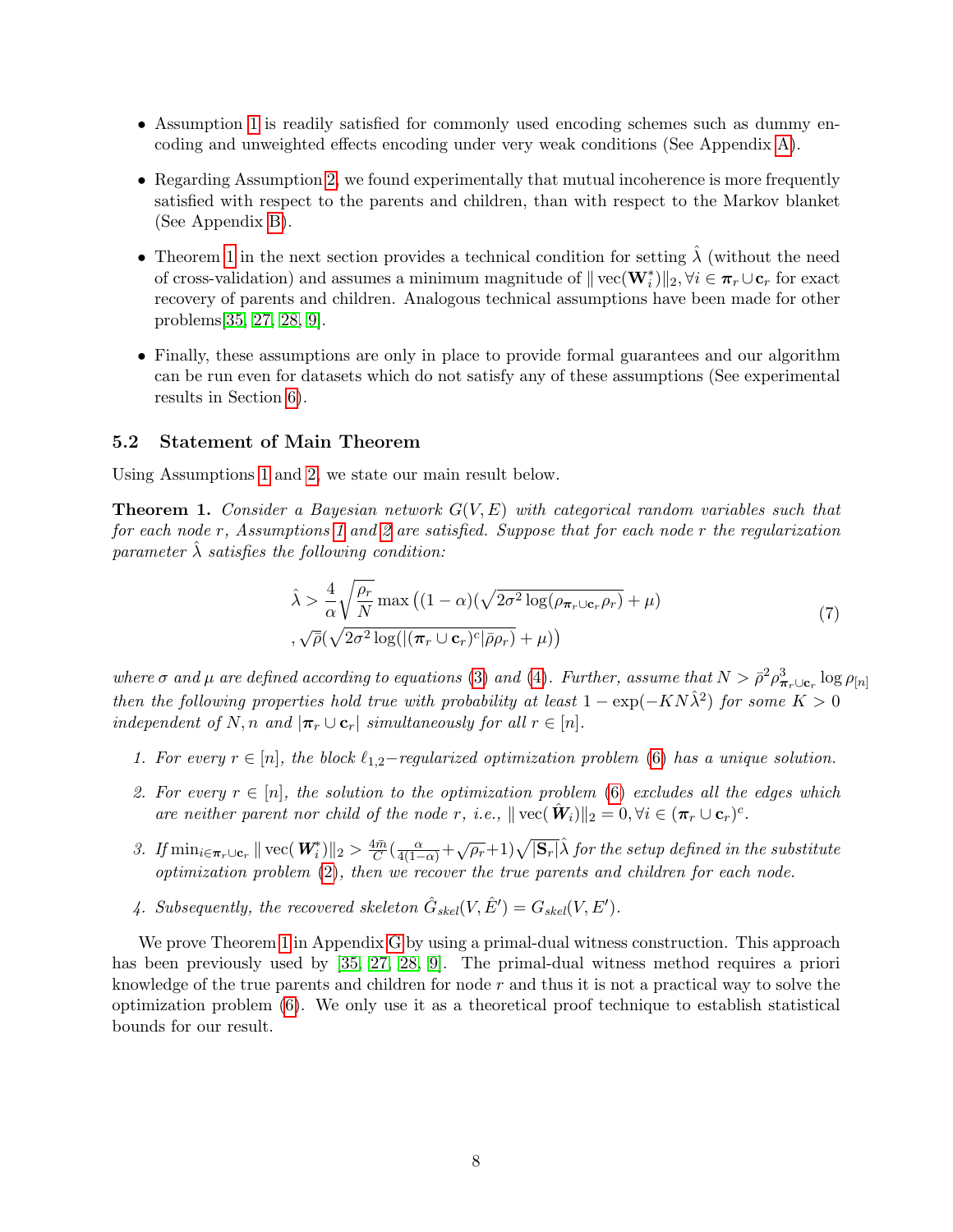

Figure 1: Binary Bayesian Network

#### <span id="page-8-1"></span>5.3 Illustrative Example

In order to illustrate our assumptions, consider the binary Bayesian network of four nodes in Figure [1](#page-8-1) where each node  $X_i \in \{\text{False}, \text{True}\}, \forall i \in \{1, 2, 3, 4\}.$ 

We use unweighted effects encoding, i.e.,  $\mathcal{E}(\text{False}) = -1, \mathcal{E}(\text{True}) = 1, \forall i \in \{1, 2, 3, 4\}.$  Note that since each node takes [2](#page-6-1) values, Assumption 2 reduces to  $\|\mathbf{H}_{\mathbf{S}_r\mathbf{S}_r}\mathbf{H}_{\mathbf{S}_r\mathbf{S}_r}^{-1}\|_{\infty,\infty} < 1 - \alpha$  for some  $\alpha \in (0,1]$ . We assume that  $\left| \mathbb{E}[\mathcal{E}(X_i)\mathcal{E}(X_j)] \right| < 1, \forall i, j \in \{1,2,3,4\}, i \neq j$ . Furthermore, we assume that  $\mathbb{E}[\mathcal{E}(X_1)\mathcal{E}(X_4)] = q$ ,  $\mathbb{E}[\mathcal{E}(X_1)\mathcal{E}(X_2)] = \mathbb{E}[\mathcal{E}(X_2)\mathcal{E}(X_4)] = \mathbb{E}[\mathcal{E}(X_3)\mathcal{E}(X_4)] = p$  and  $\mathbb{E}[\mathcal{E}(X_1)] = \mathbb{E}[\mathcal{E}(X_3)] = 0$ . Then the Assumption [2](#page-6-1) is equivalent to the condition that  $|p| + |q| < 1$ (See Appendix [E.1\)](#page-20-0).

The third statement of Theorem [1](#page-7-0) requires that for every node  $i \in \pi_r \cup \mathbf{c}_r$ ,  $\|\text{vec}(\mathbf{W}_i^*)\|_2$  should be sufficiently away from zero. By computing  $\min_{i \in \pi_r \cup \mathbf{c}_r} \| \text{vec}(\mathbf{W}_i^*) \|_2$  for each node we can conclude that the third statement holds as long as  $\min(|p|, \frac{p}{1+r})$  $\frac{p}{1+q}$ ) is not too close to zero(See Appendix [E.2\)](#page-20-1).

### 5.4 Sample And Time Complexity

If we have  $N > \bar{\rho}^2 \rho_{\pi_r \cup \mathbf{c}_r}^3 \log \rho_{[n]}$  and Assumption [1](#page-6-0) and [2](#page-6-1) are satisfied for every node then all our high probability statements are valid for every node  $r$ . Taking a union bound over  $n$  nodes only adds a factor of log *n*. Thus the sample complexity for our method is  $O(\bar{\rho}^2 \rho_{\pi_r \cup \mathbf{c}_r}^3 \log \rho_{[n]})$ . As for the time complexity, we can formulate the block  $\ell_{12}$ -regularized multi-variate regression problem as a second order cone programing problem [\[22\]](#page-13-13) which can be solved in polynomial time by interior point methods [\[2\]](#page-11-2).

## <span id="page-8-0"></span>6 Experimental Results

We performed three sets of experiments to validate our theoretical results. First, we conducted experiments on synthetic data. Second, we compared our method with other well known methods on benchmark Bayesian networks. Finally, we tested our method on real world datasets. We measure quality of recovery by computing precision and recall. Higher precision implies that we only recover true edges while higher recall implies that all the true edges are recovered. They are formally defined as below,

$$
\text{Precision} = \frac{\sum_{r=1}^{n} |(\hat{\pi_r} \cup \hat{\mathbf{c}}_r) \cap (\pi_r \cup \mathbf{c}_r)|}{\sum_{r=1}^{n} |(\hat{\pi_r} \cup \hat{\mathbf{c}}_r)|}
$$

$$
\text{Recall} = \frac{\sum_{r=1}^{n} |(\hat{\pi_r} \cup \hat{\mathbf{c}}_r) \cap (\pi_r \cup \mathbf{c}_r)|}{\sum_{r=1}^{n} |(\pi_r \cup \mathbf{c}_r)|}
$$

where  $(\hat{\pi_r} \cup \hat{\mathbf{c}_r})$  is the recovered support set (both parents and children). We compare performance of various methods by computing  $F_1$ -score as following:

$$
F_1\text{-score} = \frac{2 \times \text{Precision} \times \text{Recall}}{\text{Precision} + \text{Recall}}
$$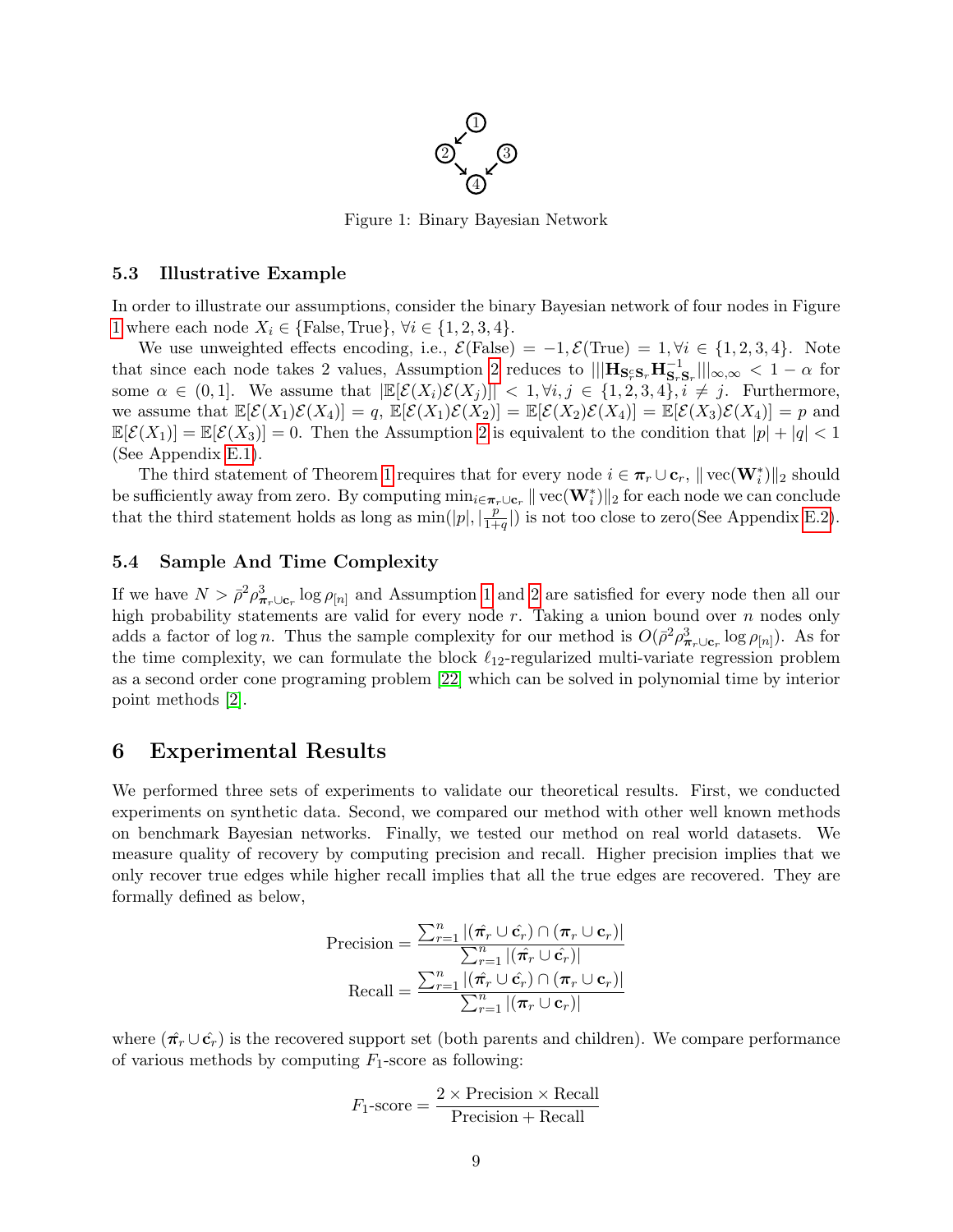### 6.1 Experiments With Synthetic Data

We verify our theoretical results by running our method on synthetic data. We conduct experiments on Bayesian networks with  $n = 20,200$  and 500 nodes. Each node of Bayesian network can take k = 4 categorical values. For each n, we generate  $N = 10^{CP} \log((k-1)n)$  i.i.d. samples. CP is a control parameter and is varied to generate different number of samples. Using these samples, our method learns the skeleton of the Bayesian network by performing block  $\ell_{12}$ -regularized multivariate regression for each node. The regularization parameter  $\hat{\lambda}$  for each regression problem is set proportional to  $\sqrt{\frac{\log(k-1)n}{N}}$  $\frac{\kappa-1}{N}$  until it becomes smaller than a constant  $\delta$ . This matches our condi-tion in Theorem [1](#page-7-0) where initially  $\sqrt{\frac{\log(k-1)n}{N}}$  $\frac{k-1}{N}$  dominates but then a constant term dominates as N gets large. The quality of skeleton recovery is measured by computing precision and recall which we report in Figure [2.](#page-9-0) Each data point in Figure [2](#page-9-0) denotes averaged value across 5 independent experiments.

Arbitrary conditional probability tables. First, we pick a causal order for nodes uniformly at random. Then we construct a DAG by allowing each node to have an edge with any preceding node in the ordering with 0.5 probability. We induce sparsity by performing transitive reduction [\[1\]](#page-11-3) of the DAG. Each node is then assigned a conditional probability table (CPT) conditioned on its parents. The entries in CPTs are chosen uniformly at random from  $[0.1, 0.9]$ . We use CPT of the node to sample its value given its parents.

<span id="page-9-0"></span>

Figure 2: Plots of Precision And Recall Versus The Control Parameter CP For Bayesian Networks On  $n = 20,200$  And 500 Nodes With  $N = 10^{CP} \log((k-1)n)$  Samples

Figure [2a](#page-9-0) and [2b](#page-9-0) show the precision and recall respectively for our method with increasing number of samples. In Figure [2a,](#page-9-0) we see that precision approaches one, with enough samples. In Figure [2b,](#page-9-0) recall also approaches one as we increase number of samples. Notice that the different curves for different number of nodes  $(n = 20, 200, 200)$  line up with one another quite well. This matches with our theoretical results and shows that for a Bayesian network with a constant degree, our method can efficiently recover the skeleton with  $N > O(\log(k-1)n)$ .

### 6.2 Experiments On Benchmark Networks

We compared the performance of our method with state-of-the-art techniques by running experiments on benchmark Bayesian networks, which are publicly available at [http://compbio.cs.huji.](http://compbio.cs.huji.ac.il/Repository/networks.html)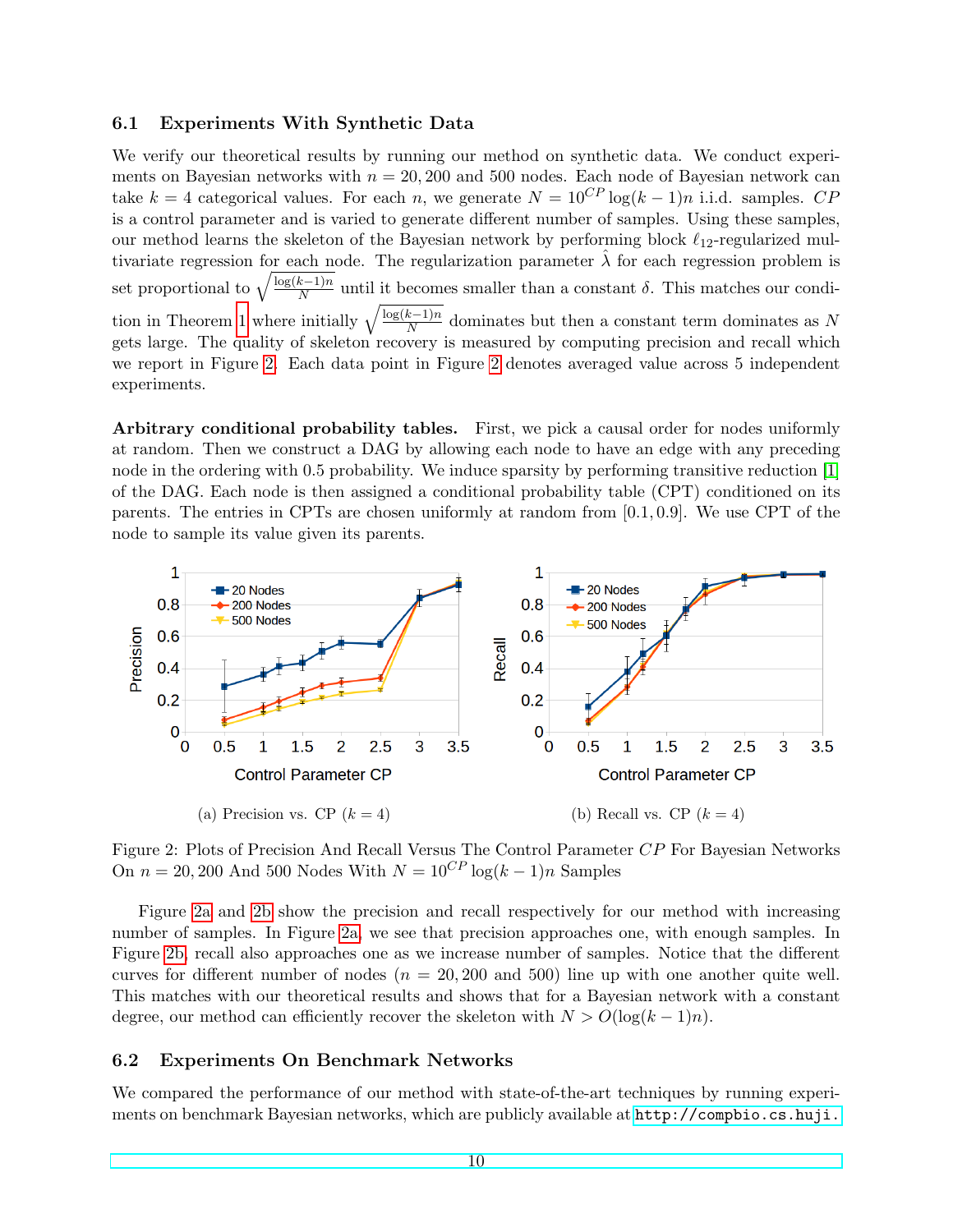<span id="page-10-0"></span>Table 1:  $F_1$ -Scores and standard errors at 95% confidence level on benchmark Bayesian networks. First two columns compare skeletons. Last six columns compare DAGs.

|                               | $F_1$ -Score           |                 |                                                                                                                               |              |                  |        |                                                                                                                               |              |
|-------------------------------|------------------------|-----------------|-------------------------------------------------------------------------------------------------------------------------------|--------------|------------------|--------|-------------------------------------------------------------------------------------------------------------------------------|--------------|
| <b>Network</b><br>$(n =  V )$ | $_{\rm Our}$<br>Method | <b>MMPC</b>     | Our Method <br>$+$ Greedy                                                                                                     | MMHC         | Greedy<br>Search | Sparse | Optimal<br>Candidate Reinsertion                                                                                              | Exact<br>LP  |
| alarm $(37)$                  | $0.74 \pm 0.01$        | $0.90 \pm 0.01$ | $0.92 \pm 0.02$ $0.93 \pm 0.02$ $0.87 \pm 0.07$ $0.54 \pm 0.06$ $0.86 \pm 0.04$ $0.82 \pm 0.02$                               |              |                  |        |                                                                                                                               |              |
| andes $(223)$                 | $0.77 \pm 0.01$        | $0.79 \pm 0.01$ | $0.82 \pm 0.01$                                                                                                               |              |                  |        | $(0.88 \pm 0.01)$ $0.79 \pm 0.02$ $(0.05 \pm 0.02)$ $0.74 \pm 0.01$ $(0.67 \pm 0.01)$                                         |              |
| barley $(48)$                 | $0.37 \pm 0.01$        | $0.60 \pm 0.01$ | $0.74 \pm 0.06$ $0.73 \pm 0.05$ $0.61 \pm 0.05$ $0.61 \pm 0.04$ $0.67 \pm 0.1$ $0.77 \pm 0.01$                                |              |                  |        |                                                                                                                               |              |
| carpo $(60)$                  | $0.74 \pm 0.01$        | $0.78 \pm 0.01$ |                                                                                                                               |              |                  |        | $0.89 \pm 0.01 \,   \, 0.86 \pm 0.03 \,   \, 0.78 \pm 0.02 \,   \, 0.15 \pm 0.04 \,   \, 0.82 \pm 0.02 \,   \, 0.69 \pm 0.02$ |              |
| child $(20)$                  | $0.94 \pm 0.01$        | $0.93 \pm 0.01$ | $0.98 \pm 0.00$                                                                                                               | $1 \pm 0.00$ |                  |        | $1 \pm 0.00$ $\pm 0.79 \pm 0.11 \pm 0.96 \pm 0.05$                                                                            | $1 \pm 0.00$ |
| hailfinder $(56)$             | $0.57 \pm 0.02$        | $0.58 \pm 0.01$ | $0.65 \pm 0.02$                                                                                                               |              |                  |        | $(0.75 \pm 0.14) 0.68 \pm 0.15) 0.46 \pm 0.08) 0.71 \pm 0.1$ $(0.68 \pm 0.04)$                                                |              |
| mildew $(35)$                 | $0.30 \pm 0.01$        | $0.45 \pm 0.02$ |                                                                                                                               |              |                  |        | $0.83 \pm 0.01 \,   \, 0.77 \pm 0.00 \,   \, 0.70 \pm 0.08 \,   \, 0.68 \pm 0.04 \,   \, 0.65 \pm 0.08 \,   \, 0.72 \pm 0.00$ |              |
| water $(32)$                  | $0.59 \pm 0.02$        | $0.63 \pm 0.01$ | $0.61 \pm 0.02$ $ 0.60 \pm 0.05 0.51 \pm 0.06 0.28 \pm 0.03 0.62 \pm 0.06 0.61 \pm 0.03$                                      |              |                  |        |                                                                                                                               |              |
| wing 5pts $(76)$              | $0.67 \pm 0.01$        | $0.77 \pm 0.03$ | $0.76 \pm 0.01 \,   \, 0.79 \pm 0.03 \,   \, 0.62 \pm 0.02 \,   \, 0.13 \pm 0.06 \,   \, 0.62 \pm 0.04 \,   \, 0.59 \pm 0.02$ |              |                  |        |                                                                                                                               |              |

[ac.il/Repository/networks.html](http://compbio.cs.huji.ac.il/Repository/networks.html) and <http://www.bnlearn.com/bnrepository/>. The experiments were conducted by generating 5 independent instances of 5000 samples using the original conditional probability tables of the benchmark networks. The regularization parameter for node

i, which can take  $k_i$  categorical values, is chosen to scale with  $\hat{\lambda} = c_1$  $\sqrt{\frac{\log(k_i-1)(\frac{\sum_{j=1}^{n} k_j}{n}-1)n}{N}} + c_2$ for constants  $c_1$  and  $c_2$ . We report the average  $F_1$ -score across 5 independent runs. We compared our method with the max-min parent and children (MMPC) algorithm [\[31\]](#page-13-14) which also returns an undirected skeleton. To compare our method with techniques that produce DAGs (such as max-min hill climbing (MMHC) [\[32\]](#page-13-0), greedy search, integer linear programming (LP) [\[8\]](#page-12-7), sparse candidate [\[11\]](#page-12-2), and optimal reinsertion operator [\[21\]](#page-12-4)) and to provide further insight, we oriented the edges in the skeleton produced by our method by using greedy hill-climbing search with tabu list. This setup is similar to the one used in [\[32\]](#page-13-0).

In Table [1,](#page-10-0) we observe that the performance of our method is comparable to MMPC. Our method also performs comparably to other state-of-the-art techniques when we run our method in conjunction with greedy hill climbing.

### 6.3 Experiments With Real World Datasets

Finally, we conducted experiments on the real world datasets. For our experiments, we picked a mixture of binary and discrete real world datasets from [\[19\]](#page-12-14) and [\[33\]](#page-13-15).We divided the datasets in [\[19\]](#page-12-14) into training and testing sets. The datasets provided in [\[33\]](#page-13-15) have already been divided into training and testing sets by the original authors. The training data was fed into the different algorithms. For real world datasets, we do not have access to any underlying true Bayesian network structure, thus performance is measured by the negative log-likelihood of samples in the testing set. Since our method only recovers the skeleton, in order to measure likelihood, edges were oriented using a greedy hill-climbing search with tabu list.In Table [2,](#page-11-4) we observe that performance of our method is similar to MMHC and greedy search.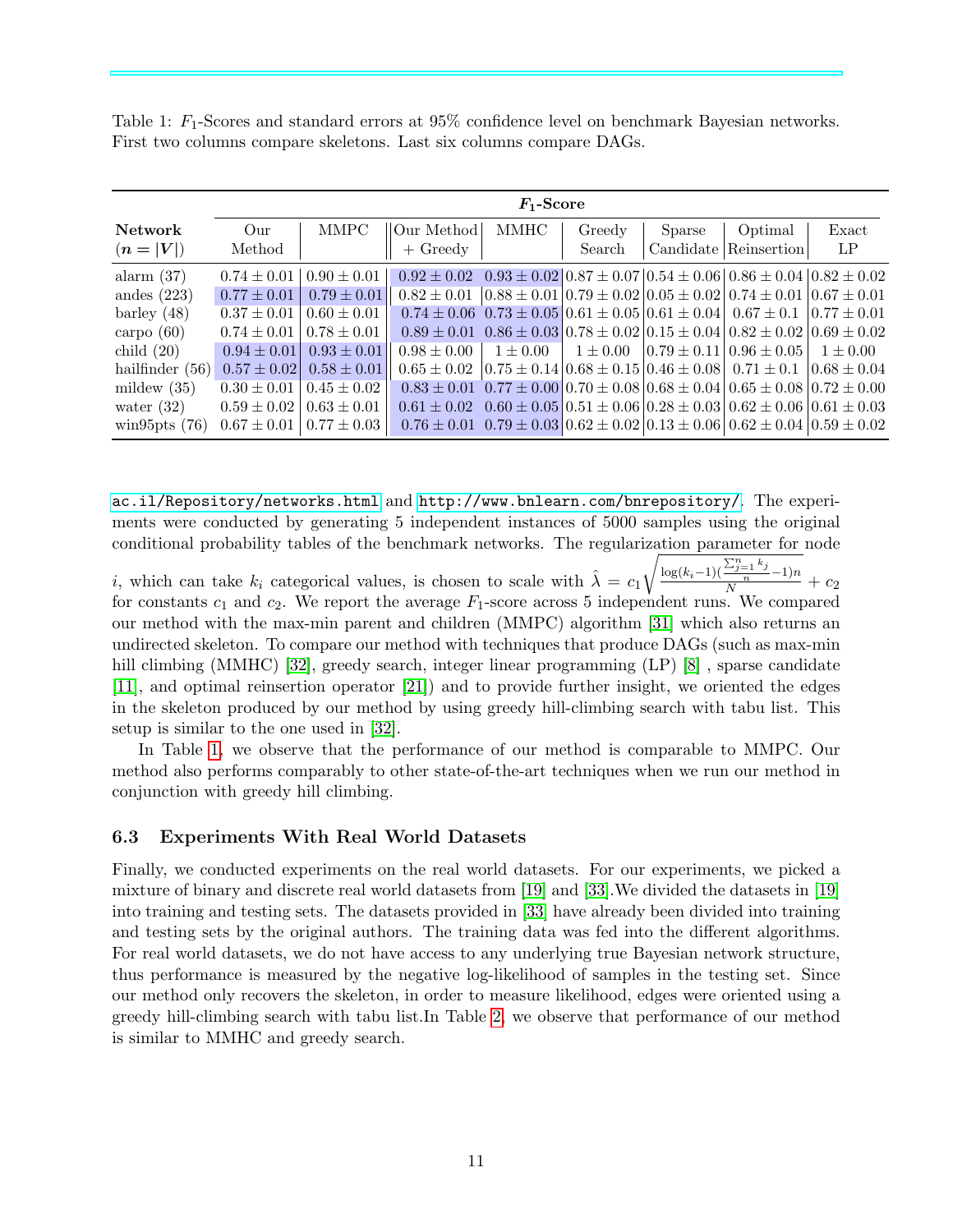<span id="page-11-4"></span>

|  |  |  |  |  |  |  | Table 2: Negative log-likelihood and standard errors at 95% confidence level on real world datasets. |
|--|--|--|--|--|--|--|------------------------------------------------------------------------------------------------------|
|--|--|--|--|--|--|--|------------------------------------------------------------------------------------------------------|

|                     | Negative Log-likelihood |                   |                   |  |
|---------------------|-------------------------|-------------------|-------------------|--|
| <b>Network</b>      | Our Method              | MMHC              | Greedy            |  |
| $(n =  V )$         | $+$ Greedy              |                   |                   |  |
| dna $(180)$         | $80.37 \pm 0.24$        | $80.57 \pm 0.24$  | $80.45 \pm 0.25$  |  |
| moviereview (1001)  | $339.27 \pm 8.85$       | $340.60 \pm 9.03$ | $343.64 \pm 9.28$ |  |
| retail $(135)$      | $10.88 \pm 0.21$        | $10.88 \pm 0.21$  | $10.88 \pm 0.21$  |  |
| audio(125)          | $40.50 \pm 0.57$        | $40.28 \pm 0.57$  | $40.27 \pm 0.57$  |  |
| autos $(26)$        | $18.61 \pm 2.98$        | $24.45 \pm 1.74$  | $18.62 \pm 3.27$  |  |
| jester(100)         | $53.78 \pm 0.39$        | $53.53 \pm 0.40$  | $53.53 \pm 0.40$  |  |
| netflix $(100)$     | $57.02 \pm 0.23$        | $56.85 \pm 0.23$  | $56.85 \pm 0.23$  |  |
| r52(889)            | $90.46 \pm 3.43$        | $86.92 \pm 3.46$  | $87.30 \pm 3.49$  |  |
| student-por $(33)$  | $32.22 \pm 0.72$        | $33.88 \pm 0.69$  | $32.08 \pm 0.73$  |  |
| $t$ movie $(500)$   | $55.33 \pm 4.63$        | $54.59 \pm 4.65$  | $54.96 \pm 4.75$  |  |
| webkb $(839)$       | $159.39 \pm 6.34$       | $156.89 \pm 6.28$ | $157.75 \pm 6.46$ |  |
| promoters $(58)$    | $78.03 \pm 1.84$        | $79.01 \pm 2.10$  | $79.01 \pm 2.10$  |  |
| $\text{sponge}(45)$ | $26.36 \pm 4.64$        | $29.50 \pm 3.54$  | $25.49 \pm 4.65$  |  |
| triazines $(59)$    | $13.78 \pm 1.75$        | $13.89 \pm 1.60$  | $12.83 \pm 2.10$  |  |
| wiki $4he(53)$      | $57.99 \pm 1.29$        | $58.08 \pm 1.34$  | $58.05 \pm 1.34$  |  |

# 7 Concluding Remarks

We propose a method for exact structure recovery of discrete Bayesian network under some technical conditions. It runs in polynomial time and has polynomial sample complexity. We neither assume any specific data generation process nor do we impose any direct assumptions on the conditional probability distribution of the nodes. Rather, we control the interaction between node pairs with our assumptions. In practice, our method can be used for any discrete Bayesian network irrespective of whether the assumptions are satisfied, albeit without any guarantees.

# References

- <span id="page-11-3"></span>[1] Alfred V. Aho, Michael R Garey, and Jeffrey D. Ullman. The Transitive Reduction of a Directed Graph. SIAM Journal on Computing, 1(2):131–137, 1972.
- <span id="page-11-2"></span>[2] Stephen Boyd and Lieven Vandenberghe. Convex Optimization. Cambridge university press, 2004.
- <span id="page-11-1"></span>[3] Eliot Brenner and David Sontag. SparsityBoost: A New Scoring Function for Learning Bayesian Network Structure. In Uncertainty in Artificial Intelligence, 2013.
- <span id="page-11-0"></span>[4] Jie Cheng, Russell Greiner, Jonathan Kelly, David Bell, and Weiru Liu. Learning Bayesian Networks From Data: An Information-Theory Based Approach. Artificial intelligence, 137(1- 2):43–90, 2002.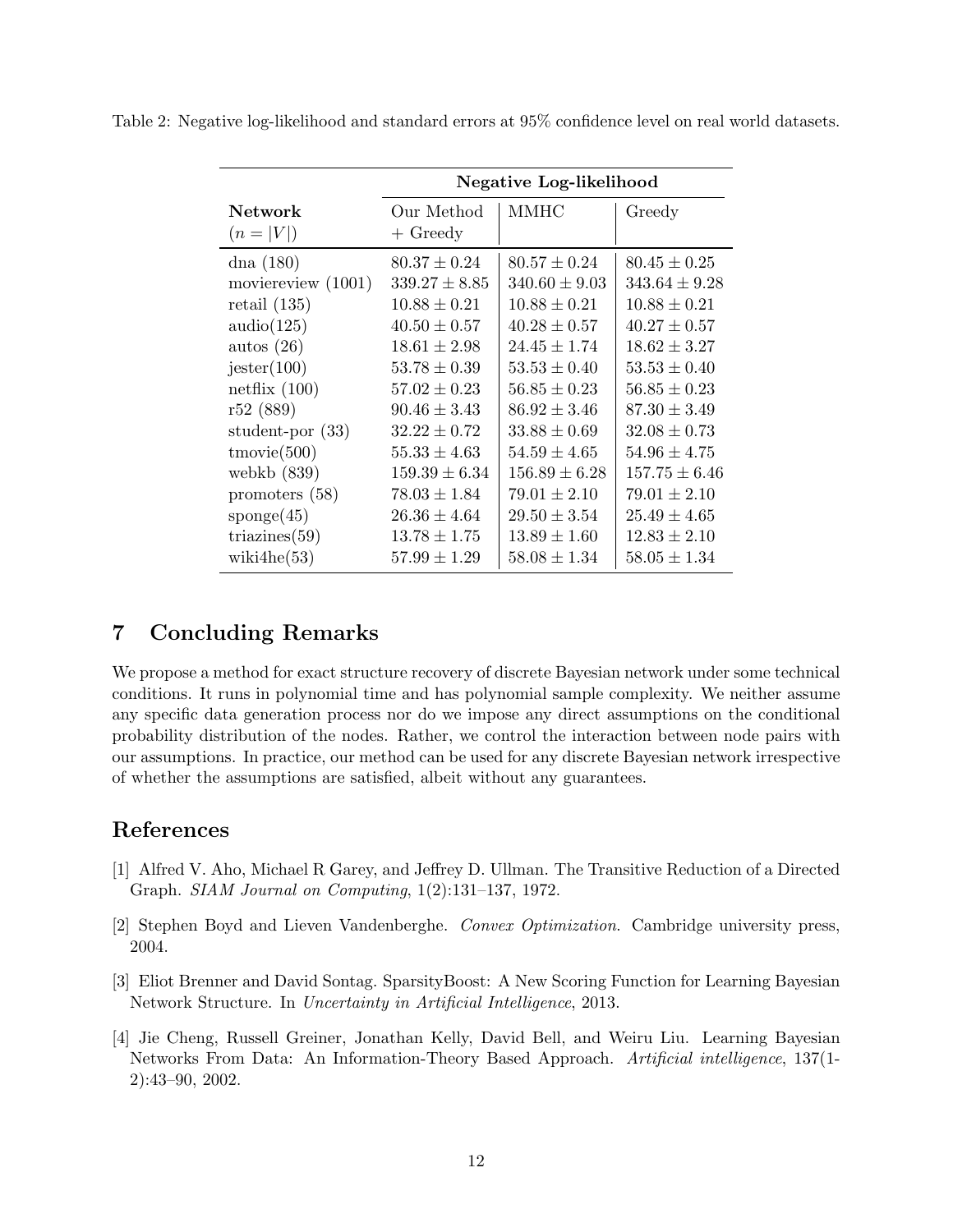- <span id="page-12-11"></span>[5] David Maxwell Chickering, David Heckerman, and Christopher Meek. Large-Sample Learning of Bayesian Networks Is NP-Hard. Journal of Machine Learning Research, 5(Oct):1287–1330, 2004.
- <span id="page-12-12"></span>[6] Jacob Cohen, Patricia Cohen, Stephen G West, and Leona S Aiken. Applied Multiple Regression/Correlation Analysis for the Behavioral Sciences. Routledge, 2013.
- <span id="page-12-6"></span>[7] James Cussens. Bayesian Network Learning by Compiling to Weighted MAX-SAT. Uncertainty in Artificial Intelligence, 2008.
- <span id="page-12-7"></span>[8] James Cussens. Bayesian Network Learning with Cutting Planes. UAI, 2011.
- <span id="page-12-13"></span>[9] Hadi Daneshmand, Manuel Gomez-Rodriguez, Le Song, and Bernhard Schoelkopf. Estimating Diffusion Network Structures: Recovery Conditions, Sample Complexity & Soft-Thresholding Algorithm. In International Conference on Machine Learning, pages 793–801, 2014.
- <span id="page-12-16"></span>[10] Etienne De Klerk. Aspects of Semidefinite Programming: Interior Point Algorithms and Selected Applications, volume 65. Springer Science & Business Media, 2006.
- <span id="page-12-2"></span>[11] Nir Friedman, Iftach Nachman, and Dana Peér. Learning Bayesian Network Structure From Massive Datasets: The Sparse Candidate Algorithm. In Proceedings of the Fifteenth conference on Uncertainty in artificial intelligence, pages 206–215. Morgan Kaufmann Publishers Inc., 1999.
- <span id="page-12-9"></span>[12] Asish Ghoshal and Jean Honorio. Learning Identifiable Gaussian Bayesian Networks in Polynomial Time and Sample Complexity. In Advances in Neural Information Processing Systems. pages 6460–6469, 2017.
- <span id="page-12-10"></span>[13] Asish Ghoshal and Jean Honorio. Learning Linear Structural Equation Models in Polynomial Time and Sample Complexity. arXiv preprint [arXiv:1707.04673](http://arxiv.org/abs/1707.04673), 2017.
- <span id="page-12-15"></span>[14] Wassily Hoeffding. Probability Inequalities for Sums of Bounded Random Variables. Journal of the American statistical association, 58(301):13–30, 1963.
- <span id="page-12-8"></span>[15] Tommi Jaakkola, David Sontag, Amir Globerson, and Marina Meila. Learning Bayesian Network Structure Using LP Relaxations. In Proceedings of the Thirteenth International Conference on Artificial Intelligence and Statistics, pages 358–365, 2010.
- <span id="page-12-5"></span>[16] Mikko Koivisto and Kismat Sood. Exact Bayesian Structure Discovery in Bayesian Networks. Journal of Machine Learning Research, 5(May):549–573, 2004.
- <span id="page-12-0"></span>[17] Daphne Koller and Nir Friedman. Probabilistic Graphical Models: Principles and Techniques. MIT press, 2009.
- <span id="page-12-1"></span>[18] Steffen L Lauritzen. Graphical Models, volume 17. Clarendon Press, 1996.
- <span id="page-12-14"></span>[19] Brandon Malone, Matti Järvisalo, and Petri Myllymäki. Impact of Learning Strategies on the Quality of Bayesian Networks: An Empirical Evaluation. In UAI, pages 562–571, 2015.
- <span id="page-12-3"></span>[20] Dimitris Margaritis and Sebastian Thrun. Bayesian Network Induction via Local Neighborhoods. In Advances in neural information processing systems, pages 505–511, 2000.
- <span id="page-12-4"></span>[21] Andrew Moore and Weng-Keen Wong. Optimal Reinsertion: A New Search Operator for Accelerated and More Accurate Bayesian Network Structure Learning. In ICML, volume 3, pages 552–559, 2003.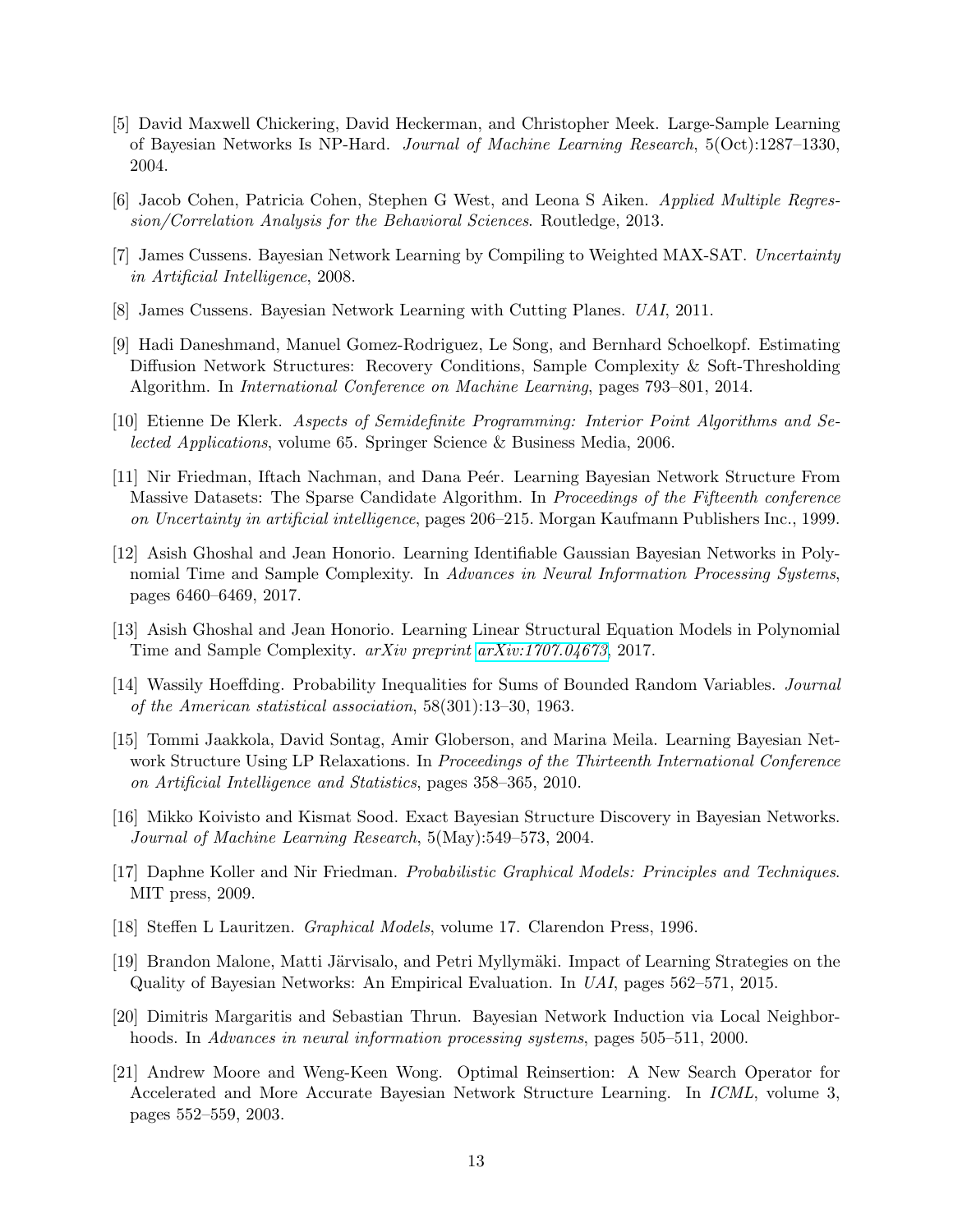- <span id="page-13-13"></span>[22] Guillaume Obozinski, Martin J Wainwright, Michael I Jordan, et al. Support Union Recovery in High-Dimensional Multivariate Regression. The Annals of Statistics, 39(1):1–47, 2011.
- <span id="page-13-8"></span>[23] Sebastian Ordyniak and Stefan Szeider. Parameterized Complexity Results for Exact Bayesian Network Structure Learning. Journal of Artificial Intelligence Research, 46:263–302, 2013.
- <span id="page-13-5"></span>[24] Gunwoong Park and Garvesh Raskutti. Learning Large-Scale Poisson DAG Models Based on Overdispersion Scoring. In Advances in Neural Information Processing Systems, pages 631–639, 2015.
- <span id="page-13-6"></span>[25] Gunwoong Park and Garvesh Raskutti. Learning Quadratic Variance Function (QVF) DAG Models via OverDispersion Scoring (ODS). arXiv preprint [arXiv:1704.08783](http://arxiv.org/abs/1704.08783), 2017.
- <span id="page-13-11"></span>[26] Pradeep Ravikumar, Han Liu, John Lafferty, and Larry Wasserman. Spam: Sparse Additive Models. In Proceedings of the 20th International Conference on Neural Information Processing Systems, pages 1201–1208. Curran Associates Inc., 2007.
- <span id="page-13-10"></span>[27] Pradeep Ravikumar, Martin J Wainwright, John D Lafferty, et al. High-dimensional Ising Model Selection Using L1-Regularized Logistic Regression. The Annals of Statistics, 38(3):1287– 1319, 2010.
- <span id="page-13-12"></span>[28] Pradeep Ravikumar, Martin J Wainwright, Garvesh Raskutti, Bin Yu, et al. High-dimensional Covariance Estimation by Minimizing L1-Penalized Log-Determinant Divergence. Electronic Journal of Statistics, 5:935–980, 2011.
- <span id="page-13-1"></span>[29] Tomi Silander and Petri Myllymäki. A Simple Approach for Finding the Globally Optimal Bayesian Network Structure. In Uncertainty in Artificial Intelligence, pages 445–452, 2006.
- <span id="page-13-2"></span>[30] Peter Spirtes, Clark N Glymour, and Richard Scheines. Causation, Prediction, and Search. MIT press, 2000.
- <span id="page-13-14"></span>[31] Ioannis Tsamardinos, Constantin F Aliferis, and Alexander Statnikov. Time and Sample Efficient Discovery of Markov Blankets and Direct Causal Relations. In Proceedings of the ninth ACM SIGKDD international conference on Knowledge discovery and data mining, pages 673– 678. ACM, 2003.
- <span id="page-13-0"></span>[32] Ioannis Tsamardinos, Laura E Brown, and Constantin F Aliferis. The Max-Min Hill-Climbing Bayesian Network Structure Learning Algorithm. Machine learning, 65(1):31–78, 2006.
- <span id="page-13-15"></span>[33] Jan Van Haaren and Jesse Davis. Markov Network Structure Learning: A Randomized Feature Generation Approach. In AAAI, pages 1148–1154, 2012.
- <span id="page-13-7"></span>[34] JM Wainwright. High-Dimensional Statistics: A Non-Asymptotic Viewpoint. under preparation. University of California, Berkeley, 2015.
- <span id="page-13-9"></span>[35] Martin J Wainwright. Sharp Thresholds for High-Dimensional and Noisy Sparsity Recovery Using L1-Constrained Quadratic Programming (Lasso). IEEE transactions on information theory, 55(5):2183–2202, 2009.
- <span id="page-13-4"></span>[36] Xianchao Xie and Zhi Geng. A Recursive Method for Structural Learning of Directed Acyclic Graphs. Journal of Machine Learning Research, 9(Mar):459–483, 2008.
- <span id="page-13-3"></span>[37] Raanan Yehezkel and Boaz Lerner. Recursive Autonomy Identification for Bayesian Network Structure Learning. In AISTATS, pages 429–436. Citeseer, 2005.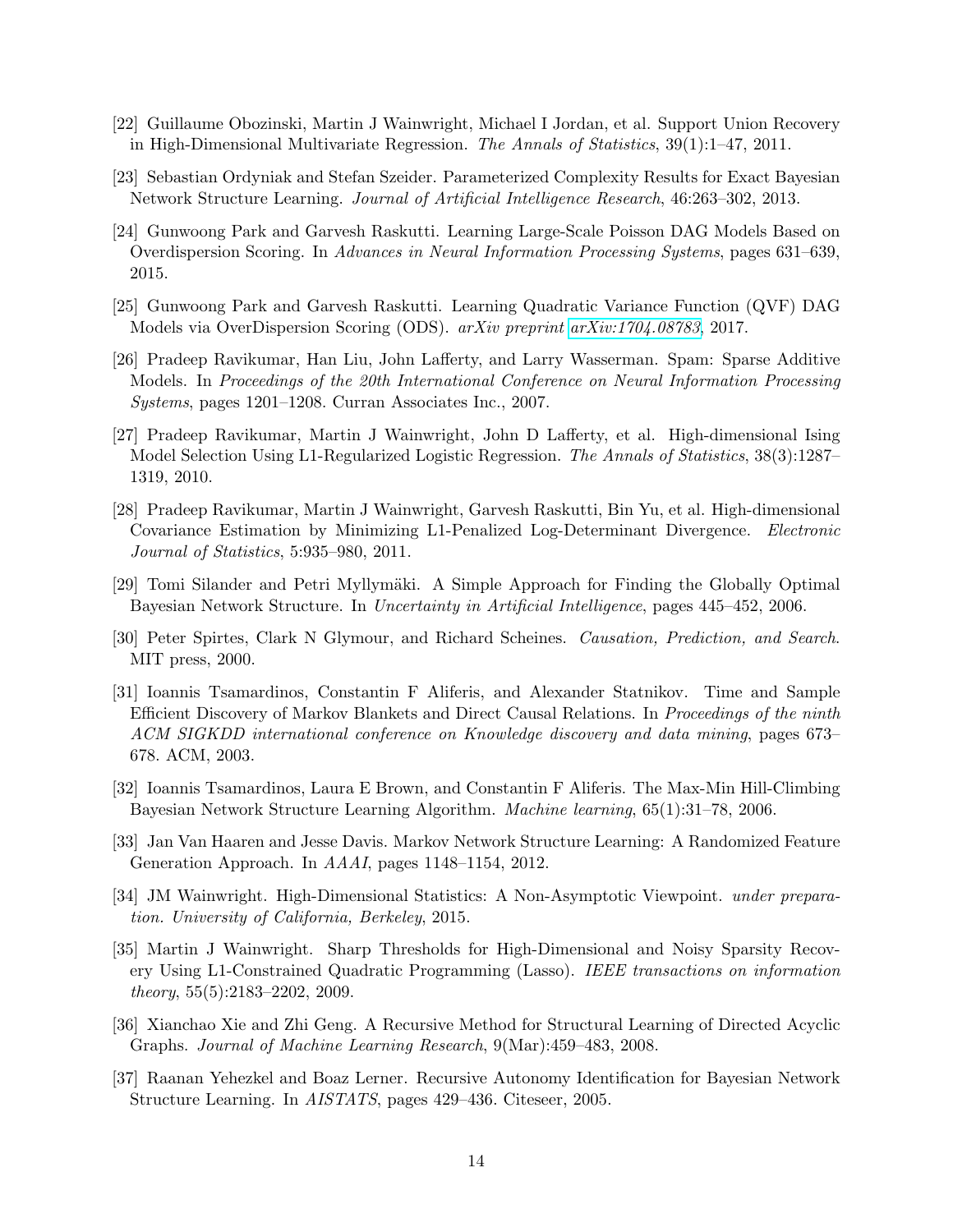## <span id="page-14-0"></span>A On Assumption [1](#page-6-0)

We show that Assumption [1](#page-6-0) holds with very mild conditions.

**Lemma 3.** Consider a matrix **M** with each row i being one realization  $\mathcal{E}(x^i_{\bar{r}})_{\mathbf{S}_r}$  of  $\mathcal{E}(X_{\bar{r}})_{\mathbf{S}_r}$ . If each  $\mathcal{E}(x^i_{\bar{r}})_{\mathbf{S}_r}$  occurs with a probability  $p_i > 0$  then Assumption [1](#page-6-0) holds as long as columns of matrix  $\bm{M}$ are linearly independent.

Proof. We show that Assumption [1](#page-6-0) always holds for commonly used encoding scheme such as dummy encoding and effects encoding as long as  $\mathcal{E}(X_{\bar{r}})_{S_r}$  takes all its realizations with some positive probability. To show this we consider the following loss function,

$$
\mathcal{L}(\mathbf{W}_{\mathbf{S}_r.}) \triangleq \frac{1}{2} \mathbb{E}[\sum_{i=1}^{m_r-1} (\mathcal{E}(X_{\bar{r}})_{\mathbf{S}_r}^{\mathsf{T}} \mathbf{W}_{\mathbf{S}_r i} - \mathcal{E}(X_r)_i)^2]
$$

We will prove that  $\nabla^2_{\mathbf{W}_{\mathbf{S}_r}} L(\mathbf{W}_{\mathbf{S}_r}) \succ 0$ . To do this, we restrict  $L(\mathbf{W}_{\mathbf{S}_r})$  to a line by taking  $\mathbf{W}_{\mathbf{S}_r.} = \mathbf{W}_{\mathbf{S}_r.}^0 + t\mathbf{W}_{\mathbf{S}_r.}^1$  for any  $t \in \{-\infty, \infty\}$  such that  $\mathbf{W}_{\mathbf{S}_r.}^1 \neq \mathbf{0}$ . Then,

$$
g(t) \triangleq \frac{1}{2} \mathbb{E} \left[ \sum_{i=1}^{m_r - 1} (\mathcal{E}(X_{\bar{r}})_{\mathbf{S}_r}^{\mathsf{T}} (\mathbf{W}_{\mathbf{S}_r i}^0 + t \mathbf{W}_{\mathbf{S}_r i}^1) - \mathcal{E}(X_r)_i)^2 \right]
$$

$$
\frac{d^2 g(t)}{dt^2} = \mathbb{E} \left[ \sum_{i=1}^{m_r - 1} (\mathcal{E}(X_{\bar{r}})_{\mathbf{S}_r}^{\mathsf{T}} \mathbf{W}_{\mathbf{S}_r i}^1)^2 \right]
$$

We assume that each realization  $\mathcal{E}(x_{\bar{r}}^j)_{S_r}$  of  $\mathcal{E}(X_{\bar{r}})_{S_r}$  happens with a probability  $p_j > 0, \forall j \in$  $[\prod_{i \in \pi_r \cup \mathbf{c}_r} m_i]$ . Then,

$$
\frac{d^2g(t)}{dt^2} = \sum_{j=1}^{\prod_{i \in \pi_r \cup \mathbf{c}_r} m_i} p_j \sum_{i=1}^{m_r - 1} (\mathcal{E}(x_r^j) \mathbf{I}_{\mathbf{S}_r} \mathbf{W}_{\mathbf{S}_r i}^1)^2
$$

Since  $p_j > 0$ , it follows that  $\frac{d^2g(t)}{dt^2} = 0 \iff \mathcal{E}(x_r^j)_{\mathbf{S}_r}^{\mathbf{T}} \mathbf{W}_{\mathbf{S}_r i}^1 = 0, \forall i \in [\rho_r], j \in [\prod_{i \in \pi_r \cup \mathbf{C}_r} m_i].$  This can be equivalently written as,

$$
\begin{bmatrix} \mathcal{E}(x_{\bar{r}}^1)^{\mathrm{T}} \\ \mathcal{E}(x_{\bar{r}}^2)^{\mathrm{T}}\\ \vdots \\ \mathcal{E}(x_{\bar{r}}^{\prod_{i \in \pi_r \cup \mathrm{c}_r} m_i})^{\mathrm{T}} \end{bmatrix} \mathbf{W_{S_{r}}^{1}}_{i} \triangleq \mathbf{MW_{S_{r}}^{1}} = \mathbf{0}, \quad \forall i \in [m_r - 1]
$$

If we take encoding scheme to be dummy encoding or unweighted effects encoding then the above holds if and only if  $\mathbf{W}_{\mathbf{S}_r i}^1 = \mathbf{0}, \forall i \in [m_r - 1]$ . This implies  $\mathbf{W}_{\mathbf{S}_r}^1 = \mathbf{0}$  which is not possible. Since choice of t is completely arbitrary, it follows that  $\nabla^2_{\mathbf{W}_{\mathbf{S}_r}} L(\mathbf{W}_{\mathbf{S}_r}) \succ 0$ . Now,

$$
\nabla^2_{\mathbf{W_{S_r}}}\,L(\mathbf{W_{S_r}})=\left[\begin{matrix}\mathbf{H_{S_r S_r}}&\mathbf{0}&\cdots&\mathbf{0}\\ \mathbf{0}&\mathbf{H_{S_r S_r}}&\cdots&\mathbf{0}\\ \vdots&\vdots&\cdots&\vdots\\ \mathbf{0}&\mathbf{0}&\cdots&\mathbf{H_{S_r S_r}}\end{matrix}\right]
$$

which is positive definite if and only if  $\mathbf{H}_{\mathbf{S}_r,\mathbf{S}_r} \succ 0$ .

 $\Box$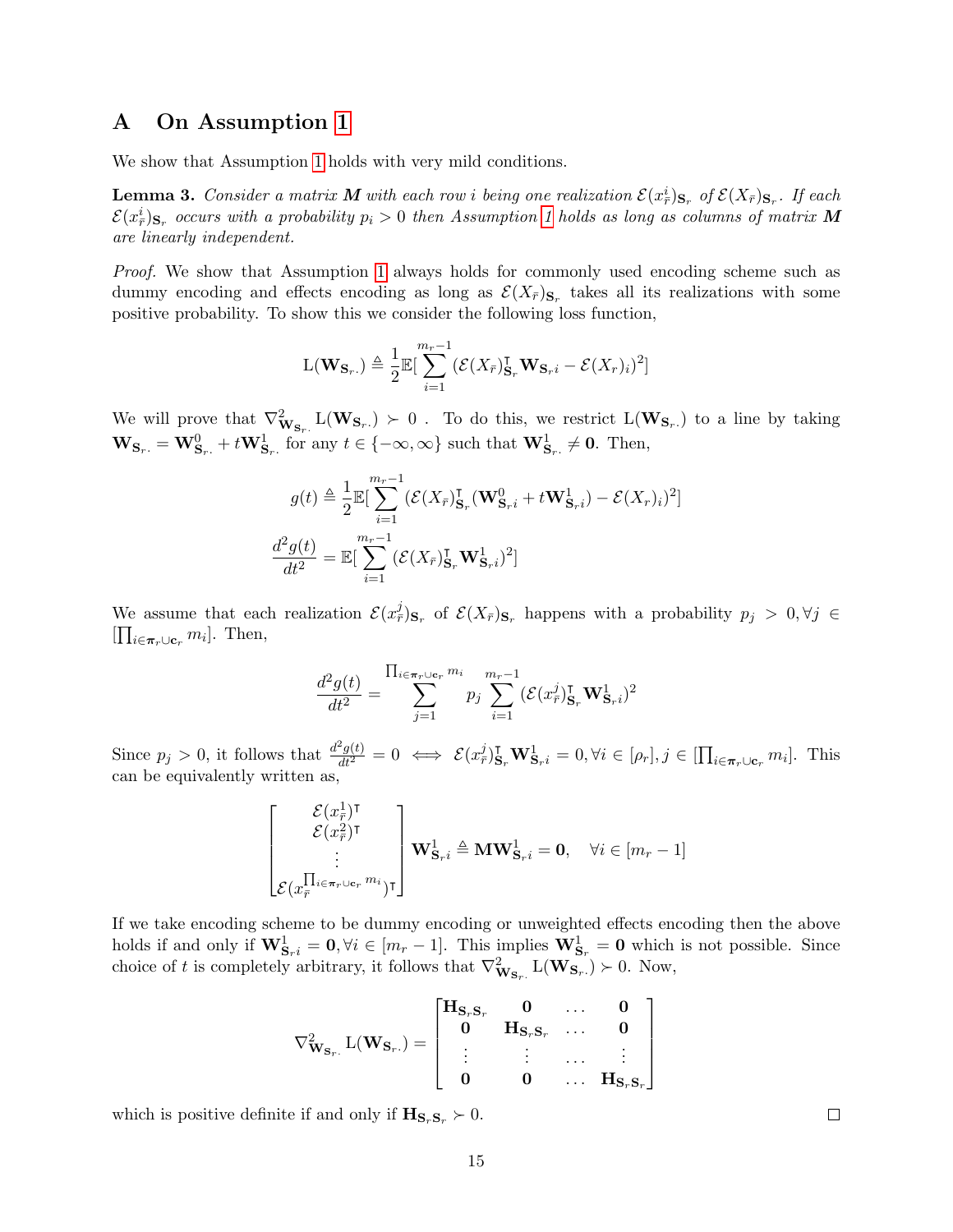# <span id="page-15-1"></span>B On Mutual Incoherence With Markov Blanket

We compared mutual incoherence assumption defined on the parents and children of a node (MIPC) in Assumption [2](#page-6-1) with the one defined on its Markov blanket (MIMB). We created 10 different synthetic Bayesian networks on  $n = 100, 500$  and 1000 binary nodes. The nodes were assigned conditional probability tables (CPTs) with entries between [0.1, 0.9]. We generated 5000 samples for each experiment and then computed validity of Assumption [2](#page-6-1) for each network. The results of the experiment are listed in the Table [3.](#page-15-2)

Table 3: Comparison of mutual incoherence assumption on different supports

<span id="page-15-2"></span>

| Number<br>of nodes Degree | Max | Support: Parent and Children Support: Markov Blanket MIPC is<br>(MIPC) holds | (MIMB) holds | weaker than MIMB |
|---------------------------|-----|------------------------------------------------------------------------------|--------------|------------------|
| 100                       |     | 99.7%                                                                        | 97.6%        | 91.9%            |
| 500                       |     | 99.76%                                                                       | 96.82%       | 93.26%           |
| 1000                      |     | 99.62%                                                                       | 95.95%       | 92.97%           |

We see that mutual incoherence assumption defined on parents and children holds more often than mutual incoherence assumption defined on Markov blanket. Also, it is easier to fulfill mutual incoherence assumption with parents and children as support than the case when Markov blanket is used as support. This motivates us to define mutual incoherence assumption on parents and children as support.

# <span id="page-15-0"></span>C Proof of Lemma [1](#page-6-2)

*Proof.*  $\mathbf{H}_{S_rS_r} \succ 0$  can be equivalently written as  $\Lambda_{\min}(\mathbf{H}_{S_rS_r}) \geq C > 0$  where  $\Lambda_{\min}$  denotes the minimum eigenvalue. We define  $Z_{ik}$  as,

$$
\begin{aligned} [\hat{\mathbf{H}} - \mathbf{H}]_{jk} &= Z_{jk} \\ &= \frac{1}{N} \sum_{l=1}^{N} (\mathcal{E}(\mathbf{X}_{\bar{r}})_{j}^{l} \mathcal{E}(\mathbf{X}_{\bar{r}})_{k}^{l} - \mathbb{E}_{\mathbb{X}}[\mathcal{E}(X_{\bar{r}})_{j} \mathcal{E}(X_{\bar{r}})_{k}]) \\ &= \frac{1}{N} \sum_{l=1}^{N} Z_{jk}^{l} \end{aligned}
$$

Note that  $Z_{jk}^l$  are i.i.d. random variables across  $l = [N]$  with zero mean. Furthermore,  $|Z_{jk}^l| \leq 2$ as we assumed  $\mathcal{B} \in \{-1, 0, 1\}$ . Thus  $Z_{jk}$  can be treated as a subGaussian random variable and by using the Azuma-Hoeffding [\[14\]](#page-12-15) inequality we can write,

<span id="page-15-3"></span>
$$
\mathbb{P}[(Z_{jk})^2 \ge \epsilon^2] = \mathbb{P}\left[|\frac{1}{N}\sum_{l=1}^N Z_{jk}^l| \ge \epsilon\right],
$$
  
 
$$
\le 2\exp(\frac{-\epsilon^2 N}{8}).
$$
 (8)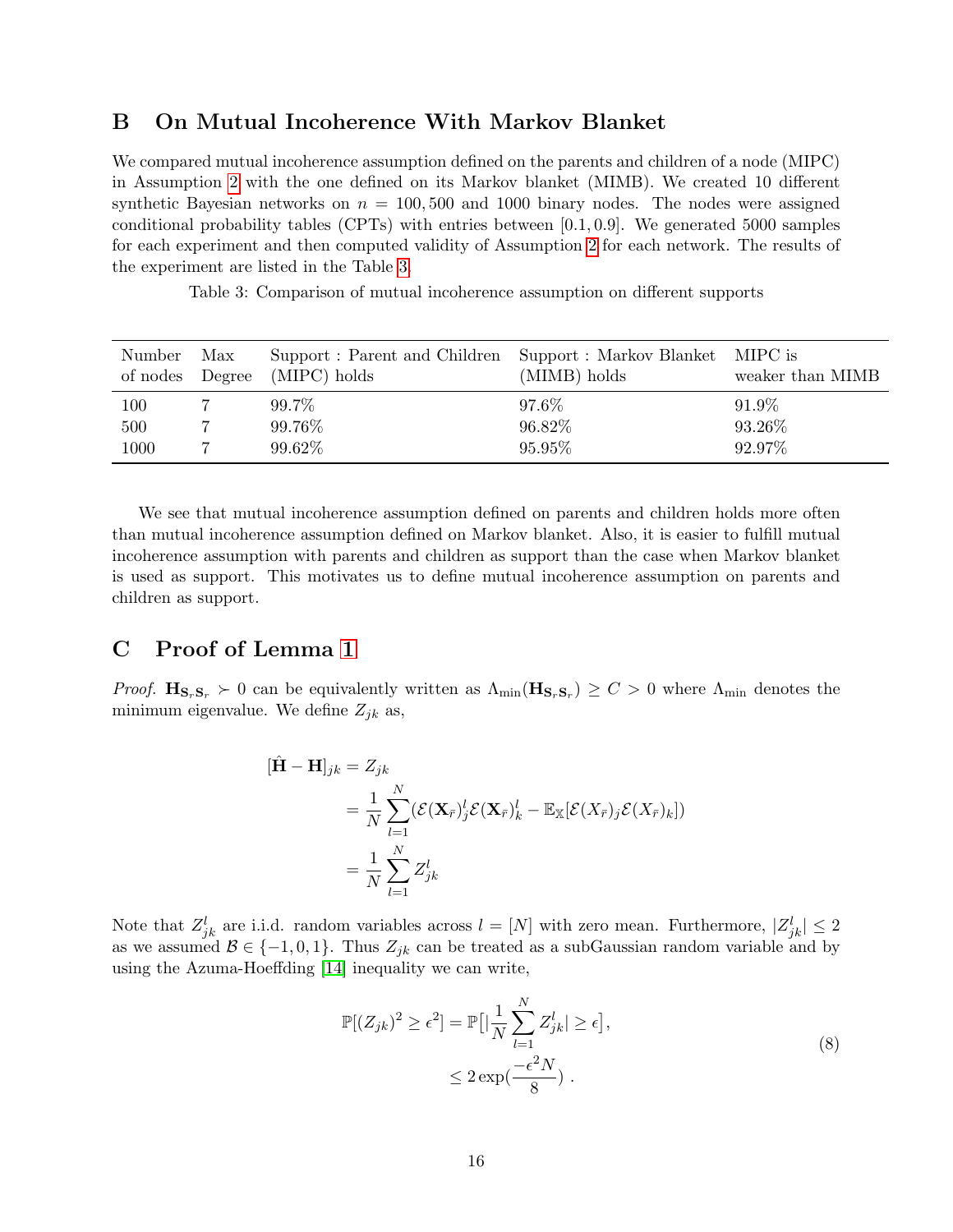Now,

$$
\begin{aligned} \Lambda_{\min}(\mathbf{H}_{\mathbf{S}_r\mathbf{S}_r}) &= \min_{\|\mathbf{x}\|_2=1} \mathbf{x}^\intercal\mathbf{H}_{\mathbf{S}_r\mathbf{S}_r}\mathbf{x} \\ &= \min_{\|\mathbf{x}\|_2=1} \left( \mathbf{x}^\intercal\hat{\mathbf{H}}_{\mathbf{S}_r\mathbf{S}_r}\mathbf{x} + \mathbf{x}^\intercal(\mathbf{H}_{\mathbf{S}_r\mathbf{S}_r} - \hat{\mathbf{H}}_{\mathbf{S}_r\mathbf{S}_r})\mathbf{x} \right) \\ &\leq \min_{\|\mathbf{x}\|_2=1} \left( \mathbf{x}^\intercal\hat{\mathbf{H}}_{\mathbf{S}_r\mathbf{S}_r}\mathbf{x} \right) + \mathbf{q}^\intercal(\mathbf{H}_{\mathbf{S}_r\mathbf{S}_r} - \hat{\mathbf{H}}_{\mathbf{S}_r\mathbf{S}_r})\mathbf{q} \\ &= \Lambda_{\min}(\hat{\mathbf{H}}_{\mathbf{S}_r\mathbf{S}_r}) + \mathbf{q}^\intercal(\mathbf{H}_{\mathbf{S}_r\mathbf{S}_r} - \hat{\mathbf{H}}_{\mathbf{S}_r\mathbf{S}_r})\mathbf{q} \end{aligned}
$$

where  $\|\mathbf{q}\|_2 = 1$ .

$$
\begin{aligned} \Lambda_{\min}(\hat{\mathbf{H}}_{\mathbf{S}_r\mathbf{S}_r}) &\geq \Lambda_{\min}(\mathbf{H}_{\mathbf{S}_r\mathbf{S}_r}) - \mathbf{q}^\intercal(\mathbf{H}_{\mathbf{S}_r\mathbf{S}_r} - \hat{\mathbf{H}}_{\mathbf{S}_r\mathbf{S}_r})\mathbf{q} \\ &\geq \Lambda_{\min}(\mathbf{H}_{\mathbf{S}_r\mathbf{S}_r}) - |||\mathbf{H}_{\mathbf{S}_r\mathbf{S}_r} - \hat{\mathbf{H}}_{\mathbf{S}_r\mathbf{S}_r}|||_{2,2}~. \end{aligned}
$$

In the above,  $\|\|.\|\|_{2,2}$  is the spectral norm which is bounded above by the Frobenius norm.

$$
\Lambda_{\min}(\hat{\mathbf{H}}_{\mathbf{S}_r\mathbf{S}_r}) \ge \Lambda_{\min}(\mathbf{H}_{\mathbf{S}_r\mathbf{S}_r}) - (\sum_{j=1}^{|\mathbf{S}_r|} \sum_{k=1}^{|\mathbf{S}_r|} (\mathbf{H}_{\mathbf{S}_r\mathbf{S}_r} - \hat{\mathbf{H}}_{\mathbf{S}_r\mathbf{S}_r})_{jk}^2)^{\frac{1}{2}}.
$$
\n(9)

Taking  $\epsilon^2 = \frac{\delta^2}{\sqrt{S}}$  $\frac{\delta^2}{|\mathbf{S}_r|^2}$  in equation [\(8\)](#page-15-3) and using the union bound over  $|\mathbf{S}_r|^2$  indexes,

$$
\mathbb{P}[|||\mathbf{H}_{\mathbf{S}_r\mathbf{S}_r} - \hat{\mathbf{H}}_{\mathbf{S}_r\mathbf{S}_r}||_2 \ge \delta] \le 2 \exp(-\frac{\delta^2 N}{8\rho_{\boldsymbol{\pi}_r \cup \mathbf{c}_r}^2} + 2\log \rho_{\boldsymbol{\pi}_r \cup \mathbf{c}_r}) . \tag{10}
$$

Using equations [\(9\)](#page-16-1) and [\(10\)](#page-16-2), it follows that,

$$
\Lambda_{\min}(\hat{\mathbf{H}}_{\mathbf{S}_r\mathbf{S}_r}) \ge C - \delta > 0 \tag{11}
$$

<span id="page-16-4"></span><span id="page-16-3"></span><span id="page-16-2"></span><span id="page-16-1"></span> $\Box$ 

with probability at least  $2 \exp(-\frac{\delta^2 N}{\delta \epsilon^2})$  $\frac{\partial^2 N}{\partial \rho_{\boldsymbol{\pi}_r \cup \mathbf{c}_r}^2} + 2 \log \rho_{\boldsymbol{\pi}_r \cup \mathbf{c}_r}).$ 

# <span id="page-16-0"></span>D Proof of Lemma [2](#page-6-3)

*Proof.* Using a proof technique similar to [\[27\]](#page-13-10), we can rewrite  $\hat{\mathbf{H}}_{\mathbf{S}_r\mathbf{S}_r}(\hat{\mathbf{H}}_{\mathbf{S}_r\mathbf{S}_r})^{-1}$  as the sum of four terms defined as:

$$
\hat{\mathbf{H}}_{\mathbf{S}_{r}^{c}\mathbf{S}_{r}}(\hat{\mathbf{H}}_{\mathbf{S}_{r}\mathbf{S}_{r}})^{-1} = T_{1} + T_{2} + T_{3} + T4
$$
\n
$$
|||\hat{\mathbf{H}}_{\mathbf{S}_{r}^{c}\mathbf{S}_{r}}(\hat{\mathbf{H}}_{\mathbf{S}_{r}\mathbf{S}_{r}})^{-1}|||_{\mathbf{B},\infty,1} \leq |||T_{1}|||_{\mathbf{B},\infty,1} + |||T_{2}|||_{\mathbf{B},\infty,1} + |||T_{3}|||_{\mathbf{B},\infty,1} + |||T_{4}|||_{\mathbf{B},\infty,1}
$$
\n(12)

where,

$$
T_1 \triangleq \mathbf{H}_{\mathbf{S}_r^c\mathbf{S}_r}[(\hat{\mathbf{H}}_{\mathbf{S}_r\mathbf{S}_r})^{-1} - \mathbf{H}_{\mathbf{S}_r^c\mathbf{S}_r}^{-1}]
$$
  
\n
$$
T_2 \triangleq [\hat{\mathbf{H}}_{\mathbf{S}_r^c\mathbf{S}_r} - \mathbf{H}_{\mathbf{S}_r^c\mathbf{S}_r}] \mathbf{H}_{\mathbf{S}_r^c\mathbf{S}_r}^{-1}
$$
  
\n
$$
T_3 \triangleq [\hat{\mathbf{H}}_{\mathbf{S}_r^c\mathbf{S}_r} - \mathbf{H}_{\mathbf{S}_r^c\mathbf{S}_r}] [(\hat{\mathbf{H}}_{\mathbf{S}_r\mathbf{S}_r})^{-1} - \mathbf{H}_{\mathbf{S}_r^c\mathbf{S}_r}^{-1}]
$$
  
\n
$$
T_4 \triangleq \mathbf{H}_{\mathbf{S}_r^c\mathbf{S}_r} \mathbf{H}_{\mathbf{S}_r^c\mathbf{S}_r}^{-1}
$$

and each  $T_i$  is treated as a row partitioned block matrix of  $|(\pi_r \cup \mathbf{c}_r)^c|$  blocks with each block containing  $\rho_i$  rows where  $i \in (\pi_r \cup \mathbf{c}_r)^c$ . From Mutual incoherence Assumption [2,](#page-6-1) it is clear that  $|||T_4|||_{B,\infty,1} \leq 1-\alpha$ . We will control the other three terms by using the following lemma: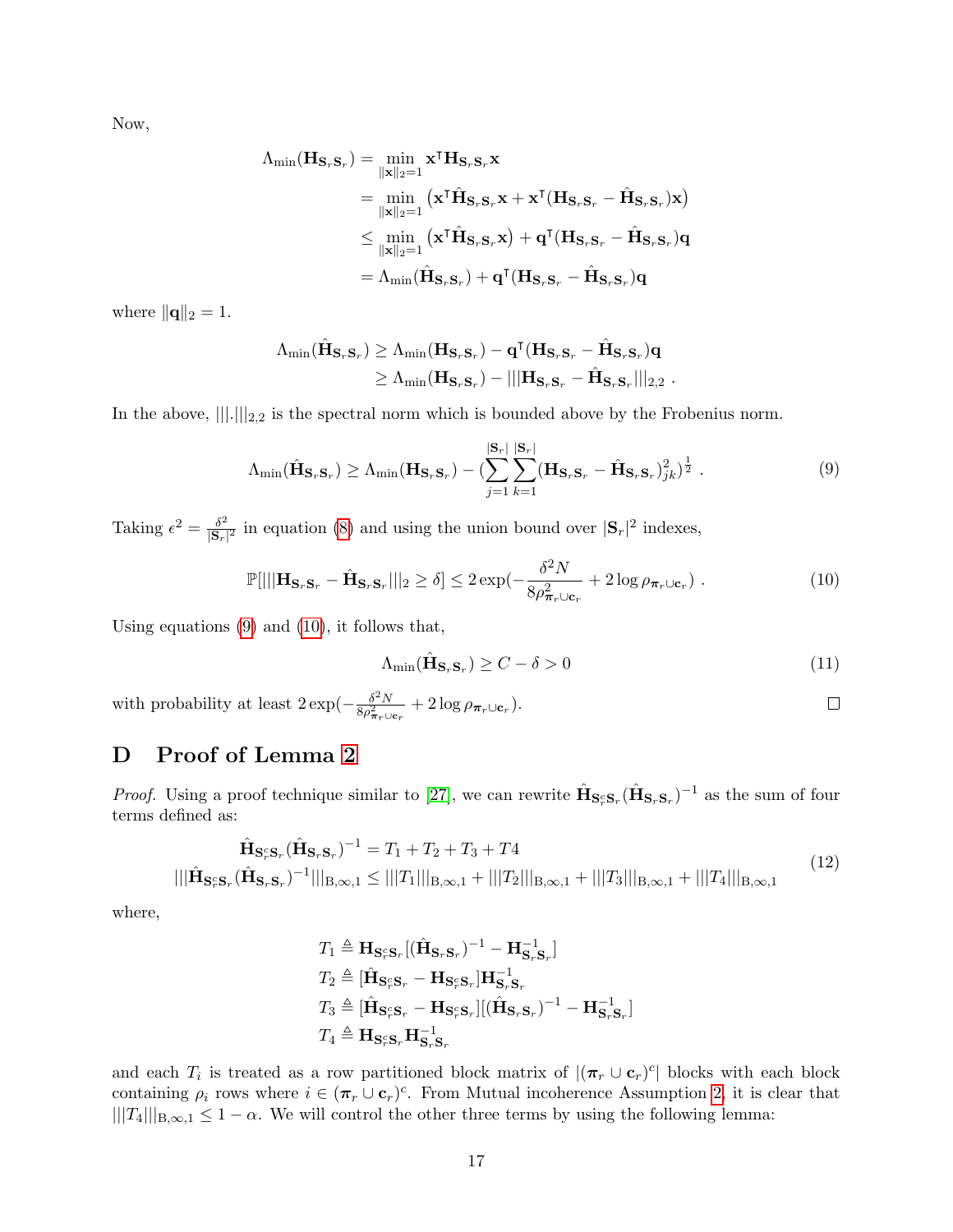**Lemma 4.** For any  $\delta > 0$ , the following holds:

$$
\mathbb{P}[|||\hat{\mathbf{H}}_{\mathbf{S}_r^c \mathbf{S}_r} - \mathbf{H}_{\mathbf{S}_r^c \mathbf{S}_r}|||_{B,\infty,1} \ge \delta] \le 2 \exp(\frac{-\delta^2 N}{8\bar{\rho}\rho_{\pi_r \cup \mathbf{c}_r}^2} + \log \rho_{(\pi_r \cup \mathbf{c}_r)^c} + \log \rho_{\pi_r \cup \mathbf{c}_r}) \tag{13}
$$

<span id="page-17-2"></span><span id="page-17-0"></span>
$$
\mathbb{P}[|||\hat{\mathbf{H}}_{\mathbf{S}_r\mathbf{S}_r} - \mathbf{H}_{\mathbf{S}_r\mathbf{S}_r}|||_{\infty,\infty} \ge \delta] \le 2 \exp(\frac{-\delta^2 N}{8\rho_{\boldsymbol{\pi}_r\cup\mathbf{c}_r}^2} + 2\log\rho_{\boldsymbol{\pi}_r\cup\mathbf{c}_r})\tag{14}
$$

$$
\mathbb{P}[|||(\hat{\mathbf{H}}_{\mathbf{S}_r\mathbf{S}_r})^{-1} - (\mathbf{H}_{\mathbf{S}_r\mathbf{S}_r})^{-1}||_{\infty,\infty} \ge \delta] \le 2 \exp(-\frac{\delta^2 C^4 N}{32 \rho_{\pi_r \cup \mathbf{c}_r}^3} + 2 \log \rho_{\pi_r \cup \mathbf{c}_r} + 2 \exp(-\frac{C^2 N}{32 \rho_{\pi_r \cup \mathbf{c}_r}^2} + 2 \log \rho_{\pi_r \cup \mathbf{c}_r})
$$
\n(15)

Proof. Note that,

$$
\begin{aligned} [\hat{\mathbf{H}}_{\mathbf{S}_{r}^c \mathbf{S}_{r}} - \mathbf{H}_{\mathbf{S}_{r}^c \mathbf{S}_{r}}]_{jk} &= Z_{jk} \\ &= \frac{1}{N} \sum_{l=1}^{N} (\mathcal{E}(\mathbf{X}_{\bar{r}})_{j}^{l} \mathcal{E}(\mathbf{X}_{\bar{r}})_{k}^{l} - \mathbb{E}_{\mathbb{X}}[\mathcal{E}(X_{\bar{r}})_{j} \mathcal{E}(X_{\bar{r}})_{k}]) \\ &= \frac{1}{N} \sum_{l=1}^{N} Z_{jk}^{l} \end{aligned}
$$

Let prev(i) be the last index before block corresponding to variable  $i \in (\pi_r \cup c_r)^c$  starts. Now,

$$
|||\hat{\mathbf{H}}_{\mathbf{S}_r^c\mathbf{S}_r} - \mathbf{H}_{\mathbf{S}_r^c\mathbf{S}_r}|||_{\text{B},\infty,1} = \max_{i \in (\pi_r \cup \mathbf{c}_r)^c} (\sum_{j=\text{prev}(i)+1}^{\text{prev}(i)+m_i-1} \sum_{k \in [\mathbf{S}_r]} |Z_{jk}|)
$$

Using Hoeffding inequality, we get

<span id="page-17-1"></span>
$$
\mathbb{P}[|Z_{jk}| \geq \epsilon] \leq 2\exp(\frac{-\epsilon^2 N}{8})
$$

Taking  $\epsilon = \frac{\delta}{\sigma \epsilon_0}$  $\frac{\delta}{\rho_i \rho_{\boldsymbol{\pi}_r \cup \mathbf{c}_r}}$  for any  $i \in (\boldsymbol{\pi}_r \cup \mathbf{c}_r)^c$ .

$$
\mathbb{P}[|Z_{jk}| \ge \frac{\delta}{\rho_i \rho_{\pi_r \cup \mathbf{c}_r}}] \le 2 \exp(\frac{-\delta^2 N}{8(\rho_i \rho_{\pi_r \cup \mathbf{c}_r})^2}) \le 2 \exp(\frac{-\delta^2 N}{8(\bar{\rho} \rho_{\pi_r \cup \mathbf{c}_r})^2})
$$

Using the union bound over  $i \in (\pi_r \cup \mathbf{c}_r)^c$  we can write,

$$
\mathbb{P}[|||\hat{\mathbf{H}}_{\mathbf{S}_{r}^c\mathbf{S}_{r}} - \mathbf{H}_{\mathbf{S}_{r}^c\mathbf{S}_{r}}|||_{B,\infty,1} \geq \delta] \leq \sum_{i \in (\pi_{r} \cup \mathbf{c}_{r})^c} \mathbb{P}[\sum_{j=\text{prev}(i)+1}^{\text{prev}(i)+m_{i}-1} \sum_{k \in [\mathbf{S}_{r}]} |Z_{jk}| \geq \delta]
$$
\n
$$
\leq \sum_{i \in (\pi_{r} \cup \mathbf{c}_{r})^c} \mathbb{P}[\exists j,k||Z_{jk}| \geq \frac{\delta}{\rho_{i}\rho_{\pi_{r} \cup \mathbf{c}_{r}}}]
$$
\n
$$
\leq \sum_{i \in (\pi_{r} \cup \mathbf{c}_{r})^c} \rho_{i}\rho_{\pi_{r} \cup \mathbf{c}_{r}} \mathbb{P}[|Z_{jk}| \geq \frac{\delta}{\rho_{i}\rho_{\pi_{r} \cup \mathbf{c}_{r}}}]
$$
\n
$$
\leq \sum_{i \in (\pi_{r} \cup \mathbf{c}_{r})^c} \rho_{i}\rho_{\pi_{r} \cup \mathbf{c}_{r}} 2 \exp(\frac{-\delta^2 N}{8(\rho_{i}\rho_{\pi_{r} \cup \mathbf{c}_{r}})^2})
$$
\n
$$
\leq 2 \exp(\frac{-\delta^2 N}{8(\bar{\rho}\rho_{\pi_{r} \cup \mathbf{c}_{r}})^2} + \log \rho_{(\pi_{r} \cup \mathbf{c}_{r})^c} + \log \rho_{\pi_{r} \cup \mathbf{c}_{r}})
$$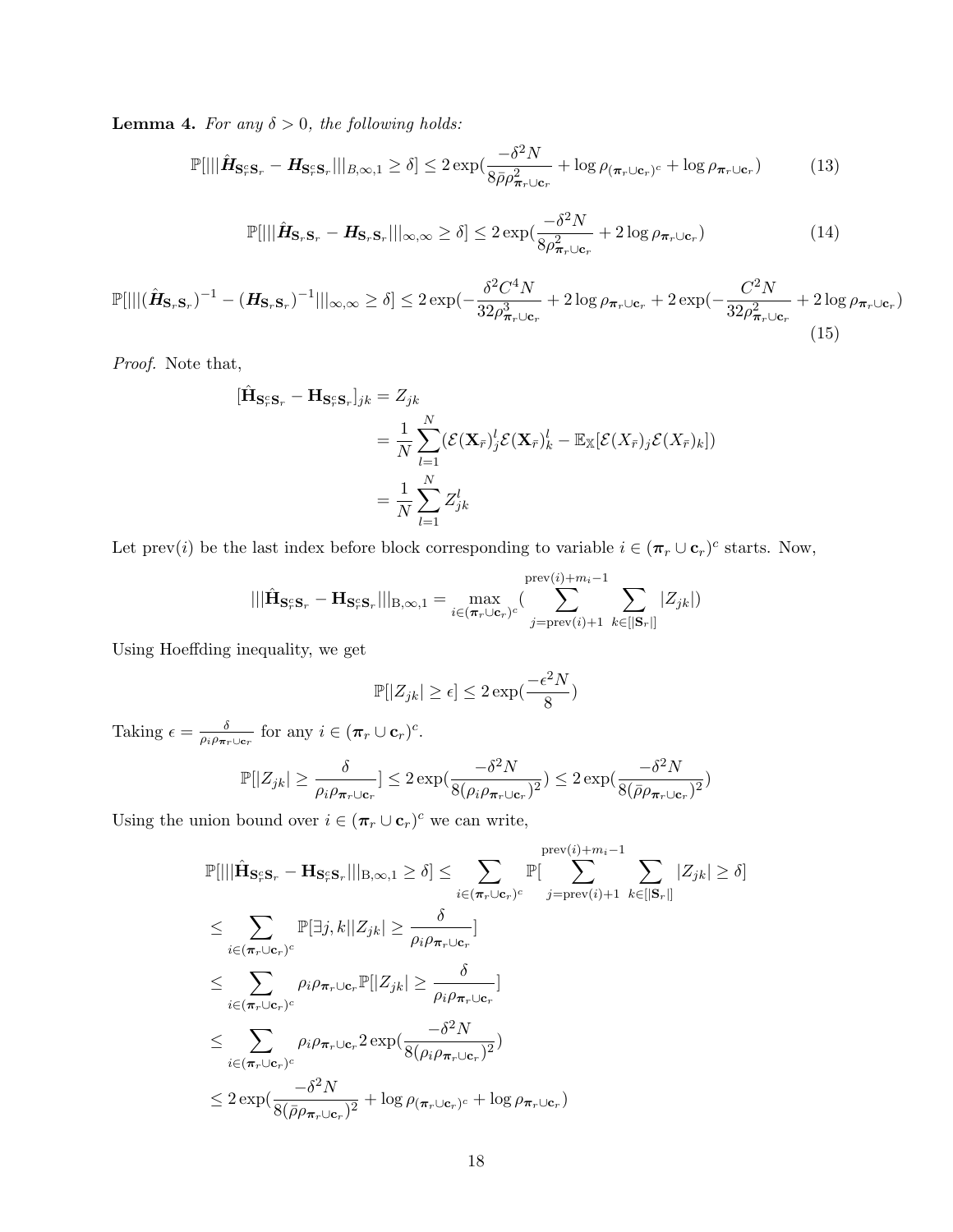Similarly we can prove equation [\(14\)](#page-17-0),

$$
\mathbb{P}[|||\hat{\mathbf{H}}_{\mathbf{S}_r\mathbf{S}_r} - \mathbf{H}_{\mathbf{S}_r\mathbf{S}_r}|||_{\infty,\infty} \ge \delta] \le \rho_{\pi_r \cup \mathbf{c}_r} \mathbb{P}[\sum_{k \in \mathbf{S}_r} |Z_{jk}| \ge \delta]
$$
  
\n
$$
\le \rho_{\pi_r \cup \mathbf{c}_r}^2 \mathbb{P}[|Z_{jk}| \ge \frac{\delta}{\rho_{\pi_r \cup \mathbf{c}_r}}]
$$
  
\n
$$
\le 2 \exp(\frac{-\delta^2 N}{8\rho_{\pi_r \cup \mathbf{c}_r}^2} + 2 \log \rho_{\pi_r \cup \mathbf{c}_r})
$$

Now we will prove equation [\(15\)](#page-17-1). Note that,

$$
\begin{aligned}\n&\| |(\hat{\mathbf{H}}_{\mathbf{S}_{r}\mathbf{S}_{r}})^{-1} - (\mathbf{H}_{\mathbf{S}_{r}\mathbf{S}_{r}})^{-1}|||_{\infty,\infty} = |||(\mathbf{H}_{\mathbf{S}_{r}\mathbf{S}_{r}})^{-1}[\mathbf{H}_{\mathbf{S}_{r}\mathbf{S}_{r}} - \hat{\mathbf{H}}_{\mathbf{S}_{r}\mathbf{S}_{r}}](\hat{\mathbf{H}}_{\mathbf{S}_{r}\mathbf{S}_{r}})^{-1}|||_{\infty,\infty} \\
&\leq \sqrt{|\mathbf{S}_{r}}||||(\mathbf{H}_{\mathbf{S}_{r}\mathbf{S}_{r}})^{-1}[\mathbf{H}_{\mathbf{S}_{r}\mathbf{S}_{r}} - \hat{\mathbf{H}}_{\mathbf{S}_{r}\mathbf{S}_{r}}](\hat{\mathbf{H}}_{\mathbf{S}_{r}\mathbf{S}_{r}})^{-1}|||_{2,2} \\
&\leq \sqrt{|\mathbf{S}_{r}}||||(\mathbf{H}_{\mathbf{S}_{r}\mathbf{S}_{r}})^{-1}|||_{2,2}||||(\mathbf{H}_{\mathbf{S}_{r}\mathbf{S}_{r}} - \hat{\mathbf{H}}_{\mathbf{S}_{r}\mathbf{S}_{r}}]|||_{2,2}|||(\hat{\mathbf{H}}_{\mathbf{S}_{r}\mathbf{S}_{r}})^{-1}|||_{2,2} \\
&\leq \frac{\sqrt{|\mathbf{S}_{r}|}}{C}||||\mathbf{H}_{\mathbf{S}_{r}\mathbf{S}_{r}} - \hat{\mathbf{H}}_{\mathbf{S}_{r}\mathbf{S}_{r}}]|||_{2,2}|||(\hat{\mathbf{H}}_{\mathbf{S}_{r}\mathbf{S}_{r}})^{-1}|||_{2,2}\n\end{aligned}
$$

Recall that we proved in equation [\(11\)](#page-16-3) that  $\mathbb{P}[\Lambda_{\min}(\hat{\mathbf{H}}_{\mathbf{S}_r\mathbf{S}_r}) \geq C - \delta] \geq 1 - 2 \exp(-\frac{\delta^2 N}{8\sigma^2})$  $\frac{\partial^2 N}{\partial \rho_{\boldsymbol{\pi}_r \cup \mathbf{c}_r}^2}$  +  $2\log \rho_{\boldsymbol{\pi}_r \cup \mathbf{c}_r}$ ). Taking  $\delta = \frac{C}{2}$  $\frac{C}{2}$ , we get  $\mathbb{P}[\Lambda_{\min}(\hat{\mathbf{H}}_{\mathbf{S}_r\mathbf{S}_r}) \geq \frac{C}{2}]$  $\lfloor \frac{C}{2} \rfloor \geq 1 - 2 \exp(-\frac{C^2 N}{32 \rho_{\pi-1}^2})$  $\frac{C^2N}{32\rho^2_{\boldsymbol{\pi}_r\cup\mathbf{c}_r}}+2\log\rho_{\boldsymbol{\pi}_r\cup\mathbf{c}_r}).$ This means that,

$$
\mathbb{P}[|||(\hat{\mathbf{H}}_{\mathbf{S}_r\mathbf{S}_r})^{-1}||_{2,2} \le \frac{2}{C}] \ge 1 - 2\exp(-\frac{C^2N}{32\rho_{\pi_r\cup\mathbf{c}_r}^2} + 2\log\rho_{\pi_r\cup\mathbf{c}_r})\ . \tag{16}
$$

Furthermore, from equation [\(10\)](#page-16-2) we have:

<span id="page-18-0"></span>
$$
\mathbb{P}[|||\mathbf{H}_{\mathbf{S}_r\mathbf{S}_r} - \hat{\mathbf{H}}_{\mathbf{S}_r\mathbf{S}_r}|||_{2,2} \ge \epsilon] \le 2\exp(-\frac{\epsilon^2 N}{8\rho_{\boldsymbol{\pi}_r\cup\mathbf{c}_r}^2} + 2\log\rho_{\boldsymbol{\pi}_r\cup\mathbf{c}_r})
$$

Taking  $\epsilon = \delta \frac{C^2}{2 \sqrt{6}}$  $rac{C^2}{2\sqrt{|\mathbf{S}_r|}}$ , we get:  $\mathbb{P}[|||\mathbf{H}_{\mathbf{S}_r\mathbf{S}_r} - \hat{\mathbf{H}}_{\mathbf{S}_r\mathbf{S}_r}|||_{2,2} \geq \delta \frac{C^2}{2\sqrt{6}}$  $2\sqrt{|\mathbf{S}_r|}$  $\vert \leq 2 \exp(-\frac{\delta^2 C^4 N}{2R^2})$  $32 \rho_{\bm{\pi}_r \cup \mathbf{c}_r}^3$  $+2\log\rho_{\boldsymbol{\pi}_r\cup\mathbf{c}_r})$ 

It follows that,

$$
\mathbb{P}[|||(\hat{\mathbf{H}}_{\mathbf{S}_{r}\mathbf{S}_{r}})^{-1} - (\mathbf{H}_{\mathbf{S}_{r}\mathbf{S}_{r}})^{-1}|||_{\infty,\infty} \leq \delta] \geq 1 - 2\exp(-\frac{\delta^{2}C^{4}N}{32\rho_{\pi_{r}\cup\mathbf{c}_{r}}^{3}} + 2\log\rho_{\pi_{r}\cup\mathbf{c}_{r}} - 2\exp(-\frac{C^{2}N}{32\rho_{\pi_{r}\cup\mathbf{c}_{r}}^{2}} + 2\log\rho_{\pi_{r}\cup\mathbf{c}_{r}})
$$

### Controlling the first term of equation [\(12\)](#page-16-4).

We can write  $T_1$  as,

$$
T_1 = -\mathbf{H}_{\mathbf{S}_r^c \mathbf{S}_r} (\mathbf{H}_{\mathbf{S}_r \mathbf{S}_r})^{-1} [\hat{\mathbf{H}}_{\mathbf{S}_r \mathbf{S}_r} - \mathbf{H}_{\mathbf{S}_r \mathbf{S}_r} ] (\hat{\mathbf{H}}_{\mathbf{S}_r \mathbf{S}_r})^{-1}
$$

then,

$$
|||T_{1}|||_{B,\infty,1} = |||\mathbf{H}_{\mathbf{S}_{r}^{c}\mathbf{S}_{r}}(\mathbf{H}_{\mathbf{S}_{r}\mathbf{S}_{r}})^{-1}[\hat{\mathbf{H}}_{\mathbf{S}_{r}\mathbf{S}_{r}} - \mathbf{H}_{\mathbf{S}_{r}\mathbf{S}_{r}}] (\hat{\mathbf{H}}_{\mathbf{S}_{r}\mathbf{S}_{r}})^{-1}|||_{B,\infty,1} \n\leq |||\mathbf{H}_{\mathbf{S}_{r}^{c}\mathbf{S}_{r}}(\mathbf{H}_{\mathbf{S}_{r}\mathbf{S}_{r}})^{-1}|||_{B,\infty,1} |||[\hat{\mathbf{H}}_{\mathbf{S}_{r}\mathbf{S}_{r}} - \mathbf{H}_{\mathbf{S}_{r}\mathbf{S}_{r}}]|||_{\infty,\infty} |||(\hat{\mathbf{H}}_{\mathbf{S}_{r}\mathbf{S}_{r}})^{-1}|||_{\infty,\infty} \n\leq (1-\alpha)|||[\hat{\mathbf{H}}_{\mathbf{S}_{r}\mathbf{S}_{r}} - \mathbf{H}_{\mathbf{S}_{r}\mathbf{S}_{r}}]|||_{\infty,\infty}\sqrt{|\mathbf{S}_{r}}||||(\hat{\mathbf{H}}_{\mathbf{S}_{r}\mathbf{S}_{r}})^{-1}|||_{2,2}
$$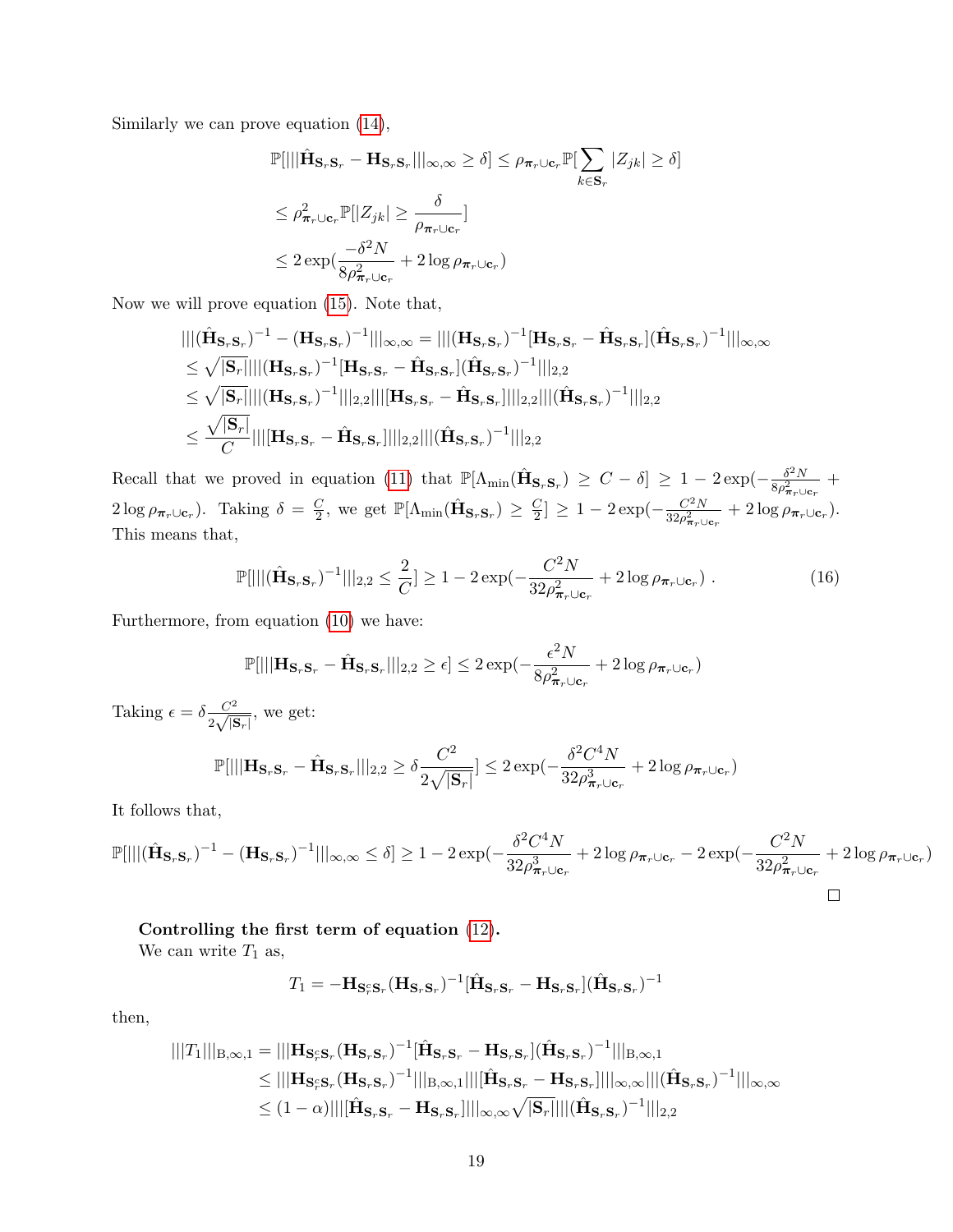The first inequality follows using norm inequalities from Section [F.](#page-21-0) Now using equation [\(16\)](#page-18-0) and equation [\(14\)](#page-17-0) with  $\delta = \frac{\alpha C}{12\sqrt{|\mathbf{S}_r|(1-\alpha)}}$  we can say that,

$$
\mathbb{P}[|||T_1|||_{\text{B},\infty,1} \leq \frac{\alpha}{6}] \geq 1 - 2\exp(-\frac{C^2N}{32\rho_{\bm{\pi}_r\cup\mathbf{c}_r}^2} + 2\log\rho_{\bm{\pi}_r\cup\mathbf{c}_r}) - 2\exp(-K\frac{N\alpha^2C^2}{144(1-\alpha)^2\rho_{\bm{\pi}_r\cup\mathbf{c}_r}^3} + 2\log\rho_{\bm{\pi}_r\cup\mathbf{c}_r})
$$

Controlling the second term of equation [\(12\)](#page-16-4).

We can write  $|||T_2|||_{B,\infty,1}$  as,

$$
\begin{aligned}\n|||T_2|||_{\mathcal{B},\infty,1} &= |||[\hat{\mathbf{H}}_{\mathbf{S}_r^c\mathbf{S}_r} - \mathbf{H}_{\mathbf{S}_r^c\mathbf{S}_r}] \mathbf{H}_{\mathbf{S}_r^c\mathbf{S}_r}^{-1} |||_{\mathcal{B},\infty,1} \\
&\leq |||[\hat{\mathbf{H}}_{\mathbf{S}_r^c\mathbf{S}_r} - \mathbf{H}_{\mathbf{S}_r^c\mathbf{S}_r}]|||_{\mathcal{B},\infty,1} ||| \mathbf{H}_{\mathbf{S}_r^c\mathbf{S}_r}^{-1} |||_{\infty,\infty} \\
&\leq |||[\hat{\mathbf{H}}_{\mathbf{S}_r^c\mathbf{S}_r} - \mathbf{H}_{\mathbf{S}_r^c\mathbf{S}_r}]|||_{\mathcal{B},\infty,1} \sqrt{|\mathbf{S}_r}||| \mathbf{H}_{\mathbf{S}_r^c\mathbf{S}_r}^{-1}|||_{2,2} \\
&\leq \frac{\sqrt{|\mathbf{S}_r|}}{C} |||[\hat{\mathbf{H}}_{\mathbf{S}_r^c\mathbf{S}_r} - \mathbf{H}_{\mathbf{S}_r^c\mathbf{S}_r}]|||_{\mathcal{B},\infty,1}\n\end{aligned}
$$

Again we use norm inequalities from [\(F\)](#page-21-0) in first inequality. Using equation [\(13\)](#page-17-2) with  $\delta = \frac{\alpha C}{c}$  $\frac{\alpha C}{6\sqrt{|\mathbf{S}_{r}|}}$ we get,

$$
\mathbb{P}[|||T_2|||_{\mathcal{B},\infty,1} \leq \frac{\alpha}{6}] \geq 1 - 2\exp(\frac{-\alpha^2 C^2 N}{48\bar{\rho}^2 \rho_{\boldsymbol{\pi}_r \cup \mathbf{c}_r}^3} + \log \rho_{(\boldsymbol{\pi}_r \cup \mathbf{c}_r)^c} + \log \rho_{\boldsymbol{\pi}_r \cup \mathbf{c}_r})
$$

### Controlling the third term of equation [\(12\)](#page-16-4).

We can write  $|||T_3|||_{B,\infty,1}$  as,

$$
|||T_3|||_{\text{B},\infty,1}\leq |||[\hat{\mathbf{H}}_{\mathbf{S}_r^c\mathbf{S}_r}-\mathbf{H}_{\mathbf{S}_r^c\mathbf{S}_r}]|||_{\text{B},\infty,1}|||[(\hat{\mathbf{H}}_{\mathbf{S}_r\mathbf{S}_r})^{-1}-\mathbf{H}_{\mathbf{S}_r\mathbf{S}_r}^{-1}]|||_{\infty,\infty}
$$

Using equation [\(13\)](#page-17-2) and [\(15\)](#page-17-1) both with  $\delta = \sqrt{\frac{\alpha}{6}}$ , we get

$$
\mathbb{P}[|||T_3|||_{\mathcal{B},\infty,1} \leq \frac{\alpha}{6}] \geq 1 - 2 \exp(-\frac{\delta^2 C^4 N}{32 \rho_{\pi_r \cup \mathbf{c}_r}^3} + 2 \log \rho_{\pi_r \cup \mathbf{c}_r}) - 2 \exp(-\frac{C^2 N}{32 \rho_{\pi_r \cup \mathbf{c}_r}^2} + 2 \log \rho_{\pi_r \cup \mathbf{c}_r}) - 2 \exp(\frac{-\alpha N}{48(\bar{\rho}\rho_{\pi_r \cup \mathbf{c}_r})^2} + \log \rho_{(\pi_r \cup \mathbf{c}_r)^c} + \log \rho_{\pi_r \cup \mathbf{c}_r})
$$

Putting everything together we get,

$$
\mathbb{P}[|||\hat{\mathbf{H}}_{\mathbf{S}_r^c\mathbf{S}_r}\hat{\mathbf{H}}_{\mathbf{S}_r\mathbf{S}_r}^{-1}||_{B,\infty,1} \le 1 - \frac{\alpha}{2}] \ge 1 - O(\exp(\frac{-KN}{\bar{\rho}^2 \rho_{\boldsymbol{\pi}_r \cup \mathbf{c}_r}^3} + \log \rho_{(\boldsymbol{\pi}_r \cup \mathbf{c}_r)^c} + \log \rho_{\boldsymbol{\pi}_r \cup \mathbf{c}_r}))
$$

 $\Box$ 

which approaches 1 as long as we have  $N > \bar{\rho}^2 \rho_{\pi_r \cup \mathbf{c}_r}^3 \log \rho_{[n]}$ 

# E Discussion on Illustrative Example

For the binary Bayesian network shown in Figure [1,](#page-8-1) we can explicitly derive expressions for mutual incoherence. We define a symmetric matrix  $\mathbf{M} \in \mathbb{R}^{4 \times 4}$  such that  $\mathbf{M}_{ij} = \mathbb{E}[\mathcal{E}(X_i)\mathcal{E}(X_j)], \forall i, j \in$  $\{1, 2, 3, 4\}.$  Note that  $\mathbf{M}_{ii} = 1, \forall i \in \{1, 2, 3, 4\}$  as each  $\mathcal{E}(X_i) \in \{-1, 1\}.$  For ease of notation, let  $\mathbb{E}[\mathcal{E}(X_1)\mathcal{E}(X_2)] = \mathbb{E}[\mathcal{E}(X_2)\mathcal{E}(X_4)] = \mathbb{E}[\mathcal{E}(X_3)\mathcal{E}(X_4)] = p$  and  $\mathbb{E}[\mathcal{E}(X_1)\mathcal{E}(X_4)] = q$ . Assuming that  $\mathbb{E}[\mathcal{E}(X_1)] = \mathbb{E}[\mathcal{E}(X_3)] = 0$  and using independence properties of Bayesian networks, we can write M as,

$$
\mathbf{M} = \begin{bmatrix} 1 & p & 0 & q \\ p & 1 & 0 & p \\ 0 & 0 & 1 & p \\ q & p & p & 1 \end{bmatrix}
$$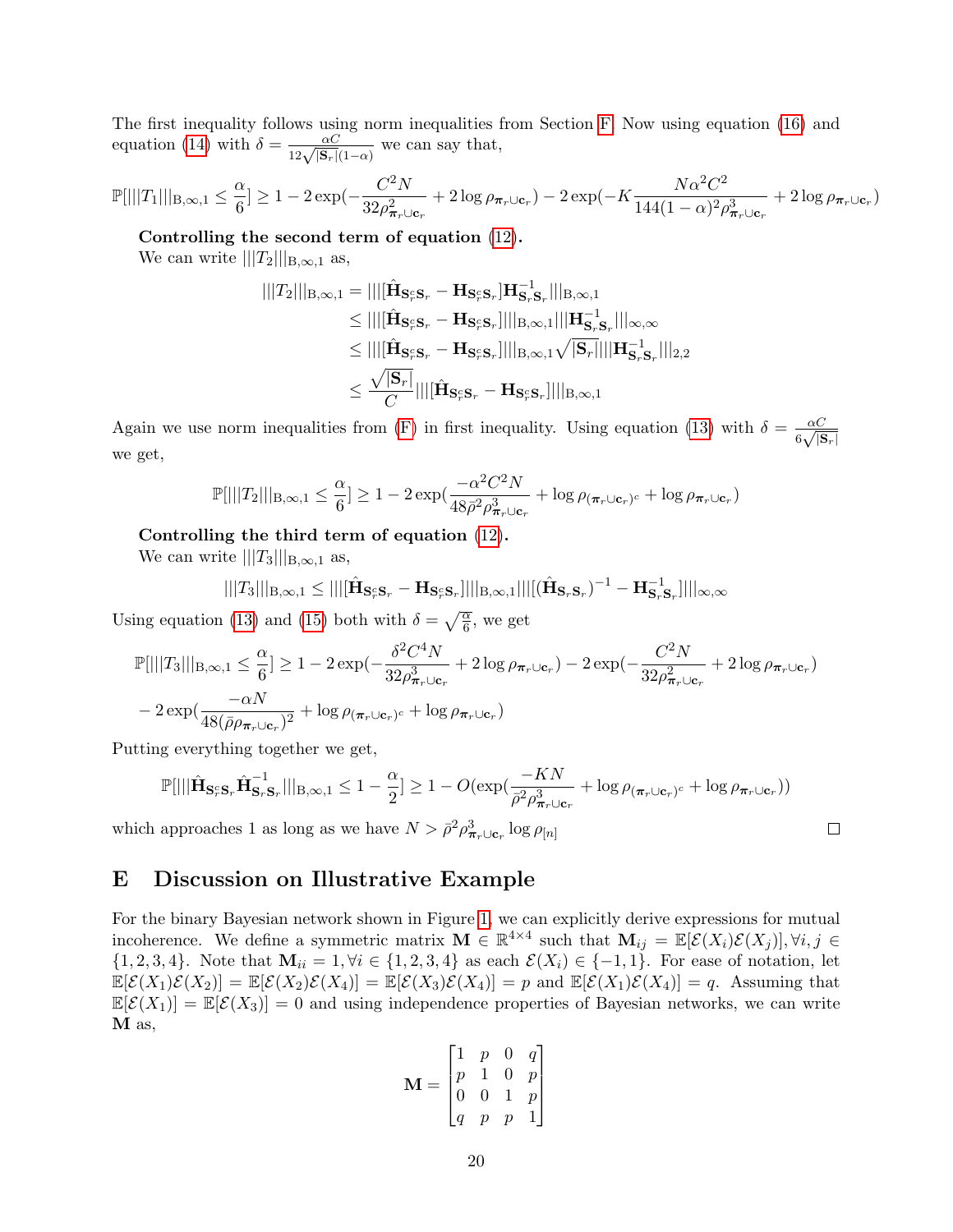### <span id="page-20-0"></span>E.1 On mutual incoherence (Assumption [2\)](#page-6-1)

We remind the readers that in case of binary variables, Assumption [2](#page-6-1) reduces to  $|||\mathbf{H}_{\mathbf{S}_r^c\mathbf{S}_r}\mathbf{H}_{\mathbf{S}_r\mathbf{S}_r}^{-1}|||_{\infty,\infty} <$  $1 - \alpha$  for some  $\alpha \in (0, 1]$ . Now, we will derive the necessary conditions to satisfy Assumption [2](#page-6-1) for each node.

For node 1: We have  $S_1 = \{2\}$  and  $S_1^c = \{3, 4\}$ . Assumption [2](#page-6-1) implies,

$$
\begin{aligned} ||| \begin{bmatrix} \mathbf{M}_{32} \\ \mathbf{M}_{42} \end{bmatrix} \mathbf{M}_{22}^{-1} |||_{\infty,\infty} < 1 \\ & ||| \begin{bmatrix} 0 \\ p \end{bmatrix} 1 |||_{\infty,\infty} < 1 \\ & |p| < 1 \end{aligned}
$$

For node [2](#page-6-1): We have  $S_2 = \{1, 4\}$  and  $S_2^c = \{3\}$ . Assumption 2 implies,

$$
\begin{aligned} ||| \begin{bmatrix} \mathbf{M}_{31} & \mathbf{M}_{34} \end{bmatrix} \begin{bmatrix} \mathbf{M}_{11} & \mathbf{M}_{14} \\ \mathbf{M}_{41} & \mathbf{M}_{44} \end{bmatrix}^{-1} |||_{\infty,\infty} < 1 \\ ||| \begin{bmatrix} 0 & p \end{bmatrix} \begin{bmatrix} 1 & q \\ q & 1 \end{bmatrix}^{-1} |||_{\infty,\infty} < 1 \\ ||| \begin{bmatrix} \frac{-pq}{1-q^2} & \frac{p}{1-q^2} \end{bmatrix} |||_{\infty,\infty} < 1 \\ ||p| + |q| < 1 \end{aligned}
$$

For node 3: We have  $S_3 = \{4\}$  and  $S_3^c = \{1, 2\}$  $S_3^c = \{1, 2\}$  $S_3^c = \{1, 2\}$ . Assumption 2 implies,

$$
\begin{aligned} ||| \begin{bmatrix} \mathbf{M}_{14} \\ \mathbf{M}_{24} \end{bmatrix} \mathbf{M}_{44}^{-1} |||_{\infty,\infty} < 1 \\ ||| \begin{bmatrix} q \\ p \end{bmatrix} 1 |||_{\infty,\infty} < 1 \\ \max(|q|,|p|) < 1 \end{aligned}
$$

For node 4: We have  $S_4 = \{2, 3\}$  and  $S_4^c = \{1\}$ . Assumption [2](#page-6-1) implies,

$$
\begin{aligned} ||| \begin{bmatrix} \mathbf{M}_{12} & \mathbf{M}_{13} \end{bmatrix} \begin{bmatrix} \mathbf{M}_{22} & \mathbf{M}_{23} \\ \mathbf{M}_{32} & \mathbf{M}_{33} \end{bmatrix}^{-1} |||_{\infty,\infty} < 1 \\ ||| \begin{bmatrix} p & 0 \end{bmatrix} \begin{bmatrix} 1 & 0 \\ 0 & 1 \end{bmatrix}^{-1} |||_{\infty,\infty} < 1 \\ ||p| < 1 \end{aligned}
$$

Note that conditions for node 1, 3 and 4 are already satisfied using our assumptions. Thus we obtain the nontrivial condition that  $|\mathbb{E}[\mathcal{E}(X_1)\mathcal{E}(X_4)|| + |\mathbb{E}[\mathcal{E}(X_3)\mathcal{E}(X_4)|| < 1$ .

# <span id="page-20-1"></span>E.2 On W<sup>\*</sup> in Theorem [1](#page-7-0)

We can compute analytical expression for  $\mathbf{W}_{\mathbf{S}_r}^*$  for the example binary Bayesian network from Figure [1](#page-8-1) by using the formula  $\mathbf{W}_{\mathbf{S}_r}^* = \mathbb{E}[\mathcal{E}(X_{\mathbf{S}_r})\mathcal{E}(X_{\mathbf{S}_r})^{\intercal}]^{-1}\mathbb{E}[\mathcal{E}(X_{\mathbf{S}_r})\mathcal{E}(X_r)^{\intercal}]$  and then verify that all its entries are sufficiently away from zero. Note that for the binary variables  $\|\text{vec}(\mathbf{W}_i^*)\|_2$  is simply  $|\mathbf{W}_i^*|.$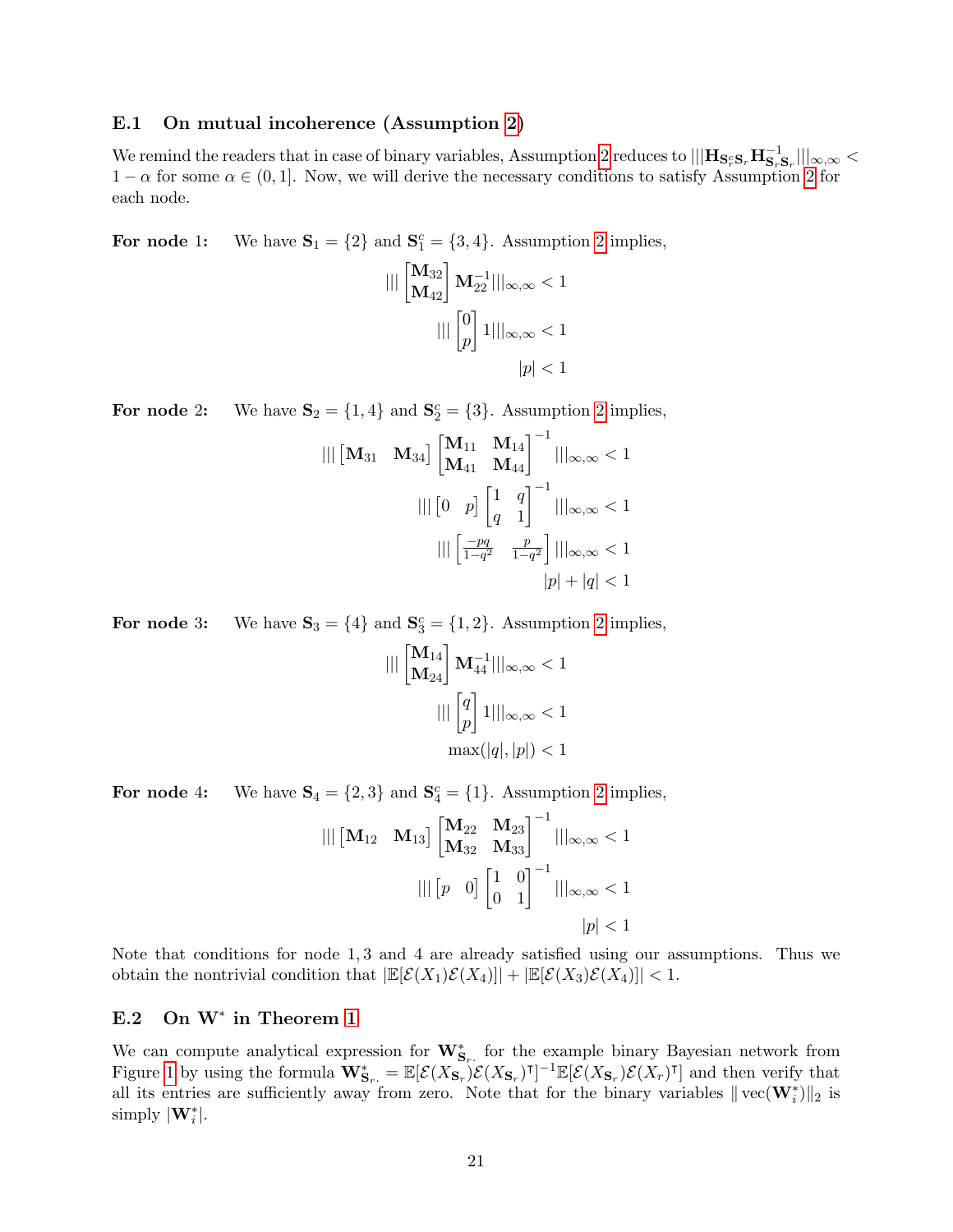For node 1: We have  $S_1 = \{2\}.$ 

$$
\mathbf{W}_{\mathbf{S}_1.}^* = \mathbf{M}_{22}^{-1} \mathbf{M}_{12}
$$

$$
= 1 \times p
$$

$$
= p
$$

For node 2: We have  $S_2 = \{1, 4\}.$ 

$$
\mathbf{W}_{\mathbf{S}_2.}^* = \begin{bmatrix} \mathbf{M}_{11} & \mathbf{M}_{14} \\ \mathbf{M}_{41} & \mathbf{M}_{44} \end{bmatrix}^{-1} \begin{bmatrix} \mathbf{M}_{12} \\ \mathbf{M}_{42} \end{bmatrix}
$$

$$
= \begin{bmatrix} 1 & q \\ q & 1 \end{bmatrix}^{-1} \begin{bmatrix} p \\ p \end{bmatrix}
$$

$$
= \begin{bmatrix} \frac{p}{1+q} \\ \frac{p}{1+q} \end{bmatrix}
$$

For node 3: We have  $S_3 = \{4\}.$ 

$$
\mathbf{W}_{\mathbf{S}_3.}^* = \mathbf{M}_{44}^{-1} \mathbf{M}_{43}
$$

$$
= 1 \times p
$$

$$
= p
$$

For node 4: We have  $S_4 = \{2, 3\}.$ 

$$
\mathbf{W}_{\mathbf{S}_4.}^* = \begin{bmatrix} \mathbf{M}_{22} & \mathbf{M}_{23} \\ \mathbf{M}_{32} & \mathbf{M}_{33} \end{bmatrix}^{-1} \begin{bmatrix} \mathbf{M}_{24} \\ \mathbf{M}_{34} \end{bmatrix}
$$

$$
= \begin{bmatrix} 1 & 0 \\ 0 & 1 \end{bmatrix}^{-1} \begin{bmatrix} p \\ p \end{bmatrix}
$$

$$
= \begin{bmatrix} p \\ p \end{bmatrix}
$$

Clearly, none of the  $\mathbf{W}_{\mathbf{S}_r}^*$  contains any zero entry. Thus the third statement of Theorem [1](#page-7-0) holds as long as  $\min(|p|, \lvert \frac{p}{1+r} \rvert)$  $\frac{p}{1+q}$ ) is sufficiently away from zero.

# <span id="page-21-0"></span>F Norm Inequalities

Here we will derive some norm inequalities which we will use in our proofs.

**Lemma 5** (Norm Inequalities). Let  $A$  be a row partitioned block matrix which consists of  $p$  blocks where block  $A_i \in \mathbb{R}^{m_i \times n}$ ,  $\forall i \in [p]$  and  $B \in \mathbb{R}^{n \times o}$ . Then the following inequalities hold:

$$
\|AB\|_{B,\infty,2} \le \|A\|_{B,\infty,1} \|B\|_{\infty,2}
$$
  

$$
\|AB\|_{B,\infty,1} \le \|A\|_{B,\infty,1} \|B\|_{\infty,\infty}
$$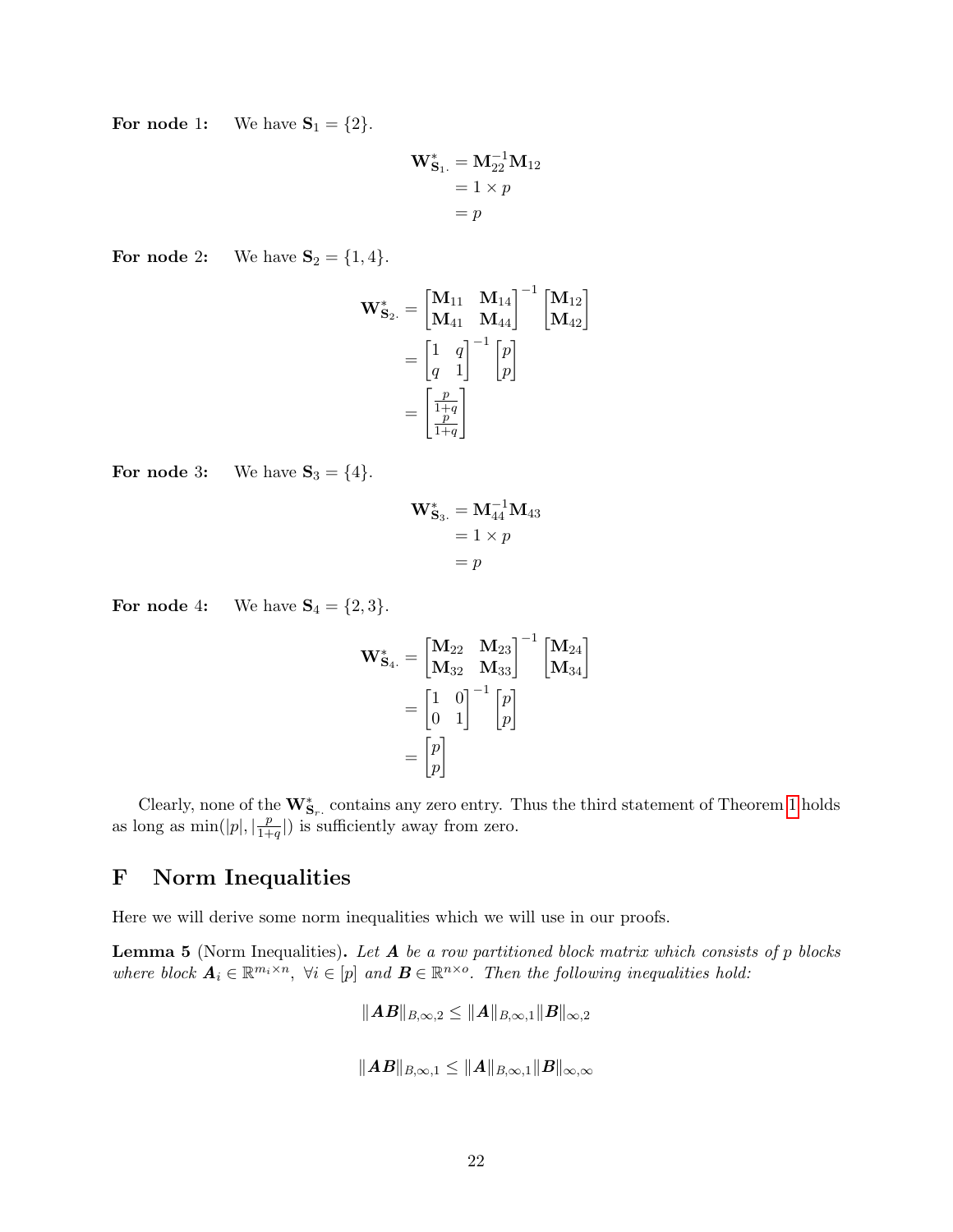*Proof.* Let Y be a row partitioned block matrix with same size and block structure as  $\mathbf{A}$ . Using definitions from Subsection [2:](#page-1-0)

$$
\|\mathbf{AB}\|_{B,\infty,2} = \max_{i \in [p]} \|\text{vec}((\mathbf{AB})_i)\|_2
$$
  
\n
$$
= \max_{i \in [p], \|\text{vec}(\mathbf{Y}_i)\|_2 \le 1} \text{vec}((\mathbf{AB})_i)^{\mathsf{T}} \text{vec}(\mathbf{Y}_i)
$$
  
\n
$$
= \max_{i \in [p], \|\text{vec}(\mathbf{Y}_i)\|_2 \le 1} [( \mathbf{A}_i)_1 \mathbf{B} \dots (\mathbf{A}_i)_{m_i} \mathbf{B}] \text{vec}(\mathbf{Y}_i)
$$
  
\n
$$
= \max_{i \in [p], \|\text{vec}(\mathbf{Y}_i)\|_2 \le 1} [( \mathbf{A}_i)_1 \mathbf{B}(\mathbf{Y}_i)_1 + \dots + (\mathbf{A}_i)_{m_i} \mathbf{B}(\mathbf{Y}_i)_{m_i} ]
$$
  
\n
$$
\le \max_{\substack{i \in [p], \|\text{vec}(\mathbf{Y}_i)\|_2 \le 1}} \|( \mathbf{A}_i)_1 \|\|_1 \|\mathbf{B}(\mathbf{Y}_i)_1\|_{\infty} + \dots + \| (\mathbf{A}_i)_{m_i} \|\|_1 \|\mathbf{B}(\mathbf{Y}_i)_{m_i} \|_{\infty}
$$
  
\n
$$
\|\text{vec}(\mathbf{Y}_i)\|_2 \le 1
$$
  
\n
$$
\le \|\mathbf{A}\|_{B,\infty,1} \|\mathbf{B}\|_{\infty,2}
$$

We follow a similar procedure for the last norm inequality.

$$
\|\mathbf{AB}\|_{\mathbf{B},\infty,1} = \max_{i \in [p]} \|\text{vec}((\mathbf{AB})_i)\|_1
$$
  
\n
$$
= \max_{i \in [p], \|\text{vec}(\mathbf{Y}_i)\|_{\infty} \le 1} \text{vec}((\mathbf{AB})_i)^{\mathsf{T}} \text{vec}(\mathbf{Y}_i)
$$
  
\n
$$
= \max_{i \in [p], \|\text{vec}(\mathbf{Y}_i)\|_{\infty} \le 1} [(\mathbf{A}_i)_{1.} \mathbf{B} \dots (\mathbf{A}_i)_{m_i.} \mathbf{B}] \text{vec}(\mathbf{Y}_i)
$$
  
\n
$$
= \max_{i \in [p], \|\text{vec}(\mathbf{Y}_i)\|_{\infty} \le 1} [(\mathbf{A}_i)_{1.} \mathbf{B}(\mathbf{Y}_i)_{1.} + \dots + (\mathbf{A}_i)_{m_i.} \mathbf{B}(\mathbf{Y}_i)_{m_i.}]
$$
  
\n
$$
\le \max_{i \in [p], \|\text{vec}(\mathbf{Y}_i)\|_{\infty} \le 1} \|(\mathbf{A}_i)_{1.}\|_1 \|\mathbf{B}(\mathbf{Y}_i)_{1.}\|_{\infty} + \dots + (\mathbf{A}_i)_{m_i.}\|_1 \|\mathbf{B}(\mathbf{Y}_i)_{m_i.}\|_{\infty}
$$
  
\n
$$
\le \|\mathbf{A}\|_{\mathbf{B},\infty,1} \|\mathbf{B}\|_{\infty,\infty}
$$

<span id="page-22-0"></span>G Proof of Theorem [1](#page-7-0)

In this section, we provide the primal dual construction for the proof of Theorem [1.](#page-7-0) Let us consider the block  $l_{12}$ -norm of **W**.

$$
\|\mathbf{W}\|_{\text{B},1,2} = \sum_{i=1,i\neq r}^{n} \|\text{vec}(\mathbf{W}_i)\|_2
$$
  
= 
$$
\sum_{i=1,i\neq r}^{n} \sup_{\|\text{vec}(\mathbf{Z}_i)\|_2 \le 1} \text{vec}(\mathbf{Z}_i)^T \text{vec}(\mathbf{W}_i)
$$
 (17)

where  $\mathbf{Z}_i$  is a matrix of same size as  $\mathbf{W}_i$ ,  $\forall i \in [n] \land i \neq r$ . We can think of a row partitioned block matrix **Z** which contains  $\mathbf{Z}_i$  as the row blocks. We can simplify equation [\(17\)](#page-22-1) in following way,

<span id="page-22-3"></span><span id="page-22-2"></span><span id="page-22-1"></span>
$$
\|\mathbf{W}\|_{\text{B},1,2} = \sum_{i=1,i\neq r}^{n} \text{vec}(\mathbf{Z}_i)^{\mathsf{T}} \text{vec}(\mathbf{W}_i)
$$
(18)

where  $\mathbf{Z} \in \mathcal{Z}$  and  $\mathcal{Z}$  is defined as follows:

$$
\mathcal{Z} = \{ \mathbf{Z} \mid \text{vec}(\mathbf{Z}_i) = \begin{cases} \frac{\text{vec}(\mathbf{W}_i)}{\|\text{vec}(\mathbf{W}_i)\|_2}, \text{when } \text{vec}(\mathbf{W}_i) \neq \mathbf{0} \\ \text{vec}(\mathbf{Z}_i), \|\text{vec}(\mathbf{Z}_i)\|_2 \leq 1, \text{otherwise} \end{cases}, \forall i \in [n] \land i \neq r \}
$$
(19)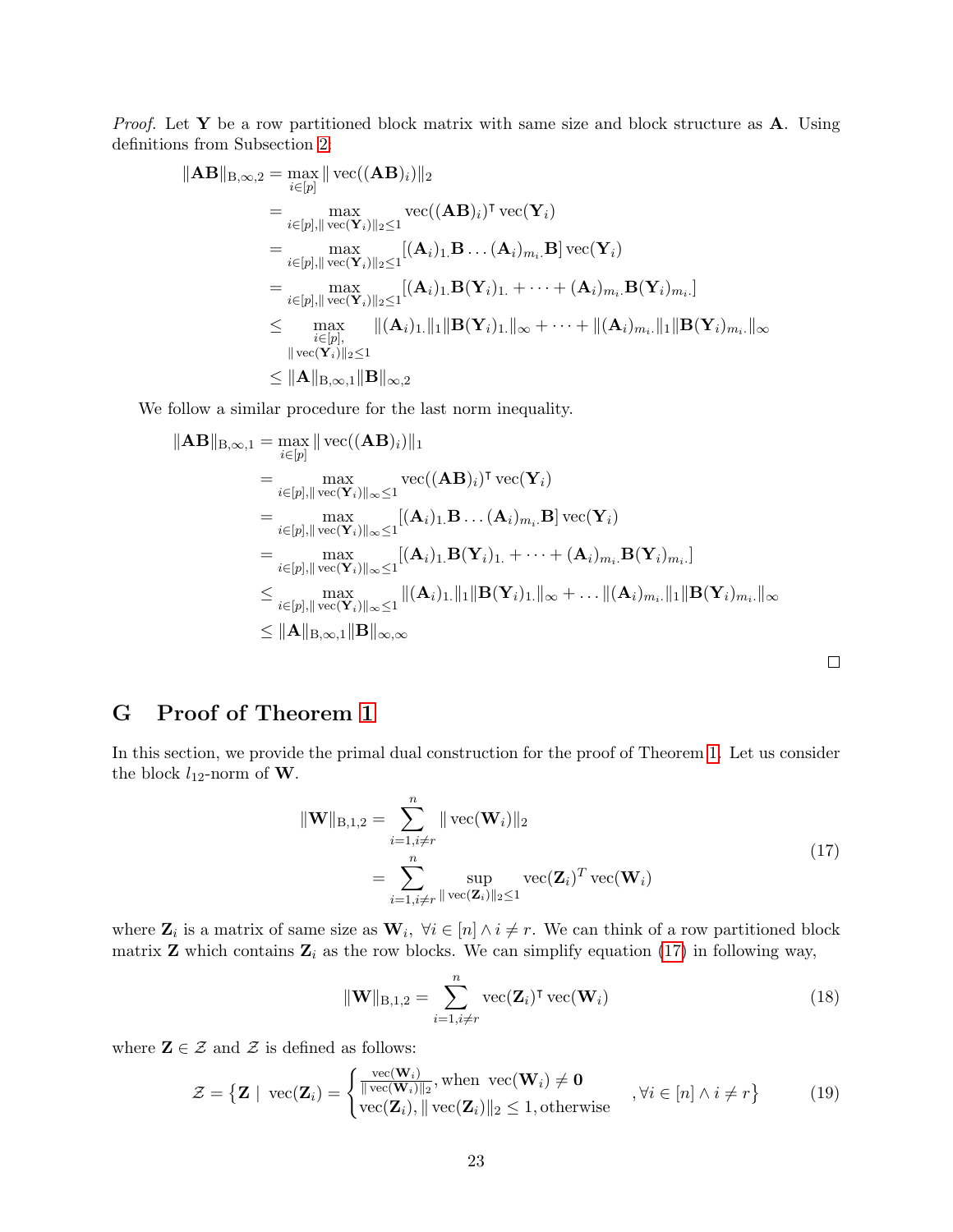Using equation  $(18)$ , we can rewrite the optimization problem in  $(6)$  as follows:

$$
\hat{\mathbf{W}} = \min_{\mathbf{W}} \frac{1}{2N} \|\mathcal{E}(\mathbf{X}^r) - \mathcal{E}(\mathbf{X}^{\bar{r}}) \mathbf{W}\|_F^2 + \hat{\lambda} \sum_{i=1, i \neq r}^n \text{vec}(\mathbf{Z}_i)^{\mathsf{T}} \text{vec}(\mathbf{W}_i)
$$
\nsuch that  $\mathbf{Z} \in \mathcal{Z}$ 

\n(20)

At the optimum, the stationarity condition for the optimization problem [\(20\)](#page-23-0) is given by:

<span id="page-23-1"></span><span id="page-23-0"></span>
$$
\nabla_{\mathbf{W}} \left[ \frac{1}{2N} \| \mathcal{E}(\mathbf{X}^r) - \mathcal{E}(\mathbf{X}^{\bar{r}}) \mathbf{W} \|_F^2 \right] + \hat{\lambda} \mathbf{Z} = \mathbf{0}
$$
 (21)

where  $\mathbf{Z} \in \mathcal{Z}$ .

We use the optimality condition  $(21)$  to prove Theorem [1.](#page-7-0) The outline of the proof is as follows:

- 1. First, we fix row blocks of  $W$  matrix corresponding to non-neighbor nodes of node  $r$  to be the zero matrix, i.e.,  $\mathbf{W}_i = \mathbf{0}, \ \forall i \in (\pi_r \cup \mathbf{c}_r)^c$ . Then we show that the solution to the optimization problem [\(6\)](#page-5-0) is unique.
- 2. We show that  $||\text{vec}(\mathbf{Z}_i)||_2 < 1, \forall i \in (\pi_r \cup \mathbf{c}_r)^c$  which suffices to justify our choice of W in Step 1.
- 3. We prove that  $\|\text{vec}(\mathbf{W}_i)\|_2 > 0, \forall i \in \pi_r \cup \mathbf{c}_r$  as long as  $\|\text{vec}(\mathbf{W}_i^*)\|_2$  is sufficiently large. Requirement on  $\|\text{vec}(\mathbf{W}_i^*)\|_2$  is similar to the minimum weight requirement

We start the proof with the first statement.

**Proof of the first statement of Theorem [1](#page-7-0)** To prove our first statement, we choose  $\hat{\mathbf{W}}$  such that  $\mathbf{\hat{W}}_{\mathbf{S}_r^c} = \mathbf{0}$ . We will show that the optimization problem [\(6\)](#page-5-0) has a unique solution for this particular choice of  $\hat{W}$ .

<span id="page-23-3"></span>**Lemma 6.** Let  $\mathbf{\tilde{W}}_{\mathbf{S}_r^c} = \mathbf{0}$  for every solution  $\mathbf{\tilde{W}}$  of the optimization problem [\(6\)](#page-5-0) then  $\mathbf{\hat{H}}_{\mathbf{S}_r\mathbf{S}_r}} \succ 0$ implies that the optimization problem [\(6\)](#page-5-0) restricted to  $(W_{S_r};0)$  has a unique solution.

(See [\(H\)](#page-25-0) for detailed proof.)

The proof uses convexity of the loss function and the fact that  $\hat{\mathbf{H}}_{\mathbf{S}_r\mathbf{S}_r} \succ 0$  with high probability which is true due to Assumptions [1](#page-6-0) [,1.](#page-6-2)

 ${\bf Proof of the second statement of Theorem 1 \quad To prove that the choice \ \hat{\bf W}_i = {\bf 0}, \forall i \in (\boldsymbol{\pi}_r \cup {\bf c}_r)^c$  ${\bf Proof of the second statement of Theorem 1 \quad To prove that the choice \ \hat{\bf W}_i = {\bf 0}, \forall i \in (\boldsymbol{\pi}_r \cup {\bf c}_r)^c$  ${\bf Proof of the second statement of Theorem 1 \quad To prove that the choice \ \hat{\bf W}_i = {\bf 0}, \forall i \in (\boldsymbol{\pi}_r \cup {\bf c}_r)^c$ is justified, we provide a primal-dual construction. We can rewrite the equation [\(21\)](#page-23-1) as:

$$
\nabla_{\mathbf{W}}[\frac{1}{2N}||\mathcal{E}(\mathbf{X}^{\bar{r}})\mathbf{W}^* + \mathbf{E} - \mathcal{E}(\mathbf{X}^{\bar{r}})\mathbf{W}||_F^2] + \hat{\lambda}\mathbf{Z} = \mathbf{0}
$$
\n(22)

where  $\mathbf{Z} \in \mathcal{Z}$  and  $\mathbf{E} \in \mathbb{R}^{N \times m_r - 1}$  is defined as:

<span id="page-23-2"></span>
$$
\mathbf{E} = \begin{bmatrix} \mathbf{e}_1^{\mathsf{T}} \\ \vdots \\ \mathbf{e}_N^{\mathsf{T}} \end{bmatrix}
$$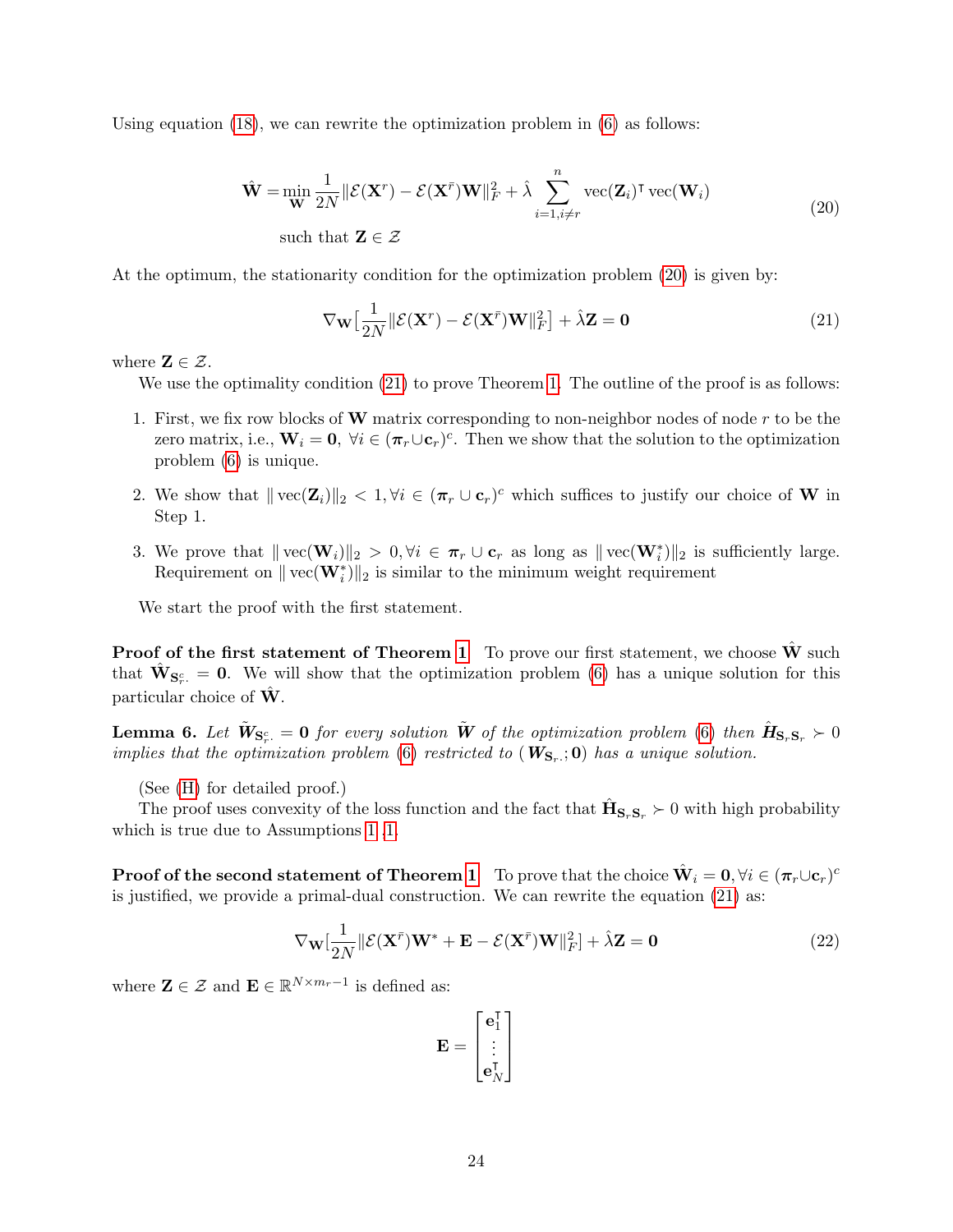Simplifying equation [\(22\)](#page-23-2), we get:

<span id="page-24-0"></span>
$$
\nabla_{\mathbf{W}}[\frac{1}{2N}||\mathcal{E}(\mathbf{X}^{\bar{r}})(\mathbf{W} - \mathbf{W}^*) - \mathbf{E}||_F^2] + \hat{\lambda}\mathbf{Z} = \mathbf{0}
$$
  

$$
\frac{1}{N}\mathcal{E}(\mathbf{X}^{\bar{r}})^{\mathsf{T}}\mathcal{E}(\mathbf{X}^{\bar{r}})(\mathbf{W} - \mathbf{W}^*) - \frac{1}{N}\mathcal{E}(\mathbf{X}^{\bar{r}})^{\mathsf{T}}\mathbf{E} + \hat{\lambda}\mathbf{Z} = \mathbf{0}
$$
\n(23)

By substituting  $\hat{\mathbf{W}} = (\hat{\mathbf{W}}_{\mathbf{S}_r,:} \mathbf{0})$  in equation [\(23\)](#page-24-0) and letting  $\hat{\mathbf{H}} = \frac{1}{N}$  $\frac{1}{N} \mathcal{E}(\mathbf{X}^{\bar{r}})^{\intercal} \mathcal{E}(\mathbf{X}^{\bar{r}})$ , we can write the above equation in two parts:

<span id="page-24-1"></span>
$$
\hat{\mathbf{H}}_{\mathbf{S}_r, \mathbf{S}_r}(\mathbf{W}_{\mathbf{S}_r.} - \mathbf{W}_{\mathbf{S}_r.}^*) - \frac{1}{N} \mathcal{E}(\mathbf{X}^{\bar{r}})_{\mathbf{S}_r.}^{\mathsf{T}} \mathbf{E} + \hat{\lambda} \mathbf{Z}_{\mathbf{S}_r.} = \mathbf{0}
$$
\n
$$
\mathbf{W}_{\mathbf{S}_r.} - \mathbf{W}_{\mathbf{S}_r.}^* = \frac{1}{N} \hat{\mathbf{H}}_{\mathbf{S}_r, \mathbf{S}_r}^{-1} \mathcal{E}(\mathbf{X}^{\bar{r}})_{\mathbf{S}_r.}^{\mathsf{T}} \mathbf{E} - \hat{\lambda} \hat{\mathbf{H}}_{\mathbf{S}_r, \mathbf{S}_r}^{-1} \mathbf{Z}_{\mathbf{S}_r.}
$$
\n(24)

and

<span id="page-24-2"></span>
$$
\hat{\mathbf{H}}_{\mathbf{S}_r^c \mathbf{S}_r}(\mathbf{W}_{\mathbf{S}_r.} - \mathbf{W}_{\mathbf{S}_r.}^*) - \frac{1}{N} \mathcal{E}(\mathbf{X}^{\bar{r}})_{\mathbf{S}_r^c.}^{\mathsf{T}} \mathbf{E} + \hat{\lambda} \mathbf{Z}_{\mathbf{S}_r^c.} = \mathbf{0}
$$
\n(25)

Substituting  $\mathbf{W}_{\mathbf{S}_r} - \mathbf{W}_{\mathbf{S}_r}^*$  from equation [\(24\)](#page-24-1) to equation [\(25\)](#page-24-2), we get

$$
\hat{\lambda} \mathbf{Z}_{\mathbf{S}_r^c} = -\hat{\mathbf{H}}_{\mathbf{S}_r^c \mathbf{S}_r} \hat{\mathbf{H}}_{\mathbf{S}_r \mathbf{S}_r}^{-1} \frac{1}{N} \mathcal{E}(\mathbf{X}^{\bar{r}})_{\mathbf{S}_r}^{\mathsf{T}} \mathbf{E} - \hat{\lambda} \hat{\mathbf{H}}_{\mathbf{S}_r^c \mathbf{S}_r} \hat{\mathbf{H}}_{\mathbf{S}_r \mathbf{S}_r}^{-1} \mathbf{Z}_{\mathbf{S}_r} + \frac{1}{N} \mathcal{E}(\mathbf{X}^{\bar{r}})_{\mathbf{S}_r^c}^{\mathsf{T}} \mathbf{E}
$$

Now we will bound  $\hat{\lambda} \|\mathbf{Z}_{\mathbf{S}_r^c}\|_{\text{B},\infty,2}$  where blocks have size  $\mathbb{R}^{m_i-1\times m_r-1}$   $\forall i \in (\pi_r \cup \mathbf{c}_r)^c$ .

$$
\hat{\lambda} \|\mathbf{Z}_{\mathbf{S}_r^c\cdot}\|_{\mathbf{B},\infty,2} = \|\hat{\mathbf{H}}_{\mathbf{S}_r^c\mathbf{S}_r}\hat{\mathbf{H}}_{\mathbf{S}_r\mathbf{S}_r}^{-1} \frac{\mathcal{E}(\mathbf{X}^{\bar{r}})_{\mathbf{S}_r}^{\mathsf{T}} \mathbf{E}}{N} + \hat{\lambda} \hat{\mathbf{H}}_{\mathbf{S}_r^c\mathbf{S}_r} \hat{\mathbf{H}}_{\mathbf{S}_r\mathbf{S}_r}^{-1} \mathbf{Z}_{\mathbf{S}_r} - \frac{\mathcal{E}(\mathbf{X}^{\bar{r}})_{\mathbf{S}_r^c}^{\mathsf{T}} \mathbf{E}}{N} \|\mathbf{B}_{\infty,2} \\
\leq \|\hat{\mathbf{H}}_{\mathbf{S}_r^c\mathbf{S}_r} \hat{\mathbf{H}}_{\mathbf{S}_r\mathbf{S}_r}^{-1} \frac{1}{N} \mathcal{E}(\mathbf{X}^{\bar{r}})_{\mathbf{S}_r}^{\mathsf{T}} \mathbf{E}\|_{\mathbf{B},\infty,2} + \|\hat{\lambda} \hat{\mathbf{H}}_{\mathbf{S}_r^c\mathbf{S}_r} \hat{\mathbf{H}}_{\mathbf{S}_r\mathbf{S}_r}^{-1} \mathbf{Z}_{\mathbf{S}_r} \|_{\mathbf{B},\infty,2} \\
+ \|\frac{1}{N} \mathcal{E}(\mathbf{X}^{\bar{r}})_{\mathbf{S}_r^c}^{\mathsf{T}} \mathbf{E}\|_{\mathbf{B},\infty,2}
$$

We can further simplify the above equation by using norm inequalities from Section [F:](#page-21-0)

$$
\hat{\lambda} \|\mathbf{Z}_{\mathbf{S}_r^c\cdot}\|_{\text{B},\infty,2} \leq \|\hat{\mathbf{H}}_{\mathbf{S}_r^c\mathbf{S}_r}\hat{\mathbf{H}}_{\mathbf{S}_r\mathbf{S}_r}^{-1}\|_{\text{B},\infty,1}\|\frac{1}{N}\mathcal{E}(\mathbf{X}^{\bar{r}})_{\mathbf{S}_r}^{\intercal}\mathbf{E}\|_{\infty,2} + \\\hat{\lambda} \|\hat{\mathbf{H}}_{\mathbf{S}_r^c\mathbf{S}_r}\hat{\mathbf{H}}_{\mathbf{S}_r\mathbf{S}_r}^{-1}\|_{\text{B},\infty,1}\|\mathbf{Z}_{\mathbf{S}_r\cdot}\|_{\infty,2} + \|\frac{1}{N}\mathcal{E}(\mathbf{X}^{\bar{r}})_{\mathbf{S}_r^c}^{\intercal}\mathbf{E}\|_{\text{B},\infty,2}
$$

Using Assumptions [2](#page-6-1) and [2,](#page-6-3) we can write the above equation as:

$$
\hat{\lambda} \|\mathbf{Z}_{\mathbf{S}_r^c\cdot}\|_{\mathbf{B},\infty,2} \le (1-\alpha) \|\frac{1}{N} \mathcal{E}(\mathbf{X}^{\bar{r}})_{\mathbf{S}_r\cdot}^{\mathbf{T}} \mathbf{E}\|_{\infty,2} + \hat{\lambda}(1-\alpha) + \|\frac{1}{N} \mathcal{E}(\mathbf{X}^{\bar{r}})_{\mathbf{S}_r^c\cdot}^{\mathbf{T}} \mathbf{E}\|_{\mathbf{B},\infty,2}
$$
(26)

where we used the fact that  $\|\mathbf{Z}_{\mathbf{S}_r\cdot}\|_{B,\infty,2} \leq 1 \implies \|\mathbf{Z}_{\mathbf{S}_r\cdot}\|_{\infty,2} \leq 1$ . Now it only remains to bound  $\|\frac{1}{\lambda}$  $\frac{1}{N} \mathcal{E}(\mathbf{X}^{\bar{r}})_{\mathbf{S}_r}^{\mathsf{T}} \mathbf{E} \|_{\infty,2}$  and  $\|\frac{1}{N}$  $\frac{1}{N}\mathcal{E}(\mathbf{X}^{\bar{r}})_{\mathbf{S}}^{\mathbf{S}^{\bm{r}}}$  $\mathbf{S}_{r}^{\mathsf{T}}$ .  $\mathbf{E} \Vert_{\mathbf{B},\infty,2}$  which we do in the next lemma.

<span id="page-24-4"></span>**Lemma 7.** If  $\hat{\lambda}$  satisfies equation [\(7\)](#page-7-1) then the following bounds hold with high probability:

<span id="page-24-3"></span>
$$
\|\frac{1}{N}\mathcal{E}(\boldsymbol{X}^{\bar{r}})_{\mathbf{S}_r}^{\mathsf{T}}.\boldsymbol{E}\|_{\infty,2} \leq \frac{\alpha\hat{\lambda}}{4(1-\alpha)}
$$
  

$$
\|\frac{1}{N}\mathcal{E}(\boldsymbol{X}^{\bar{r}})_{\mathbf{S}_r^c}^{\mathsf{T}}.\boldsymbol{E}\|_{B,\infty,2} \leq \frac{\alpha\hat{\lambda}}{4}
$$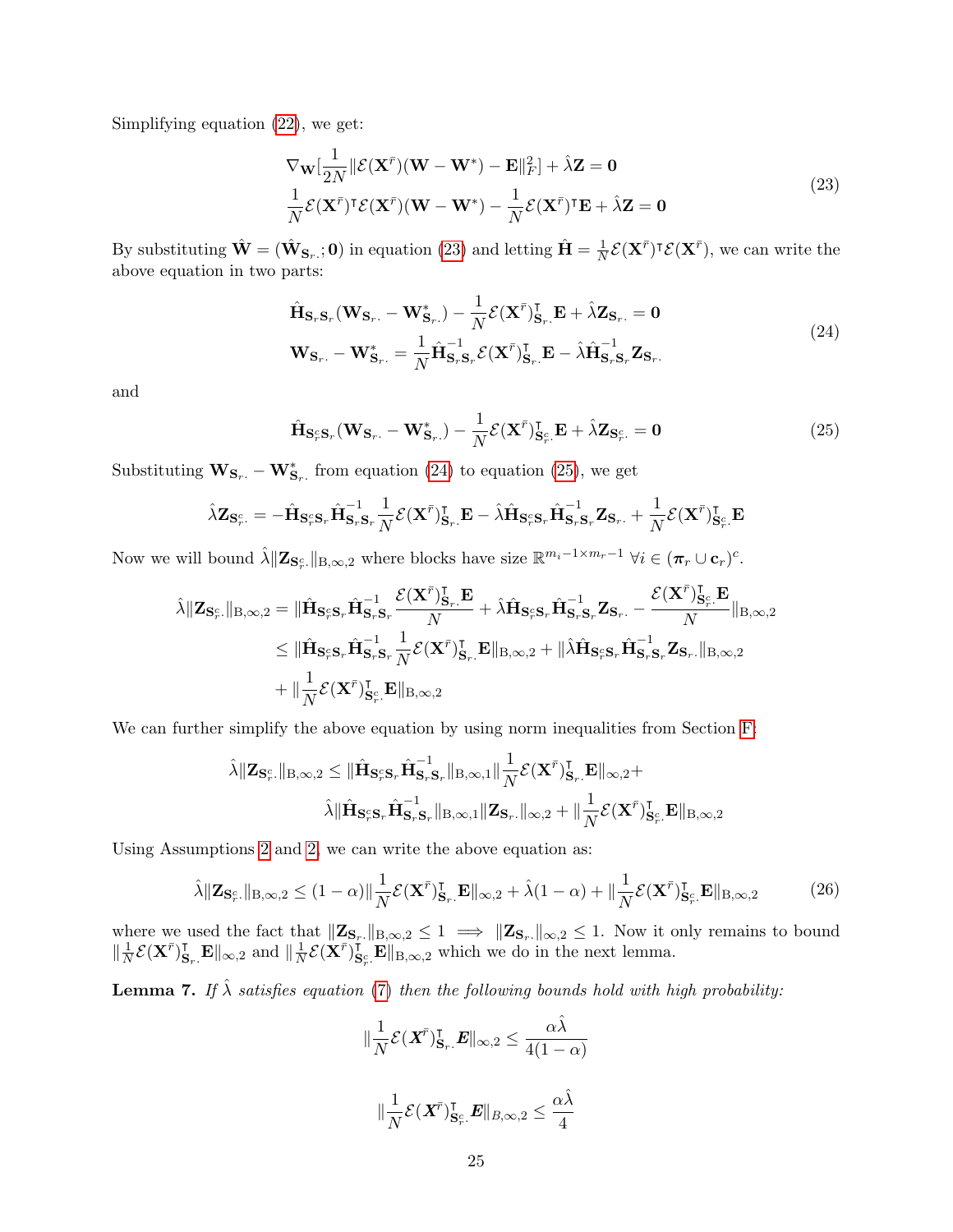(See Section [I](#page-25-1) for detailed proof.)

We can now substitute the above result in equation [\(26\)](#page-24-3) to get,

$$
\hat{\lambda} \|\mathbf{Z}_{\mathbf{S}_r^c\cdot}\|_{\mathbf{B},\infty,2} \leq \hat{\lambda}(1-\frac{\alpha}{2}) < \hat{\lambda}
$$

The above result along with the definition of  $\mathcal Z$  in equation [\(19\)](#page-22-3) implies that  $\hat{\mathbf{W}}_{\mathbf{S}_r^c} = \mathbf{0}$ .

**Proof of the third statement of Theorem [1:](#page-7-0)** We recall that  $W$  is a row partitioned block matrix. The node r has an edge with a node i only if  $\|\text{vec}(\hat{\mathbf{W}}_i)\|_2 > 0$ . The results until now ensures that for each node r, we do not recover any edge outside its parents and children. Now we prove the third statement of Theorem [1](#page-7-0) which makes sure that we recover all the parents and children. We will prove this by using the following lemma.

<span id="page-25-3"></span>**Lemma 8.** If  $\hat{\lambda}$  satisfies equation [\(7\)](#page-7-1) then,

$$
\|\hat{\mathbf{W}}_{\mathbf{S}_r.} - \mathbf{W}_{\mathbf{S}_r.}^*\|_{B,\infty,2} \le \frac{2\bar{m}}{C}(\frac{\alpha}{4(1-\alpha)} + \sqrt{m_r - 1} + 1)\sqrt{|\mathbf{S}_r|}\hat{\lambda}
$$

(See [\(J\)](#page-27-0) for detailed proof.)

It follows that if  $\min_{i \in \pi_r \cup \mathbf{c}_r} || \text{vec}(\mathbf{W}_i^*) ||_2 > \frac{4\bar{m}}{C}$  $\frac{4\bar{m}}{C}(\frac{\alpha}{4(1-\alpha)}+\alpha)$  $\sqrt{m_r-1}+1)\sqrt{|\mathbf{S}_r|}\hat{\lambda}$  then  $\|\text{vec}(\mathbf{W}_i^*)\|_2 >$ 0 implies that  $\|\text{vec}(\hat{\mathbf{W}}_i)\|_2 > 0$ . This in turn implies that we recover the correct set of the parents and children.

### <span id="page-25-0"></span>H Proof of Lemma [6](#page-23-3)

*Proof.* If we take  $\tilde{W}_{S_r^c} = 0$  then equation [\(6\)](#page-5-0) restricted to  $\tilde{W} = (\tilde{W}_{S_r}; 0)$  becomes,

<span id="page-25-2"></span>
$$
(\tilde{\mathbf{W}}_{\mathbf{S}_r.},0)=\min_{(\mathbf{W}_{\mathbf{S}_r.},0)}\hat{f}((\mathbf{w}_{\mathbf{S}_r},0))\ .
$$

This can be equivalently written as,

$$
\tilde{\mathbf{W}}_{\mathbf{S}_r.} = \min_{\mathbf{w}_{\mathbf{S}_r.}} \frac{1}{2N} \|\mathcal{E}(\mathbf{X}_{\mathbf{S}_r.}^{\bar{r}}) \mathbf{W}_{\mathbf{S}_r.} - \mathcal{E}(\mathbf{X}^r)\|_F^2 + \hat{\lambda} \|\mathbf{W}_{\mathbf{S}_r.}\|_{\text{B},1,2}
$$
(27)

The Hessian of objective function in optimization problem [\(27\)](#page-25-2) is given as follows:

$$
\nabla^2 \hat{L}_{\mathbf{W_{S_r.}}}(\mathbf{W_{S_r.}}) = \begin{bmatrix} \hat{\mathbf{H}}_{\mathbf{S_r S_r}} & \mathbf{0} & \dots & \mathbf{0} \\ \mathbf{0} & \hat{\mathbf{H}}_{\mathbf{S_r S_r}} & \dots & \mathbf{0} \\ \vdots & \vdots & \dots & \vdots \\ \mathbf{0} & \mathbf{0} & \dots & \hat{\mathbf{H_{S_r S_r}}} \end{bmatrix}
$$

 $\frac{1}{N} \mathcal{E}(\mathbf{X}^{\bar{r}})_{\mathbf{S}_r} \cdot \mathbf{I}^{\bar{r}} \mathcal{E}(\mathbf{X}^{\bar{r}})_{\mathbf{S}_r} \in \mathbb{R}^{\rho_{\mathbf{S}_r} \times \rho_{\mathbf{S}_r}}$  and  $\nabla^2 \hat{\mathbf{L}}_{\mathbf{W}_{\mathbf{S}_r}}(\mathbf{W}_{\mathbf{S}_r}) \in \mathbb{R}^{\rho_r \rho_{\mathbf{S}_r} \times \rho_r \rho_{\mathbf{S}_r}}$ . Using Aswhere  $\hat{\mathbf{H}}_{\mathbf{S}_r\mathbf{S}_r} = \frac{1}{N}$ sumption [1](#page-6-0) and [1,](#page-6-2) we know that  $\hat{\mathbf{H}}_{\mathbf{S}_r\mathbf{S}_r} \succ 0$  and it follows [\[10\]](#page-12-16) that  $\nabla^2 \hat{\mathbf{L}}_{\mathbf{W}_{\mathbf{S}_r}}(\mathbf{W}_{\mathbf{S}_r}) \succ 0$ . The objective function in optimization problem [\(27\)](#page-25-2) is strictly convex with respect to  $\mathbf{W}_{\mathbf{S}_r}$ . Thus, it has a unique solution.  $\Box$ 

### <span id="page-25-1"></span>I Proof of Lemma [7](#page-24-4)

Proof. We start by bounding the first term.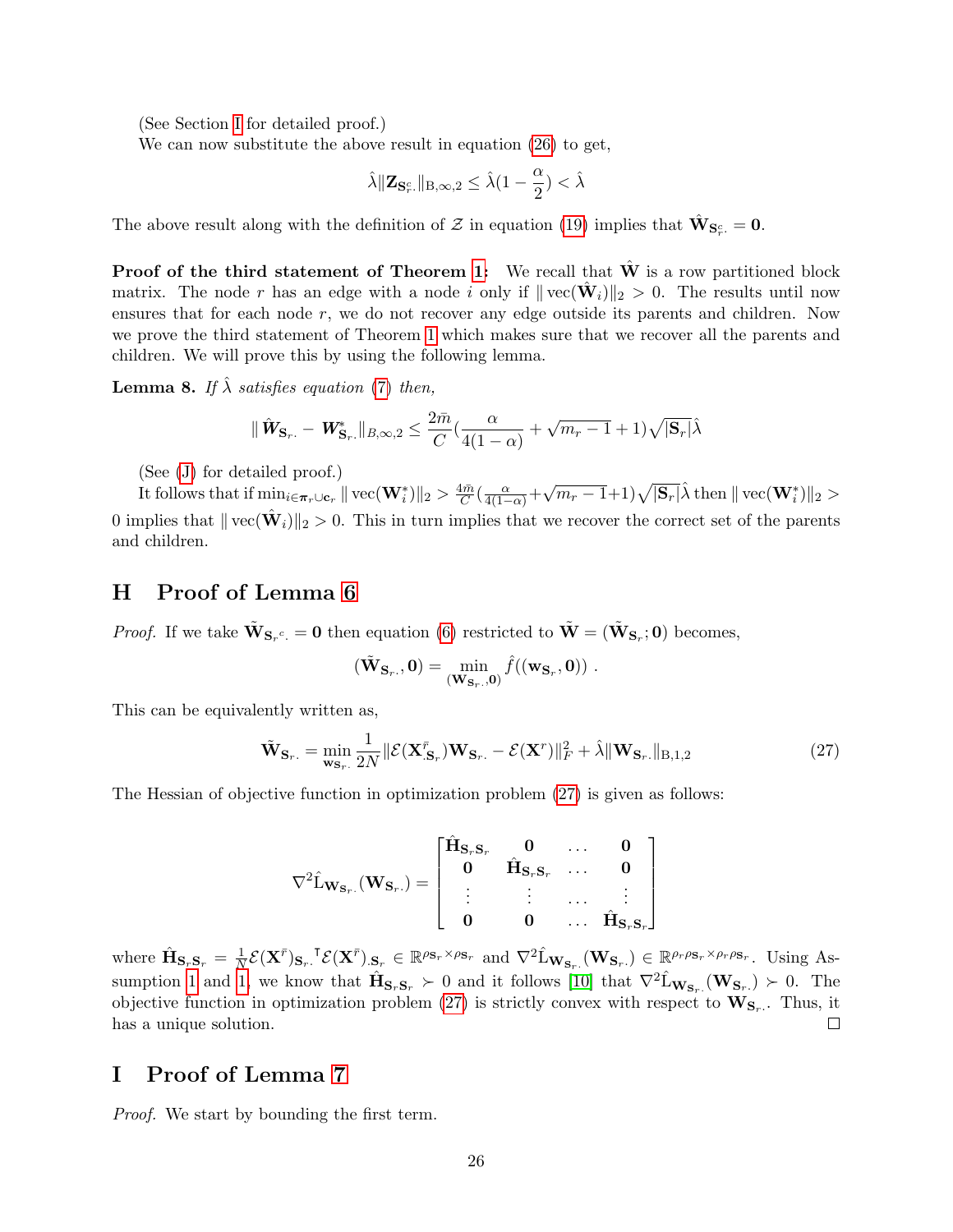$\textbf{Bounding} \parallel \frac{\mathcal{E}(\mathbf{X}^{\bar{r}})_{\mathbf{S}_r}^{\intercal} \mathbf{E}}{N}$  $\frac{\sqrt{\mathbf{s}_r}-\mathbf{s}_r}{N}\|_{\infty,2}$  $\parallel$  $\mathcal{E}(\mathbf{X}^{\bar{r}})_{\mathbf{S}}^{\intercal}$  $_{\mathbf{S}_{r}}^{\mathsf{T}}\mathbf{E}% _{r}=\mathbf{0} \label{eq:1}$  $\frac{d}{dx} \sum_{i=1}^T \|\mathbf{x}_{i+1} - \mathbf{x}_i\|_2^2 = \max_{i \in \mathbf{S}_r} \|\frac{1}{N}\|_2^2$  $\frac{1}{N}(\mathcal{E}(\mathbf{X}^{\bar{r}})^{\intercal}_{i\centerdot}\mathbf{E}_{.1} \ldots \mathcal{E}(\mathbf{X}^{\bar{r}})^{\intercal}_{i\centerdot}\mathbf{E}_{.m_r-1})\|_{2}$  $\leq \max_{i \in \mathbf{S}_r}$ √  $\overline{m_r-1}\max_{j\in[m_r-1]}$ 1  $\frac{1}{N}|\mathcal{E}(\mathbf{X}^{\bar{r}})^{\intercal}_{i.}\mathbf{E}_{\cdot j}|$ 

We will take a closer look at  $\frac{1}{N}|\mathcal{E}(\mathbf{X}^{\bar{r}})^{\intercal}_{i\cdot}\mathbf{E}_{\cdot j}|.$ 

$$
\frac{1}{N}|\mathcal{E}(\mathbf{X}^{\bar{r}})_{i.}^{\intercal} \mathbf{E}_{.j}| \leq \frac{1}{N} \sum_{k=1}^{N} |\mathbf{E}_{jk}|
$$

Note that  $|\mathbf{E}_{jk}|$  is a bounded random variable and hence we can use Hoeffding's inequality,

<span id="page-26-0"></span>
$$
\mathbb{P}[\frac{1}{N}\sum_{k=1}^{N}|\mathbf{E}_{jk}| > \mu + t] \le \exp(\frac{-Nt^2}{2\sigma^2})
$$

where  $\mu$  and  $\sigma$  are defined in equation [\(4\)](#page-4-3) and [\(3\)](#page-4-2) respectively. Taking union bound across  $i \in \mathbf{S}_r$ and  $j \in [m_r - 1]$ , we get

$$
\mathbb{P}[\|\frac{\mathcal{E}(\mathbf{X}^{\bar{r}})^{\mathsf{T}}\mathbf{E}}{N}\|_{\infty,2} > \sqrt{\rho_r}(\mu+t)] \le \exp\left(\frac{-Nt^2}{2\sigma^2} + \log \rho_{\pi_r \cup \mathbf{c}_r} + \log \rho_r\right) \tag{28}
$$

Taking  $t = \frac{\hat{\lambda} \alpha}{4 \sqrt{\alpha}}$  $\frac{\lambda \alpha}{4\sqrt{\rho_r}(1-\alpha)} - \mu$ , we get

$$
\mathbb{P}[\|\frac{\mathcal{E}(\mathbf{X}^{\bar{r}})_{\mathbf{S}_r}^{\intercal}\mathbf{E}}{N}\|_{\infty,2} > \frac{\hat{\lambda}\alpha}{4(1-\alpha)}] \le \exp(\frac{-N(\frac{\hat{\lambda}\alpha}{4\sqrt{\rho_r}(1-\alpha)}-\mu)^2}{2\sigma^2} + \log \rho_{\pi_r \cup \mathbf{c}_r} + \log \rho_r)
$$

Now we bound the second term.

Bounding  $\|\frac{1}{\lambda}\|$  $\frac{1}{N}\mathcal{E}(\mathbf{X}^{\bar{r}})_{\mathbf{S}}^{\intercal}$  $\mathbf{E}_{\mathbf{S}_r}^{\mathsf{T}} \mathbf{E} \|\mathbf{B}_{,\infty,2}$  We denote each row block of  $\mathcal{E}(\mathbf{X}^{\bar{r}})$  $\mathbf{S}_{r}^{\mathsf{c}}$  as  $\mathbf{M}_{i} \in \mathbb{R}^{m_{i}-1 \times N}, \forall i \in$  $(\boldsymbol{\pi}_r \cup \mathbf{c}_r)^c$ .

$$
\|\frac{1}{N}\mathcal{E}(\mathbf{X}^{\bar{r}})\mathbf{J}_{\mathbf{S}_r^c}\mathbf{E}\|_{\mathbf{B},\infty,2} = \max_{i \in (\pi_r \cup \mathbf{c}_r)^c} \|\frac{1}{N}[(\mathbf{M}_i)_{1\cdot}\mathbf{E}\dots(\mathbf{M}_i)_{m_i-1\cdot}\mathbf{E}]\|_2
$$
  

$$
\leq \max_{i \in (\pi_r \cup \mathbf{c}_r)^c} \sqrt{(m_r - 1)(m_i - 1)} \max_{k \in [m_i - 1], l \in [m_r - 1]} \frac{|(\mathbf{M}_i)_{k\cdot}\mathbf{E}_l|}{N}
$$

We use a similar argument as before keeping in mind that  $\bar{m} = \max_{i \in [n]} m_i$ .

$$
\mathbb{P}[\|\frac{1}{N}\mathcal{E}(\mathbf{X}^{\bar{r}})\mathbf{I}_{\mathbf{S}_{r}^{\bar{r}}}\mathbf{E}\|_{\text{B},\infty,2} > \sqrt{(\rho_{r})\bar{\rho}}(\mu+t)] \leq \exp(\frac{-Nt^{2}}{2\sigma^{2}} + \log |(\boldsymbol{\pi}_{r} \cup \mathbf{c}_{r})^{c}| + \log(\rho_{r}\bar{\rho}))
$$
  

$$
t = \frac{\hat{\lambda}\alpha}{\sqrt{\rho_{r}}}\frac{1}{\sqrt{\rho_{r}}}\frac{1}{\sqrt{\rho_{r}}}
$$

Taking  $\frac{\lambda \alpha}{4\sqrt{\rho_r\rho}} - \mu$ , we get

$$
\mathbb{P}[\|\frac{\mathcal{E}(\mathbf{X}_{\bar{r}})_{\mathbf{S}_{r}^c}^{\intercal}\mathbf{E}}{N}\|_{\mathbf{B},\infty,2} > \frac{\hat{\lambda}\alpha}{4}] \leq \exp\big(\frac{-N(\frac{\hat{\lambda}\alpha}{4\sqrt{\rho_r\bar{\rho}}}-\mu)^2}{2\sigma^2} + \log|(\boldsymbol{\pi}_r \cup \mathbf{c}_r)^c| + \log(\rho_r\bar{\rho})\big)
$$

By choosing  $\hat{\lambda}$  which satisfy equation [\(7\)](#page-7-1), we prove the lemma.

 $\Box$